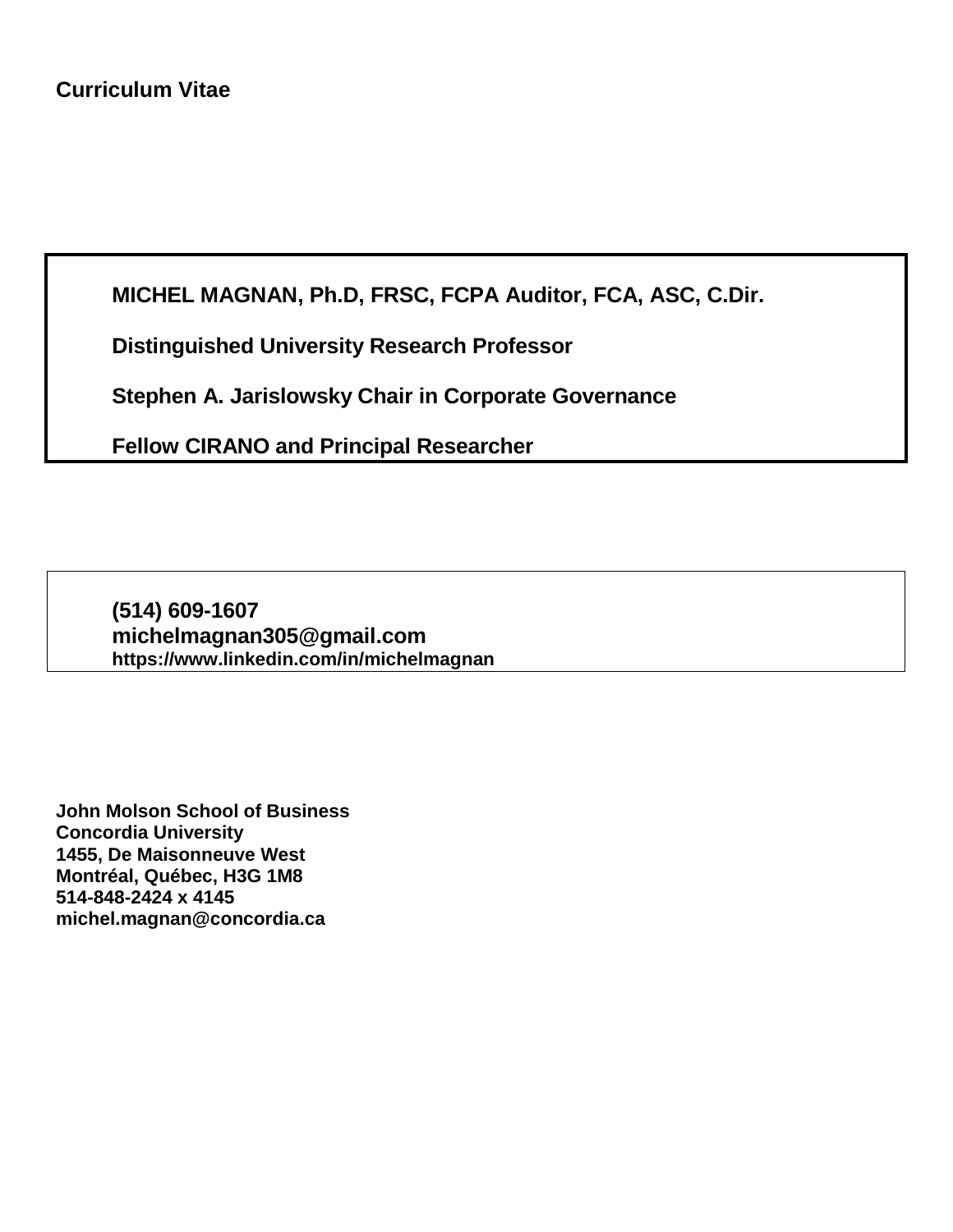# **EDUCATION, PROFESSIONAL DESIGNATIONS and DISTINCTIONS**



## **EDUCATION**

- Partners, Directors and Senior Officers Course, Canadian Securities Institute (2015)
- ASC (Administrateur de sociétés certifié), Université Laval (2010)
- PhD in Business Administration, University of Washington (1989)
- MBA, McGill University (1984)
- BAA, HEC-Montreal (1980)

# **PROFESSIONAL DESIGNATIONS**

- C.Dir. (Chartered Director) since 2010
- FCPA (Fellow Chartered Professional Accountant), FCA (Fellow Chartered Accountant) (1998)
- CA (Chartered Accountant, Quebec) (Since 1982)

# **DISTINCTIONS**

- Distinguished University Research Professor (Concordia) (2021)
- Fellow, Royal Society of Canada (2014)
- Distinguished Member, Ordre de l'excellence en éducation du Québec (2018)
- Bourse d'excellence en enseignement (Québec) (2008-2018)

# **PROFESSIONAL BACKGROUND**

# **FACULTY AND BUSINESS APPOINTMENTS**

- Professor, JMSB (2000-)
- Stephen A. Jarislowsky Chair in Corporate Governance, JMSB (2013-)
- Lawrence Bloomberg Chair in Accountancy, JMSB (2000-2013)
- Professor, John Molson School of Business, Concordia University (2000-)

Curriculum Vitae Page 2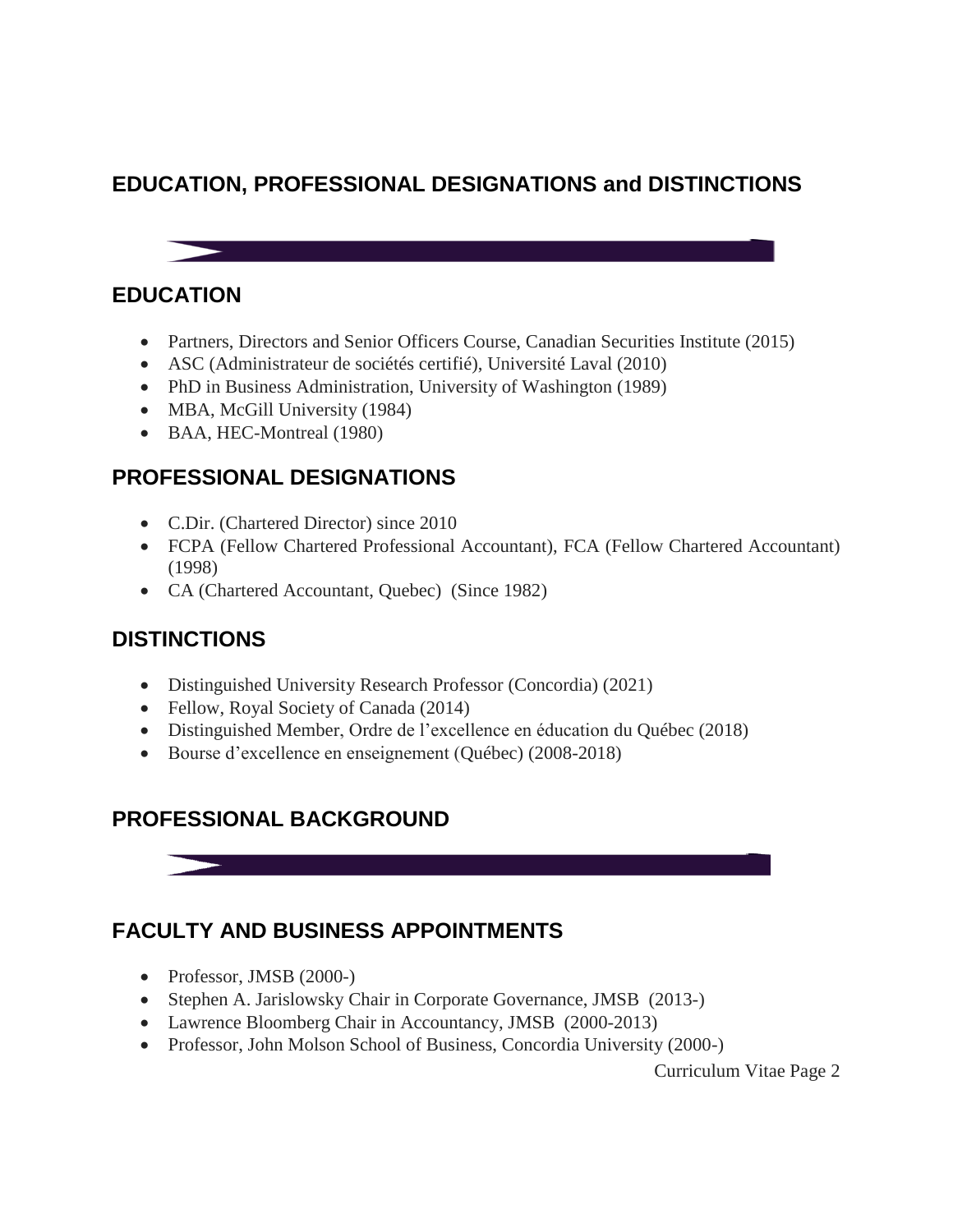- Professor, HEC-Montréal (1998)
- Associate Professor, HEC-Montréal (1995-1998)
- Associate Professor, ESG-UQAM (1994-1995)
- Director, Master of Accountancy program, ESG-UQAM ( 1994-1995)
- Associate Director, Department of Accountancy, ESG-UQAM (1993-1994)
- Assistant Professor, ESG-UQAM (1992-1994)
- Assistant Professor, Faculty of Management, McGill University (1990-1992)
- Assistant Professor, HEC-Montréal (1989-1990)
- Lecturer, HEC-Montréal (1982-1989)
- Auditor and Senior Auditor, Touche Ross & Co. (now Deloitte) (1980-1982)

# **ACADEMIC ADMINISTRATION**



#### **Associate Dean – Masters and Graduate Diploma Programs John Molson School of Business (JMSB), Concordia University (2006-2007)**

- This position followed my chairmanship of a Task Force that recommended major changes in the management of graduate programs
- Assisted the Dean in supervising and coordinating the activities of all MBA programs within the Business School as well as Graduate Diplomas
- Interfaced directly with the School of Graduate Studies on admission and program issues
- Key realizations include a review and subsequent shutdown of two programs and the initial development of a new degree, the Graduate Diploma in Business Administration (GBDA)

## **Associate Dean – External Affairs, JMSB, Concordia University (2002-2006)**

- Assisted the Dean in raising the School's profile and visibility within the community, more specifically overseeing and coordinating marketing, communications, web content, executive education, advancement, alumni relations and career management services.
- Reinforced rebranding (the Faculty of Commerce and Administration changed to the John Molson School of Business in 2001)
- Oversaw various initiatives that significantly enhanced JMSB's media and community profile resulting in increased media exposure
- Closely involved in several major fund-raising initiatives, either as contact person, proposal developer or resource person for the advancement staff: Desjardins Center (\$2 million), Bell Center (\$500,000), KPMG (\$250,000), Laurentian Bank (\$250,000) and National Bank (\$1,000,000) in donations
- Oversaw the start and development of the JMSB Annual Campaign, which cumulatively raised more than \$500,000. From 2002-2006, organized annual Best of the Best fundraising dinner (cumulative in-take over \$500,000) and the JMSB Awards of Distinction (self-financed)
- Initiated the launch of the JMSB Alumni Chapter.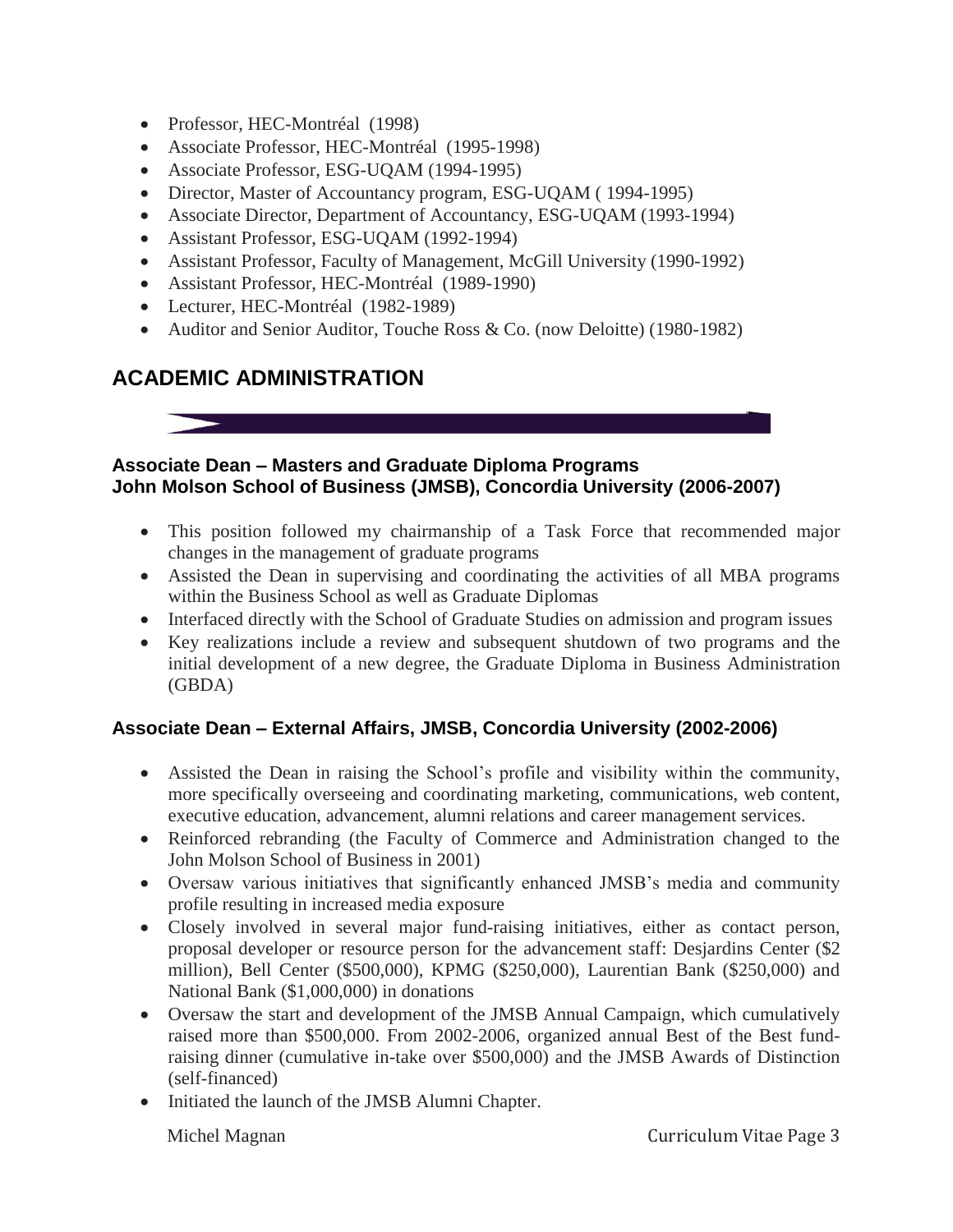- Appointed Vice-Chair (2004-2005) and Co-Chair (2005-2006) of Concordia Community Campaign. The 2005-2006 campaign was the most successful ever at that time.
- Oversaw the John Molson Executive Center and John Molson Career Services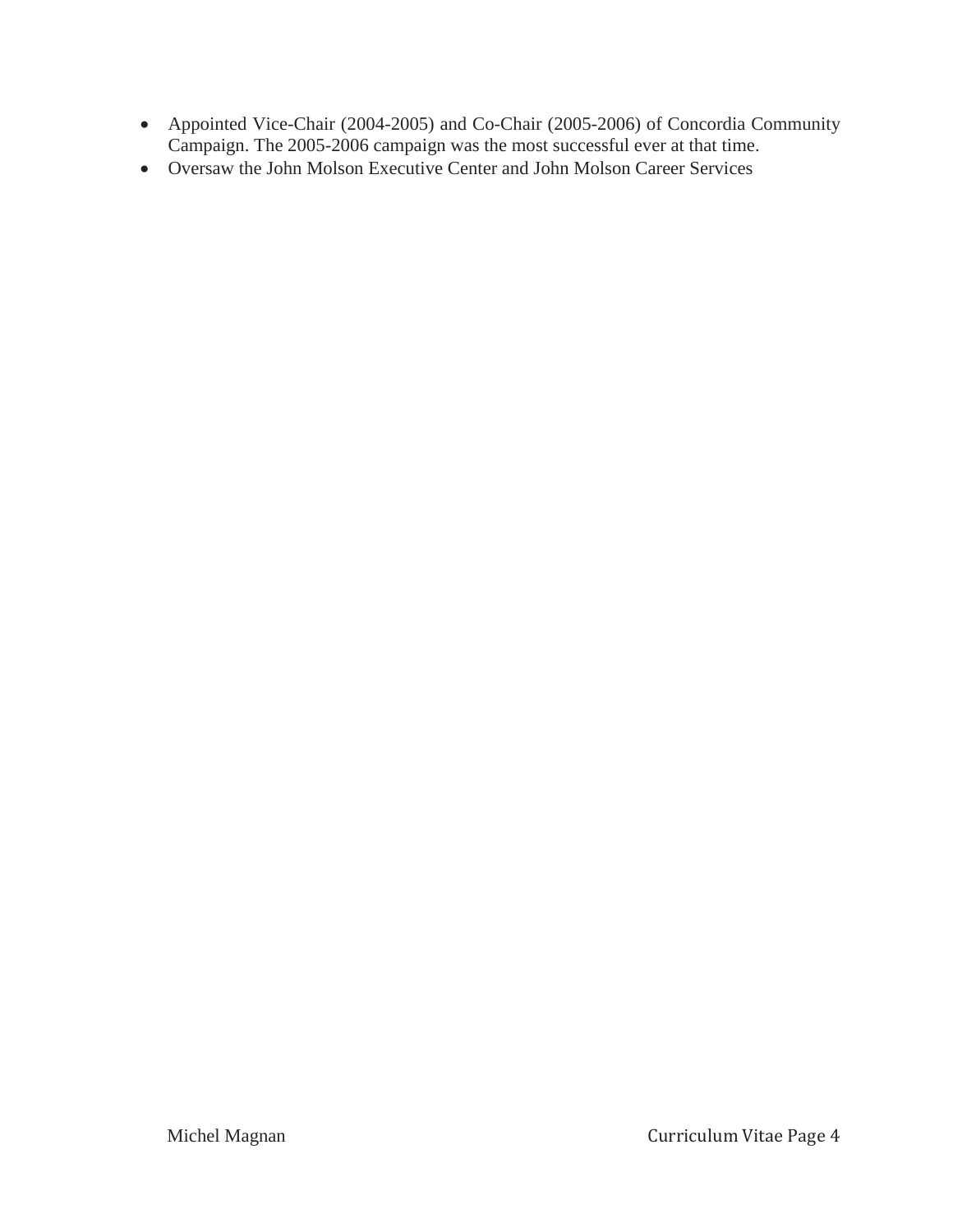## **RESEARCH**

**THEMES**



- 1. Financial Statement Analysis, including Business Valuation, financial performance Measurement and Disclosure
- 2. Governance, Performance and Compensation Management
- 3. Corporate Social Responsibility, Environmental and Ethical Issues
- Authored or Co-authored more than 130 articles in academic or professional journals in fields such as accounting (e.g., Contemporary Accounting Research, Journal of Accounting and Public Policy, European Accounting Journal, Review of Accounting Studies, CA Magazine), ethics (Journal of Business Ethics), industrial relations (e.g., Industrial Relations), management (e.g., Journal of Management Studies, Strategic Management Journal), economics (Ecological Economics) or international business (Journal of International Business Studies)
- Presented research findings at numerous national and international conferences such as American Accounting Association, European Accounting Association, Academy of Management, American Finance Association, Academy of International Business, Canadian Academic Accounting Association or Administrative Sciences Association of Canada.
- Received cumulative research funding exceeding \$1,000,000 (Lead Researcher) and more than \$3,500,000 (Co-Researcher)
- As of March 1, 2021, Google Scholar Citations count was (10,107) and a h-index equal to 44 (i.e., 44 publications with a minimum of 44 citations)

# **RESEARCH PRIZES AND DISTINCTIONS**

- Distinguished University Research Professor. Concordia University. 2021.
- Dean's Award Distinguished Scholar (Established). John Molson School of Business. 2019.
- Best Public Interest Paper Award for The Effect of Disclosure Regulation and Guidelines on the Association between Environmental Disclosure and Environmental Performance. Southeast Regional meeting, American Accounting Association (coauthored with Hani Tadros). 2017.
- Most Highly Cited paper, *Management Accounting Research*. Rodrigue, M.; Magnan, M.; Boulianne, E. 2013. Stakeholders' influence on environmental strategy and performance indicators: A managerial perspective. *Management Accounting Research*, *24*(4), 301-316
- Fellow, Royal Society of Canada (2014)
- Provost's Circle, Concordia University (2015)
- Best Paper Award for 2015, *Canadian Journal of Administrative Sciences*. Sur, S.; Magnan, M.; Cordeiro, J. 2015. Disentangling CEO Compensation: A Simultaneous Examination Of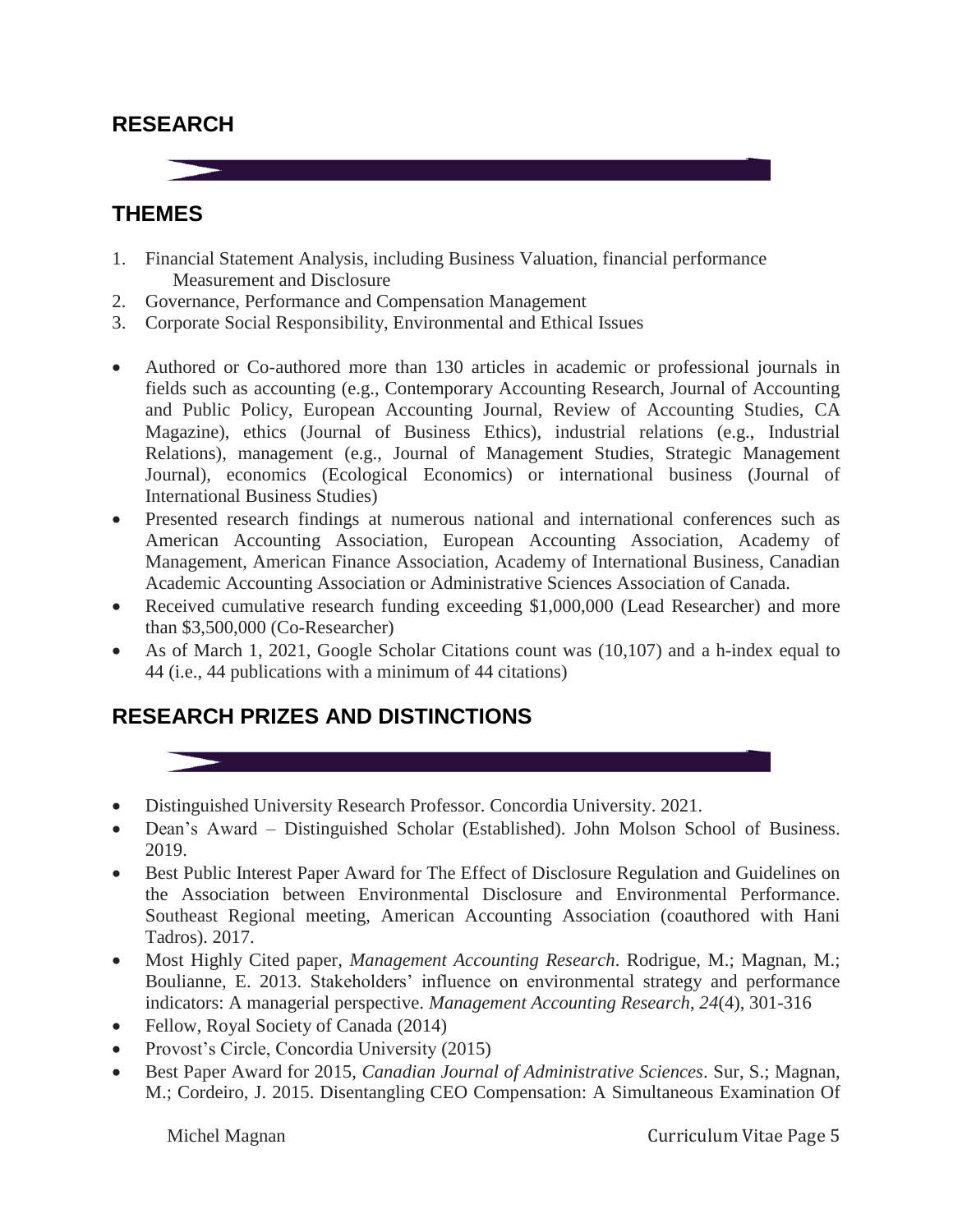Time, Industry, And Firm-Level Effects. *Canadian Journal of Administrative Sciences* 32(1): 30-46.

- Best Research Paper Award, Canadian Institute of Chartered Business Valuators. 2008 Cormier, Denis; Lapointe-Antunes, Pascale; Magnan, Michel. *Do Investors See Through Distributable Cash?*
- Best paper award in Strategic Management, ASAC 2008. Sur, Sujit; Lvina, Elena; Magnan, Michel. *Why Do Boards Differ? Because Owners Do!*
- Best case award. CAAA 2005. Magnan, Michel; St-Onge, Sylvie; André, Paul. Gouvernance et rémunération des dirigeants: le cas d'Abitibi-Price 1994-2003
- Best Paper Award for the IFSAM-ASAC 2000. Renaud, Stéphane; St-Onge, Sylvie and Magnan, Michel. *The Impact of Share Purchase Plans on Individual Performance*
- ANBAR Award for Citation Excellence (Strategic Management Journal). Magnan, Michel; St-Onge, Sylvie. 1998
- Gaetan Morin Award for the Best Emerging Researcher, HEC-Montréal
- C.D. Mellor Award, Ordre des Comptables Agréés. Cormier, Denis; Magnan, Michel. 1996. Le discours environnemental contenu dans les rapports annuels des firmes canadiennes : une analyse des stratégies de divulgation
- Best Paper Award, Human Resources Division, *Administrative Sciences Association of Canada 1995 conference.* Magnan, Michel; St-Onge, Sylvie; Thorne, Linda.
- C.D. Mellor Award, Ordre des Comptables Agréés du Québec. Cormier, Denis; Magnan, Michel. 1992. *Évaluation du risque de non-continuité de l'exploitation*
- Second Best Paper, CAAA 1990 annual conference

# **REFEREED SCIENTIFIC PUBLICATIONS**

- Naaman, C., Magnan, M., Yao, L., Hammami, A. 2021. Credit unions vs. commercial banks: who takes more risk? *Research in International Business and Finance* 55. <https://doi.org/10.1016/j.ribaf.2020.101340>
- Ben Ali, C., Boubaker, S.; Magnan, M. 2020. The Role and Effectiveness of Auditors in Firms where Family Control Coexists with Large Blockholders. *Auditing: A Journal of Practice and Theory* 39(4), 31-55. https://doi.org/10.2308/AJPT-17-147.
- Tadros, H., Magnan, M., Boulianne, E. 2020. Reliability of Non-Financial Environmental Performance Indicators: Empirical Evidences from Disclosure Determinants. *Journal of Financial Reporting and Accounting* 10(1), 62-96. [https://doi.org/10.1108/SAMPJ-05-2018-](https://doi.org/10.1108/SAMPJ-05-2018-0125) [0125.](https://doi.org/10.1108/SAMPJ-05-2018-0125)
- Hammami, A., Fortin, S., Magnan, M. 2020. Fair Value's Effects on Closed-End Funds' Discounts and Premia: Is Level 3 the Sole Perpetrator? *Managerial Finance* 46(8), 1001- 1022. [https://doi.org/10.1108/MF-04-2018-0163.](https://doi.org/10.1108/MF-04-2018-0163)
- Hammami, A., Fortin, S., Magnan, M. 2020. Re-exploring Fair Value Accounting and Value Relevance: An Examination of Underlying Securities**.** *Abacus*. <https://doi.org/10.1111/abac.12186>
- Gutierrez, L., Cormier, D., Magnan, M. 2020. General propensity for inter-organizational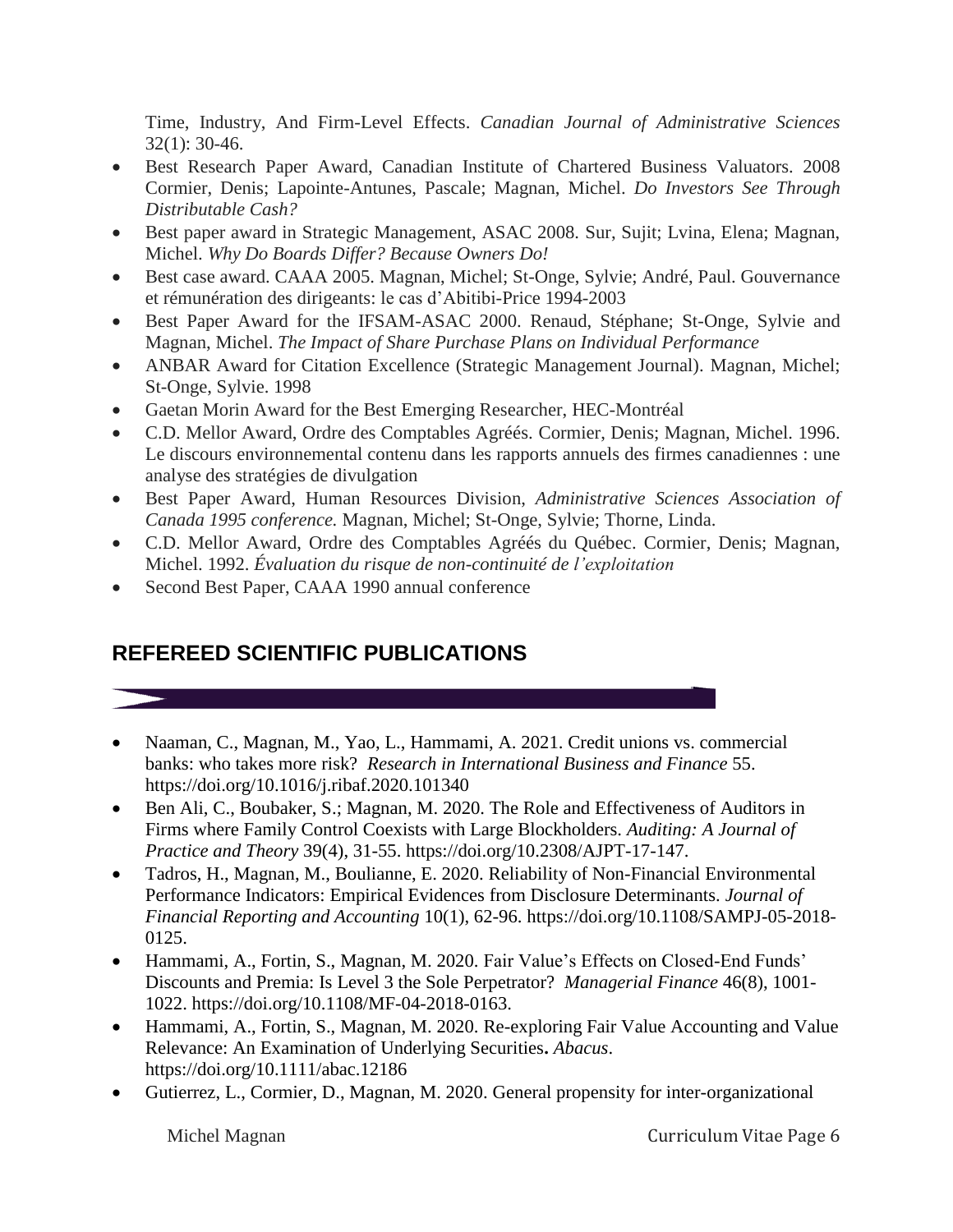environmental disclosure imitation: an international perspective. *International Journal of Sustainable Development and World Ecology*. https://doi.org/10.1080/13504509.2020.183325

- Jiang, L.; Magnan, M., Su, L., Zhang, S. 2021. Damage Control: Earnings Management in the Face of Product Harm Crises. *Journal of Business Ethics* 170, 497-512. <https://doi.org/10.1007/s10551-019-04375-6>
- Cormier, D., Magnan, M., Gutierrez, L. 2019. Market Enforcement under Different Legal Regimes: A Comparison of France and Canada. *Journal of Management and Governance* 1- 25
- Cormier, D., Magnan, M. 2019. Is the Relation between CSR and Stock Market Valuation Subject to an Institutionalization Process? An International Perspective. *Comptabilité-Contrôle-Audit*. Forthcoming.
- Tadros, H.; Magnan, M. 2019. How Does Environmental Performance Map into Environmental Disclosure? A Look at Underlying Economic Incentives and Legitimacy Aims. *Sustainability Accounting, Management and Policy Journal* 10 (1), 62-96
- Firoozi, M., Magnan, M. and Fortin, S. 2019. Does Proximity to Corporate Headquarters Enhance Directors' Monitoring Effectiveness? A Look at Financial Reporting Quality. *Corporate Governance: An International Review* 27 (2), 98-119
- Magnan, M.; Rodrigue, M.; Cormier, D. 2019. The pipeline crack'd: piercing through environmental catastrophe via risk management and governance. *Revue française de gouvernance d'entreprise*, 20, 11-56.
- Li, T.; Ben-Amar, W.; He, L.; Magnan, M. 2019. The Corrosive Effect of Offshore Financial Centers on Multinational Firms' Disclosure Strategy. *European Accounting Review*. Online.
- Magnan, M., Martin. D. 2018. Executive Compensation and Employee Remuneration:

The Flexible Principles of Justice in Pay. *Journal of Business Ethics* 1-17. https://doi.org/10.1007/s10551-018-3786-5

- Magnan, M., Campbell, B. 2018. Whither IPOs? Toward an Integrated Perspective of the Corporate Financing Ecosystem *Accounting Perspectives* 17(1), 109-122
- Partovi, A., Magnan, M. 2018. Hydro One`s IPO. *Accounting Perspectives* 17(1), 163-183.
- [Cormier,](http://www.emeraldinsight.com/author/Cormier%2C+Denis) D.; Demaria, [S.;](http://www.emeraldinsight.com/author/Demaria%2C+Samira) [Magnan, M.,](http://www.emeraldinsight.com/author/Magnan%2C+Michel) 2017. Beyond earnings: do EBITDA reporting and governance matter for market participants? *Managerial Finance*, 43(2), 193-211.
- El Masri, T., Boulianne, E., Magnan, M. and Tekathen, M. 2017. (Non-)Use of Management Control for Calibrating Family Firms' Dual Identity. *Qualitative Research in Accounting and Management* 4(2), 157-188
- Li, T.; Durnev, A.; Magnan, M. 2017. Beyond tax avoidance: offshore firms' institutional environment and financial reporting quality. *Journal of Business Finance & Accounting* 44(5-6), 646-696.
- Cormier, D. and Magnan, M. 2017. Does a firm's exposure to ethical failures matter to financial markets? A governance perspective. *Journal of Management & Governance* 21(2), 267-289.
- Cormier, D., Gordon, I., Magnan, M. 2016. Do Markets And Stakeholders Care About Corporate Ethical Issues? The Case of Social Disclosures. *Management Decision*. 54 (10), 2485-2506.
- Bonetti, P.; Parbonetti, A.; Magnan, M. 2016. Transiting toward International Financial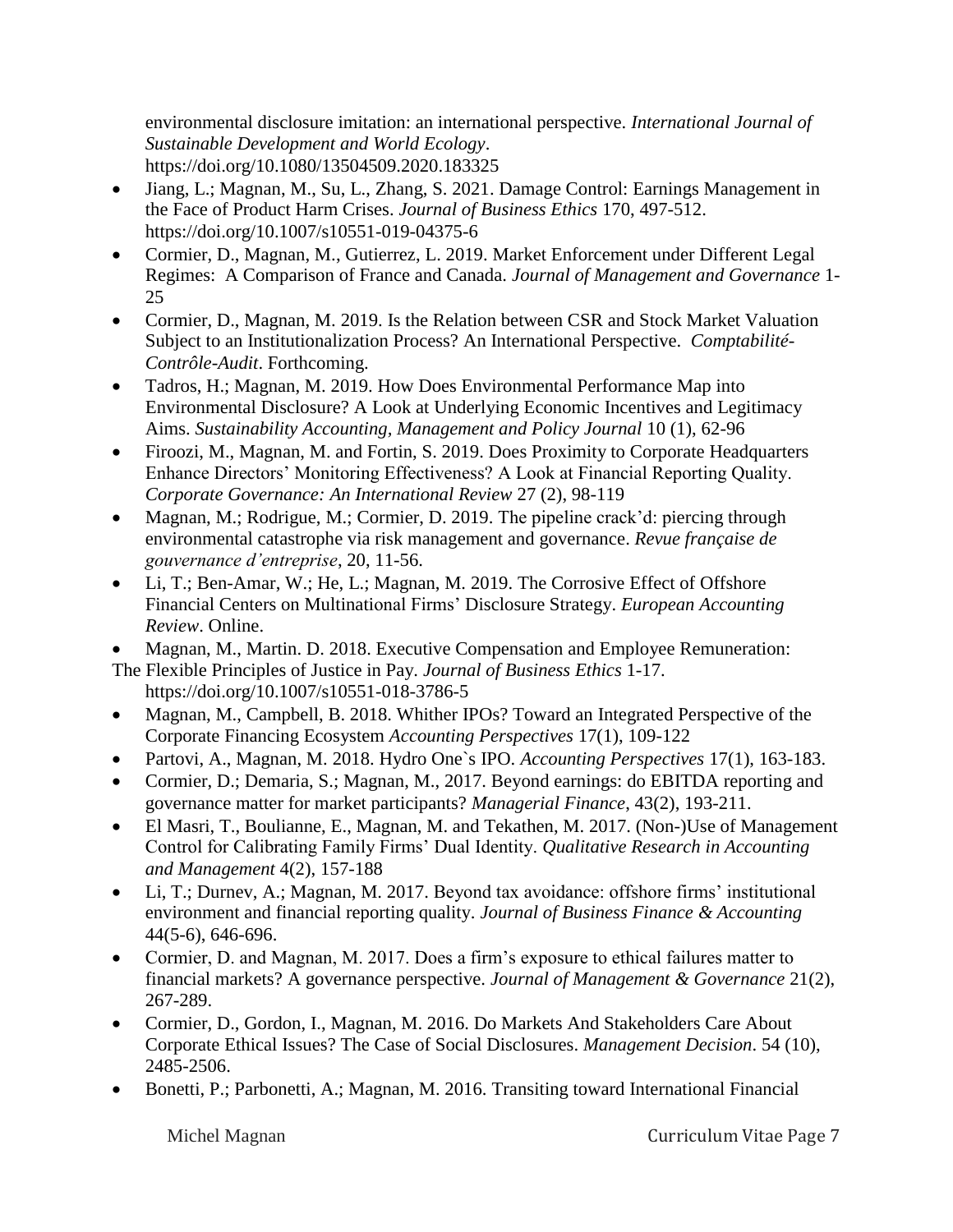Reporting Standards: The Interface between Country-level and Firm-level Governance. *Journal of Business Finance and Accounting* 43 (9-10), 1059-1094

- Cormier, D. and Magnan, M. 2016. The Advent of IFRS in Canada: Incidence on Value Relevance. *Journal of International Accounting Research* 15 (3), 113-130.
- Magnan, M., Cormier, D.; Antunes-Lapointe, P. 2016. CEO power and CEO hubris: a prelude to financial misreporting? *Management Decision* 54(2), 522-554.
- Li, T.; Durnev, A.; Magnan, M. 2016. Are Offshore Firms Worth More? *Journal of Corporate Finance* 36, 131-156.
- Cormier, D. and Magnan, M., 2015. The economic relevance of environmental disclosure and its impact on corporate legitimacy: An empirical investigation. *Business Strategy and the Environment*, 24(6), 431-450.
- Cormier, D.; Antunes-Lapointe, P.; Magnan, M. 2015. Continuous Environmental Disclosure Obligations under Canadian Stock Market Regulation: The Impact on Analysts' Forecast Properties. *Journal of Management and Governance* 19(4), 897-925.
- Magnan, M.; Menini, A.; Parbonetti, A. 2015. *F*air Value Accounting and Financial Markets: Information or Confusion? *Review of Accounting Studies* 20(1): 559-591
- Sur, S.; Magnan, M.; Cordeiro, J. 2015. Disentangling Ceo Compensation: A Simultaneous Examination Of Time, Industry, And Firm-Level Effects. *Canadian Journal of Administrative Sciences* 32(1): 30-46
- Cormier, Denis; Magnan, Michel. 2014. The Impact of Social Responsibility Disclosure and Governance on Financial Analysts' Information Environment. *Corporate Governance* 14(4): 467-484
- Magnan, Michel; St-Onge, Sylvie. 2014. La rémunération des membres de conseils d'administration : tendances, croyances et défis. *Revue française de gouvernance d'entreprise* 5 : 5-36
- Shi, Y; Kim, J.B.; Magnan, M. 2014. Cross-Listing, Management Earnings Forecasts, and Firm Values*. Journal of International Accounting Research* 13(2): 57-85
- Liu, M., Magnan, M. 2014. Conditional conservatism and underpricing in US corporate bond market. *Applied Financial Economics* (Online), 1-12
- Liu, Mingzhi, and Michel Magnan. 2014. Conditional conservatism and the yield spread of corporate bond issues. *Review of Quantitative Finance and Accounting*: 1-33
- St-Onge, S.; Magnan, M. 2013*.* Les femmes au sein des conseils d'administration: bilan des connaissances et voies de recherche futures - Women on Corporate Boards: Taking Stock and Future Research. *Revue Finance Contrôle Stratégie*, *16*(1), 25-47
- Rodrigue, M.; Magnan, M.; Boulianne, E. 2013. Stakeholders' influence on environmental strategy and performance indicators: A managerial perspective. *Management Accounting Research*, *24*(4), 301-316
- Sur, Sujit; Lvina, Elena; Magnan, Michel. 2013. Why Do Boards Differ? Because Owners Do. *Corporate Governance: An International Review* 21(4), 373–389
- Cho, Charles; Magnan, Michel; Rodrigue, Michelle. 2013. Is Environmental Governance Substantive or Symbolic? An Empirical Investigation. *Journal of Business Ethics* 114(1), 107-129
- Mangen, Claudine; Magnan, Michel. 2012. Say on Pay: A Wolf in Sheep's Clothing? *Academy of Management Perspectives* 26, 86-104
- Khalil, Samer; Magnan, Michel; Andre, Paul. 2012. The Adoption of Deferred Share Units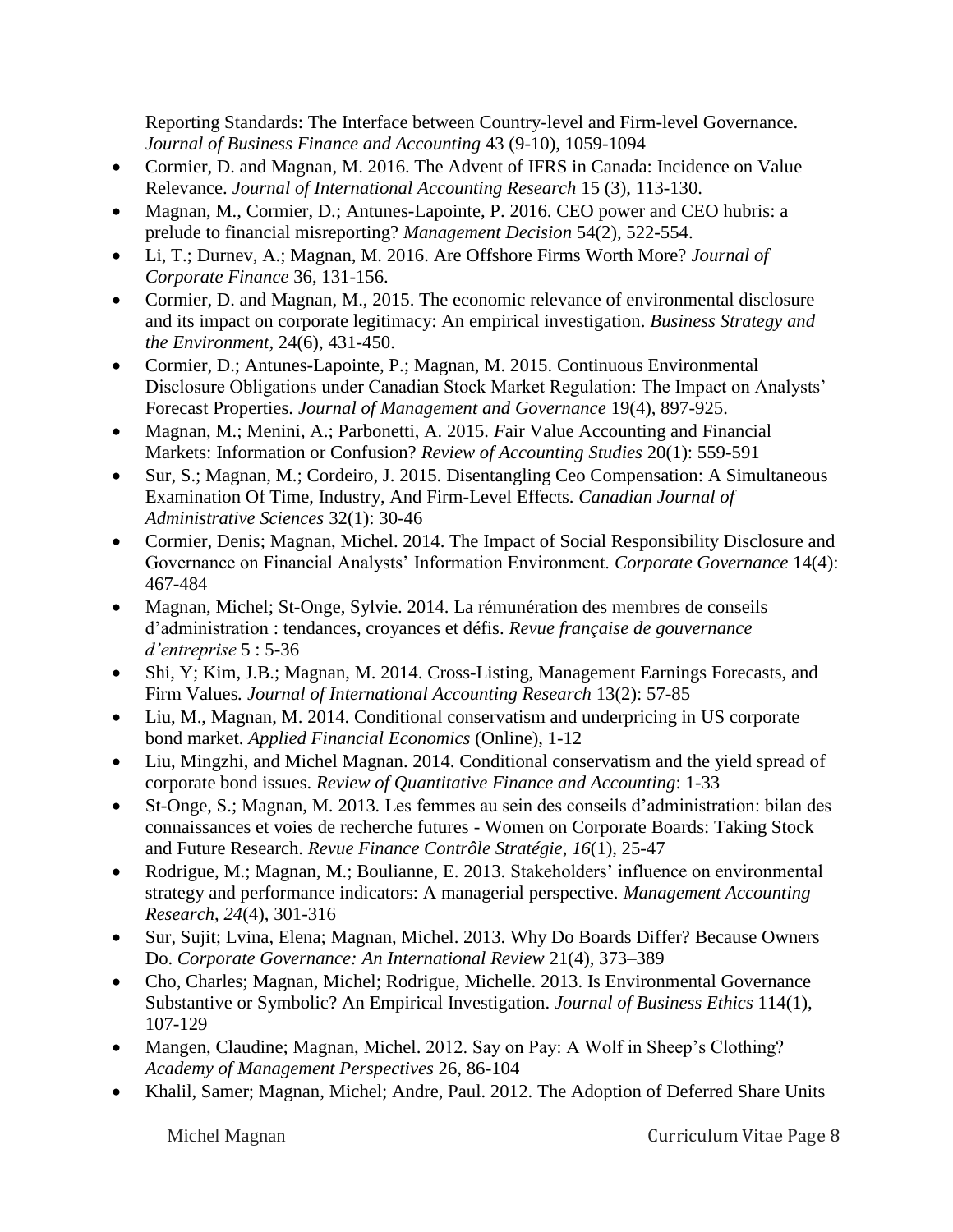for Corporate Directors: Economic and Social Determinants. *Journal of Management and Governance* 16(1), 81-105

- Shi, Yaqi; Magnan, Michel; Kim, JB. 2012. The Impact of Home-Country and Firm-Level Ownership on the Corporate Decision to Provide Voluntary Disclosure. *Journal of International Business Studies*. 43, 143-165
- Cormier, Denis; Ledoux, Marie-Josée; Magnan, Michel; Aerts, Walter. 2012. The Impact of Voluntary Governance Disclosure on Information Asymmetry. *International Journal of Accounting, Auditing and Performance Evaluation* 8(2), 157-183
- Cormier, Denis; Lapointe-Antunes, Pascale ; Magnan, Michel. 2011. Revisiting the Relevance and Reliability of Non-GAAP Reporting: The Case of Income Trusts*. Contemporary Accounting Research* 28(5), 1585-1609
- Liu, Mingzhi; Magnan, Michel. 2011. Private Control of Self-dealing Regulation and Corporate Valuation: International Evidence. *Corporate Governance: An International Review* 19(2), 99-115
- Magnan, Michel; Markarian, Garen. 2011. Accounting and the Financial Crisis: Is Risk the Missing Link? *European Accounting Review* 20(2), 215-231
- Cormier, Denis; Ledoux, Marie-Josée; Magnan, Michel. 2011. The Informational Contribution of Social and Environmental Disclosures for Investors. *Management Decision* 49(8), 1276-1304
- Magnan, Michel; St-Onge, Sylvie; Gélinas, Patrice. 2010. Director Compensation and Firm Value: A Research Synthesis. *International Journal of Disclosure and Governance* 7, 28-41
- Cormier, Denis; Aerts, Walter; Ledoux, Marie-Josée; Magnan, Michel. 2010. Web-Based Disclosure about Value Creation Processes: A Monitoring Perspective. *ABACUS* 46(4), 320- 347
- Cormier, Denis; Ledoux, Marie-Josée; Magnan, Michel; Aerts, Walter. 2010. Corporate Governance and Information Asymmetry between Managers and Investors. *Corporate Governance* 10(5), 574-589
- Cormier, Denis; Ledoux, Marie-Josée, Magnan, Michel. 2010. Le reporting de gouvernance, les attributs du conseil et la qualité des résultats comptables: Incidence sur les marchés boursiers. *Comptabilité, Contrôle, Audit* 16(2), 69-96.
- Magnan, Michel. 2009. Fair Market Value and the Financial Crisis: Messenger or Contributor*? Accounting Perspectives* 8(3), 189-213
- Cormier, Denis; Magnan, Michel; Ledoux, Marie-Josée. 2009. Corporate Performance Disclosure Transparency: Toward Stakeholder Accountability. *International Journal of Accounting Information Systems* 10(1), 1-24
- Lapointe-Antunes, Pascale; Magnan, Michel; Cormier, Denis. 2009. Value-Relevance and Timeliness of Transitional Goodwill Impairment Losses: Evidence from Canada. *The International Journal of Accounting* 44(1), 56-78
- Cormier, Denis; Aerts. Walter; Ledoux, M.-J., Magnan, Michel. 2009. Attributes of Social and Human Capital Disclosure and Information Asymmetry between Managers and Investors*. Canadian Journal of Administrative Sciences* 26, 71-88
- Gélinas, Patrice; Magnan, Michel; St-Onge, Sylvie. 2009. CEO Target Compensation and Performance Standards in Privately- and Publicly-held firms through a Disclosure Regulation Change. *International Journal of Business Governance and Ethics* 4(3), 222-249
- Fogarty, Tim; Magnan, Michel; Markarian, Garen; Bohdjalian, Serge. 2009. Inside Agency: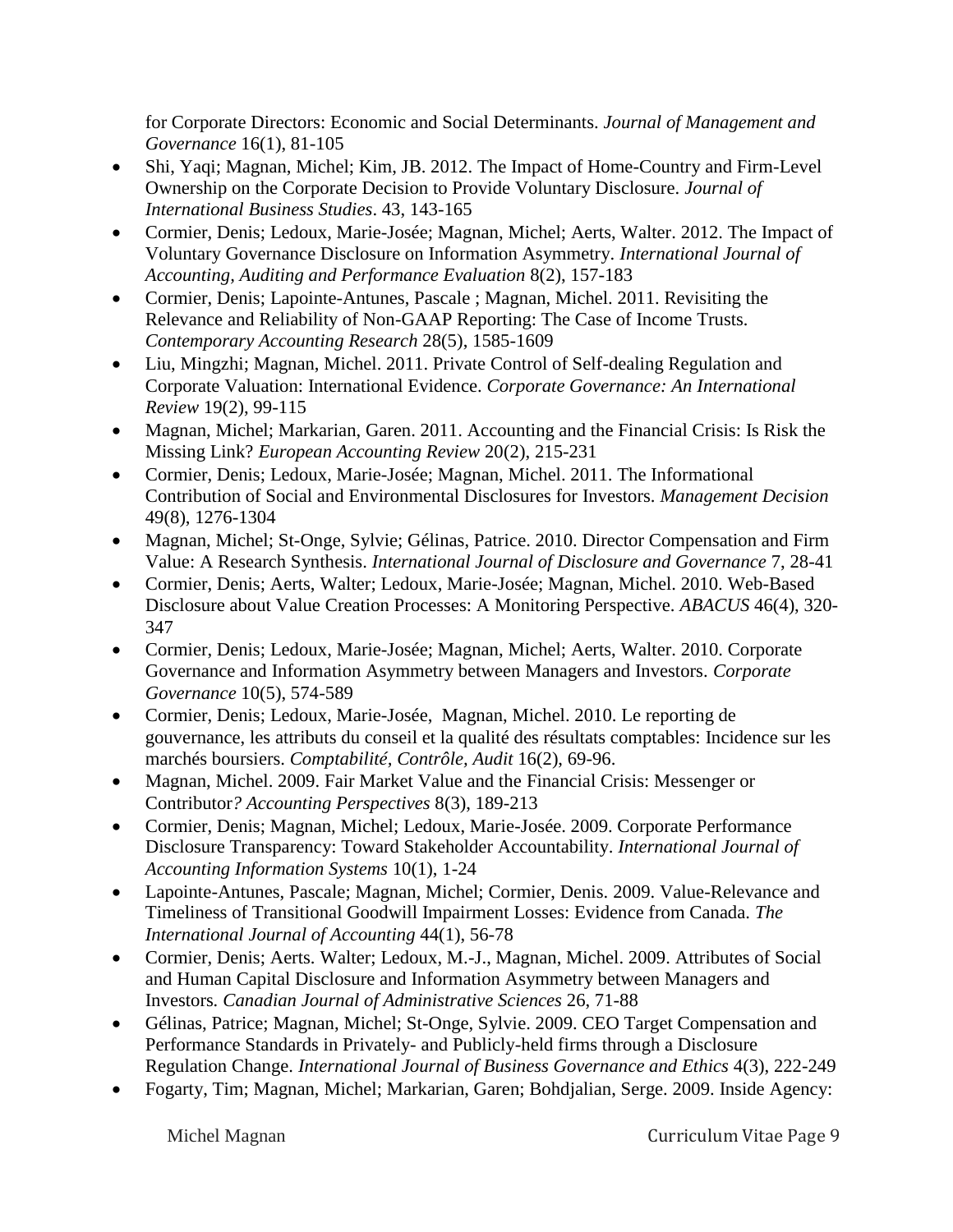The Rise and Fall of Nortel. *Journal of Business Ethics* 84, 165-187

- Gélinas, Patrice; Magnan, Michel; St-Onge, Sylvie. 2009. Increased Compensation Costs as an Externality Of Mandatory Executive Compensation Disclosure: Evidence From Canada. *International Journal of Business Environment*. 3(2), 376-390
- Khalil, Samer; Magnan, Michel; Cohen, Jeffrey. 2008. Dual-Class Shares and Audit Pricing: Evidence from the Canadian Markets. *Auditing: A Journal of Practice and Theory* 27(2), 199-216
- Khalil, Samer; Magnan, Michel; André, Paul. 2008. The Adoption of Deferred Share Units for Outside Directors and Shareholder Wealth. *Corporate Governance: An International Review* 16(3), 210-224
- André, Paul; Magnan, Michel; St-Onge, Sylvie. 2008. Analysis of a Merger from a Governance Perspective: The Case of Abitibi-Consolidated and Donohue. *Canadian Journal of Administrative Sciences* 25(2), 153-169
- Lapointe, Pascale; Magnan, Michel; Cormier, Denis 2008. Equity Recognition of Mandatory Accounting Changes: The Case of Transitional Goodwill Impairment Losses. *Canadian Journal of Administrative Sciences* 25(1), 37-54
- Magnan, Michel. 2008. Discussion of Audit Fees, Audit Pricing, Legal Liability Regimes, and Big 4 Premiums: Theory and Cross-country Evidence. *Contemporary Accounting Research* 25(1), 101-108
- Kalyta, Paul; Magnan, Michel. 2008. Stealth Compensation: The Case of Supplemental Executive Retirement Plans. *Journal of Accounting and Public Policy* 27(2), 101-194
- Aerts, Walter; Cormier, Denis; Magnan, Michel. 2008. Corporate Environmental Disclosure, Financial Markets and the Media: An International Perspective. *Ecological Economics* 64(3), 643-659
- Massey, Dawn; Thorne, Linda; Wayne, Paul Wayne; Magnan, Michel. 2007. The Impact of Selection-Socialization on the CPA Profession. *Journal of Current Issues in Finance, Business and Economics* 1(2/3), 68-87
- Cormier, Denis; Magnan, Michel; Lapointe, Pascale. 2007. Le référentiel IFRS : Enjeux et conséquences. *Comptabilité-Contrôle-Audit,* décembre: 43-56
- Aerts, Walter; Cormier, Denis; Magnan, Michel. 2007. The Association between Web-Based Corporate Performance Disclosure and Financial Analyst Behaviour under Different Governance Regimes. *Corporate Governance: An International Review* 15(6), 1301-1329
- Cormier, Denis; Lapointe, Pascale; Magnan, Michel. 2007. Performance Measures Quality and Value Relevance in Flow-Through Organizational Structures: The Case of Canadian Income Trusts. *International Journal of Accounting, Auditing and Performance Evaluation* 4(6), 547-571
- Xu, Bixia; Magnan, Michel; André, Paul. 2007. The Stock Market Valuation of R&D in Biotech Firms. *Contemporary Accounting Research* 24(4), 1291-1318
- Cormier, Denis.; Magnan, Michel. 2007. The revisited contribution of environmental reporting to investors' valuation of a firm's earnings: An international perspective. *Ecological Economics* 62 (3-4) 613-626
- Bodolica, Virginia; Magnan, Michel; Spraggon, Martin. 2007. Merger and Acquisition Related Determinants of Executive Compensation Arrangements Adoption*. International Journal of Business Ethics and Governance* 3(4), 407-429
- André, Paul; Khalil, Samer; Magnan, Michel. 2007. Termination Fees in Mergers and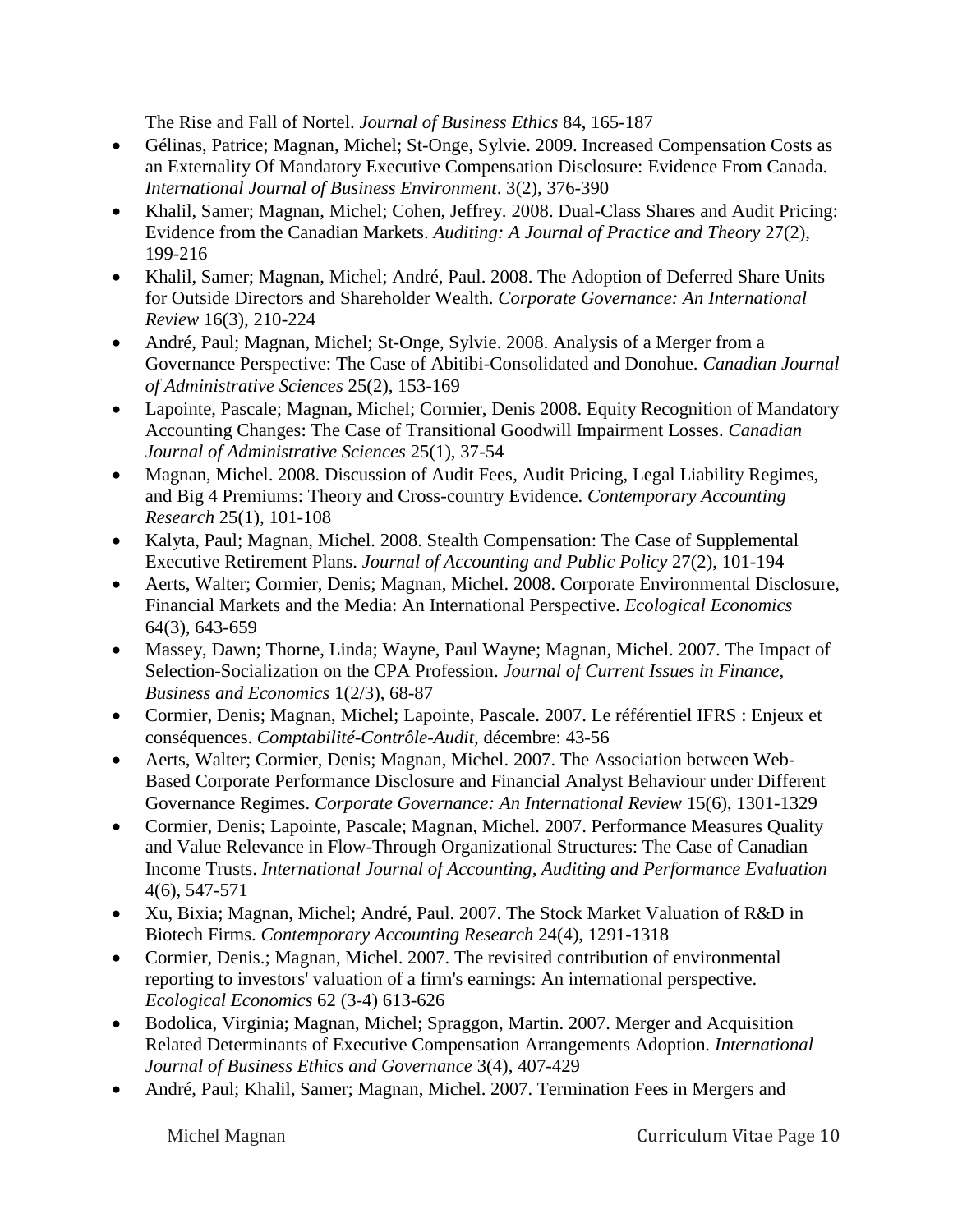Acquisitions: Protecting Investors or Managers? *Journal of Business Finance and Accounting* 34(3): 541-566

- Cormier, Denis; Lapointe, Pascale; Magnan, Michel; Gay-Angers, Sophie. 2007. On the Relationship between Voluntary Disclosure, Earnings Smoothing and the Value-Relevance of Earnings: *The Case of Switzerland. European Accounting Review* 15(4): 465-506
- Aerts, Walter; Cormier, Denis; Gordon, Irene; Magnan, Michel. 2006. Performance disclosure on the web: an exploration of the impact of managers' perceptions of stakeholder concerns. *International Journal of Digital Accounting Research* 6(12): 159-192
- Magnan, M. 2006. Les options sur actions: création de richesse pour les actionnaires ou enrichissement des dirigeants au détriment des actionnaires? *Finance-contrôle-strategie* 9(3): 221-235
- Cormier, Denis; Landry, Suzanne; Magnan, Michel. 2006. Gestion du résultat ou optimisation fiscale? Évaluation des octrois d'options d'achat d'actions selon le contexte de gouvernance actionnariale. *Revue canadienne des sciences de l'administration* 23(2): 153- 168
- Aerts, Walter, Cormier, Denis.; Magnan, Michel. 2006. Intra-industry imitation in corporate environmental reporting: An international perspective*. Journal of Accounting and Public Policy* 25(3): 299-331
- Magnan, Michel; Cormier, Denis. 2005. From Accounting to "Forecounting". *Canadian Accounting Perspectives* 4(2): 243-257
- Magnan, Michel; St-Onge, Sylvie; Cormier, Denis. 2005. Profit-Sharing Effectiveness in Strategic Business Units: Contingency or Managerial Opportunism. *International Journal of Productivity and Performance Management* 54(5-6): 355-369
- Cormier, Denis; Magnan, Michel; Van Velthoven, B. 2005. Environmental Disclosure Quality: Do Firms Respond to Economic Incentives, Public Pressures, or Institutional Conditions. *European Accounting Review* 14(1): 1-37
- Magnan, Michel; St-Onge, Sylvie. 2005. The Impact of Profit-Sharing on the Performance of Financial Services Firms. *Journal of Management Studies* 42(4): 761-791
- Craighead, Jane; Magnan, Michel; Thorne, Linda. 2004. The Impact of Mandated Disclosure on Performance-Based CEO Compensation. *Contemporary Accounting Research* 21(2): 1- 30
- Berthelot, Sylvie; Magnan, Michel; Cormier, Denis. 2004. Environmental Disclosure Research: Review and Synthesis*. Journal of Accounting Literature* 22: 1-44
- Cormier, Denis; Gordon, Irene; Magnan, Michel. 2004. An Assessment of the Perceived Determinants of Corporate Environmental Reporting Strategies. *Journal of Business Ethics*  49: 143-165
- Cormier, Denis; Magnan, Michel. 2004. The Impact of the Web on Information and Communication Modes: The Case of Corporate Environmental Disclosure. *International Journal of Technology Management* 27(4): 393-416
- Renaud, Stéphane; St-Onge, Sylvie; Magnan, Michel. 2004. The Impact of Stock Purchase Plan Participation on Workers' Individual Cash Compensation. *Industrial Relations (Berkeley)* 43(1): 120-147
- Thorne, Linda; Massey, Dawn; Magnan, Michel. 2003. Institutional Context and Auditors' Moral Reasoning: A Canada-US Comparison. *Journal of Business Ethics* 43(4): 305-321
- Berthelot, Sylvie; Magnan, Michel; Cormier, Denis. 2003. Les provisions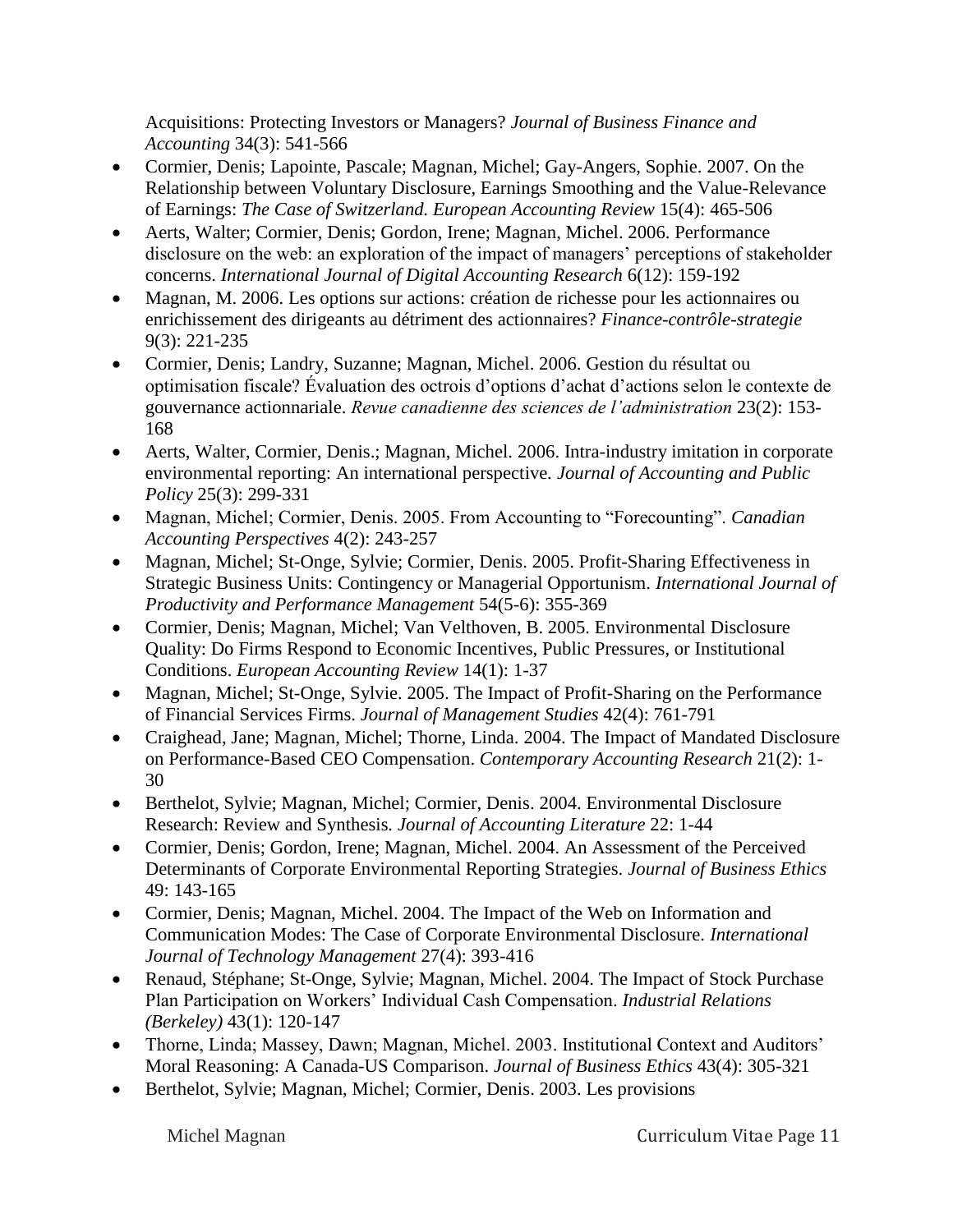environnementales et la gestion stratégique des résultats : une étude canadienne. *Comptabilité-contrôle-audit* 9(2): 109-136

- Cormier, Denis; Magnan, Michel. 2003. Environmental reporting management: a continental European perspective. *Journal of Accounting and Public Policy* 22: 43-62
- Cormier, Denis; Magnan, Michel. 2002. La communication d'informations environnementales: un enjeu stratégique pour les entreprises. *Revue Sciences de gestion, printemps*: 21-52
- Cormier, Denis; Magnan, Michel. 2002. Performance Reporting by Oil and Gas Firms: Contractual and Value Implications. *Journal of International Accounting, Auditing and Taxation* 11: 131-153
- Magnan, Michel; St-Onge, Sylvie; Calloc'h Yann. 2001. Conseil d'administration et gouvernement d'entreprise: le cas de la rémunération des dirigeants d'entreprise au Canada. *Revue canadienne des sciences de l'administration* CJAS 18(2): 57-76
- Cormier, Denis; Magnan, Michel; Zéghal, Daniel. 2001. Une évaluation de la pertinence et de l'utilité prédictive de mesures de performance financière: une comparaison France-Suisse-Etats-Unis. *Comptabilité-contrôle-audit* 6(1): 77-105
- Cormier, Denis; Magnan, Michel; Zéghal, Daniel. 2001. Earnings, Cash Flow and Value-Added as Performance Metrics: An International Comparison. *Accountancy & Bedrijfskunde*  26(2): 33-59
- St-Onge, Sylvie; Magnan, Michel; Raymond, Sophie; Thorne, Linda. 2001. The Effectiveness of Stock Option Plans: A Field Investigation of Senior Executives. *Journal of Management Inquiry* 10(3): 250-266
- Thorne, Linda; Magnan, Michel. 2000. Canadian Public Accountants' Moral Development and Domain Specific Reasoning. *Research on Accounting Ethics* 7: 177-196
- Cormier, D.; Magnan, M.; Morard, B. 2000. The contractual and value relevance of reported earnings in a dividend-focused environment. *European Accounting Review* 9(3): 387-417
- Cormier, D.; Magnan, M. 1999. Corporate Environmental Disclosure Strategies: Determinants, Costs and Benefits. *Journal of Accounting, Auditing and Finance* 14(3): 429- 451
- Cormier, D.; Magnan, M.; Fall, M. 1999. L'octroi d'options sur actions aux dirigeants et la performance financière de la firme. *Finance-contrôle-stratégie* 2(2): 25-49
- Magnan, Michel; Nadeau, Cathy; Cormier, Denis. 1999. Earnings Management during Anti-Dumping Investigations: Analysis and Implications. *Canadian Journal of Administrative Sciences/Revue canadienne des sciences de l'administration* 16(2): 149-162
- Bozec, Richard ; Magnan, Michel. 1999. Effet modérateur de la crédibilité du bénéfice sur son utilité pour les investisseurs boursiers. *Canadian Journal of Administrative Sciences/Revue canadienne des sciences de l'administration* 16 (1): 11-27
- Cormier, D.; Magnan, M. and Morard, B. 1998. La gestion stratégique des résultats : le modèle anglo-saxon convient-il au contexte suisse. *Comptabilité-contrôle-audit*. March: 25- 49
- Magnan, Michel and St-Onge, Sylvie. 1997. Bank Performance and Executive Compensation: A Managerial Discretion Perspective. *Strategic Management Journal* 18(7): 573-581
- Cormier, Denis and Magnan, Michel. 1997. Investors' Assessment of Implicit Environmental Liabilities: An Empirical Investigation*. Journal of Accounting and Public*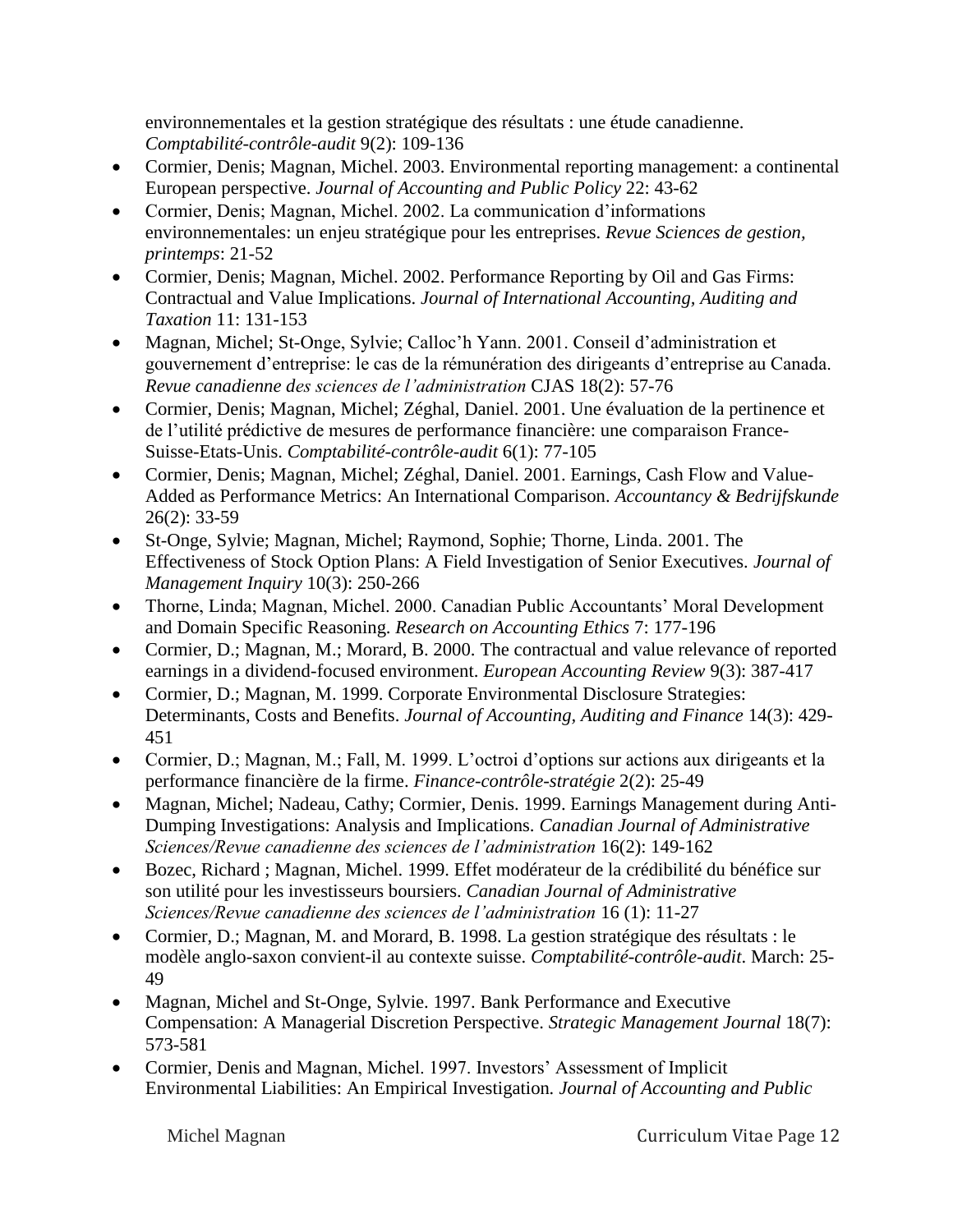*Policy* Spring: 16(2): 215-241

- Cormier, Denis and Magnan, Michel. 1996. L'attitude des investisseurs boursiers face au bilan environnemental de l'entreprise: une étude canadienne. *Comptabilité- contrôle-audit* September: 2(2): 25-50
- Cormier, D.; Magnan, M.; Morard, B. 1996. Le coût implicite de la pollution industrielle imputé aux entreprises: une étude de valorisation. *Actualité économique*. June: 149-172
- Magnan, M.; St-Onge, S.; Thorne, L. 1996. Performance organisationnelle et rémunération des dirigeants : une comparaison Canada - États-Unis. *Revue canadienne des sciences de l'administration/Canadian Journal of Administrative Sciences* June: 13(2): 102-118
- Magnan, Michel; St-Onge, Sylvie; Thorne, Linda. 1995. A Comparative Analysis of the Determinants of Executive Compensation between Canadian and U.S. Firms. *Relations Industrielles / Industrial Relations* 50(2): 297-317
- Cormier, Denis; Magnan, Michel; Morard, Bernard. 1995. The Auditor's Consideration of the Going Concern Assumption: A Diagnostic Model. *Journal of Accounting, Auditing and Finance* March: 10(2): 201-222
- Cormier, Denis and Magnan, Michel. 1995. La gestion stratégique des résultats par les firmes publiant des prévisions: le cas d'un premier appel public à l'épargne. *Comptabilitécontrôle-audit* March: 1(1): 45-61
- Cormier, Denis and Magnan, Michel. 1994. L'évaluation du risque de non-continuité de l'exploitation: un nouvel outil pour le réviseur. *Accountancy & Bedrijfskunde, Gent, Belgique, Kluwer Editorial*. September: 25-39
- Cormier, Denis; Magnan, Michel and Morard, Bernard. 1994. Incidence socio-économique de la performance environnementale de l'entreprise: une étude canadienne. *GESTION 2000 - Université Catholique de Louvain* 3:1-21
- Cormier, Denis; Magnan, Michel and Morard, Bernard. 1993. The Impact of Corporate Pollution on Market Valuation: Some Empirical Evidence. *Ecological Economics* 8(2):135- 151

# **REFERRED PROFESSIONAL PUBLICATIONS**



- St-Onge, Magnan, M., Mesny, A. 2021. La quête de principes et d'une saine gouvernance chez Molson. *Revue internationale de cas en gestion – International Journal of Case Studies in Management* 19(1), March.
- Magnan, M., St-Onge, S., Mesny, A. 2021. Confronting Boardroom Politics at Molson (A, B). *Revue internationale de cas en gestion – International Journal of Case Studies in Management.* Forthcoming.
- Mesny, A., Magnan, M., St-Onge, S. 2021. Juggling with Shareholders' Expectations: The Molson-Coors Merger. *Revue internationale de cas en gestion – International Journal of*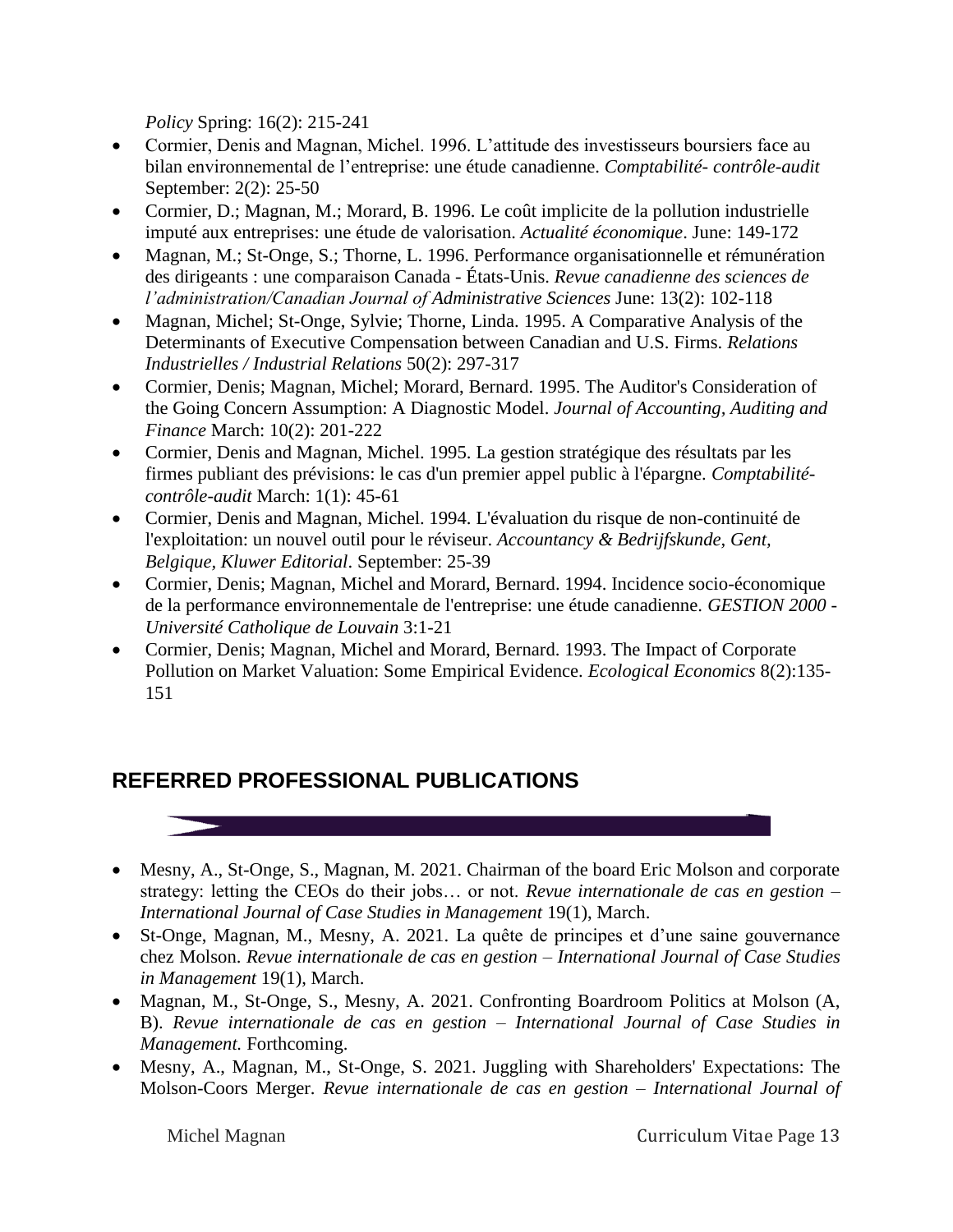*Case Studies in Management.* Forthcoming.

- Magnan, M.; Pelletier, K. 2017. SNC-Lavalin en situation de crise : enjeux pour les administrateurs et investisseurs. *Revue internationale de cas en gestion*.
- Cormier, D.; Magnan, M. 2014. Does IFRS Adoption in Canada Reduce the Information Gap between Managers and Investors? *CPA Magazine*. March
- Rousseau, C.; St-Onge, S.; Magnan, M. 2011. Corporation Nortel Networks: Le naufrage du Titanic canadien. *Revue internationale de cas en gestion*
- Magnan, Michel; Thornton, Daniel. 2010. Fair Value Accounting: Smoke and Mirrors? *CAMagazine*. March, 18-25 (Lead article for the March issue of CA Magazine and was profiled on the cover page reaching more than 100,000 readers. (Also published in the French edition)
- Cormier, Denis; Magnan, Michel. 2010. Financial Reporting under International Financial Reporting Standards: Relevant, Reliable and Comparable? *CA Magazine*. April: 48-50 (Also published in the French edition)
- Magnan, Michel; Cormier, Denis. 2010. Les fraudes commises par les dirigeants : Contextes, motivations et implications. *Gestion – revue internationale de gestion* 25(3): 61- 72
- Magnan, Michel; Tebourbi, I. 2010. Executive Compensation Practices at SNC-Lavalin. *Revue internationale de cas en gestion*
- St-Onge, Sylvie; Magnan, Michel. 2008. La rémunération des dirigeants: Mythes et recommandations. *Gestion – revue internationale de gestion* 23(3) : 25-40
- Magnan, Michel; St-Onge, Sylvie; André, Paul. 2006. Gouvernance et rémunération des dirigeants : le cas d'Abitibi-Price 1994-2003. *Revue du Centre de cas HEC*
- Cormier, Denis; Magnan, Michel. 2003. Does disclosure Matter? *CA Magazine* 136(4): 43- 45 (Also published in French language edition)
- St-Onge, Sylvie; Magnan, Michel; Prost, Corinne; Biouele, Suzy. 2002. Gérer la rémunération dans un contexte de mobilité internationale: l'art de jongler avec différentes perspectives. *Gestion – revue internationale de gestion* 27(1): 41-55
- L'her, Jean-François; Magnan, Michel. 2000. Les vagues de fusions et d'acquisitions en Amérique du Nord. *Gestion – revue internationale de gestion* 25(3): 119-136
- St-Onge, S. Magnan, M.; Thorne, L.; Raymond, S. 1999. Les options d'achat d'actions: qu'en pensent les dirigeants? *Gestion – revue internationale de gestion* 24 (2): 42-53
- St-Onge, Sylvie; Magnan, Michel; Thonon, Sandra. 1999. Managing R&D Personnel: A Challenge for Canadian Organizations. *HRM Research Quarterly*, vol. 3, no. 1 pp 1-8
- Magnan, Michel; St-Onge, S.; Craighead, J.; Thorne, L. 1998. La rémunération des dirigeants: un enjeu économique, politique et symbolique pour les conseils d'administration. *Gestion* September: 127-134
- Magnan, M. and Cormier, D. 1997. The Impact of Forward-Looking Financial Data in IPOs on the Quality of Financial Reporting. *The Journal of Financial Statement Analysis* 2:6-17
- Cormier, Denis; Magnan, Michel. 1996. Décisions comptables et gestion des résultats. *CA Magazine* September: 33-37
- Cormier, D. and Magnan, M. 1996. Decisions, Decisions. *CA Magazine*, September : 38-41
- St-Onge, S.; Magnan, M.; Raymond, S.; Thorne, L. 1996. L'efficacité des régimes d'option d'achat d'action: Qu'en sait-on? *Gestion, revue internationale de gestion* 21(2): 20-31
- St-Onge, Sylvie; Magnan, Michel. 1994. La mesure de la performance organisationnelle : un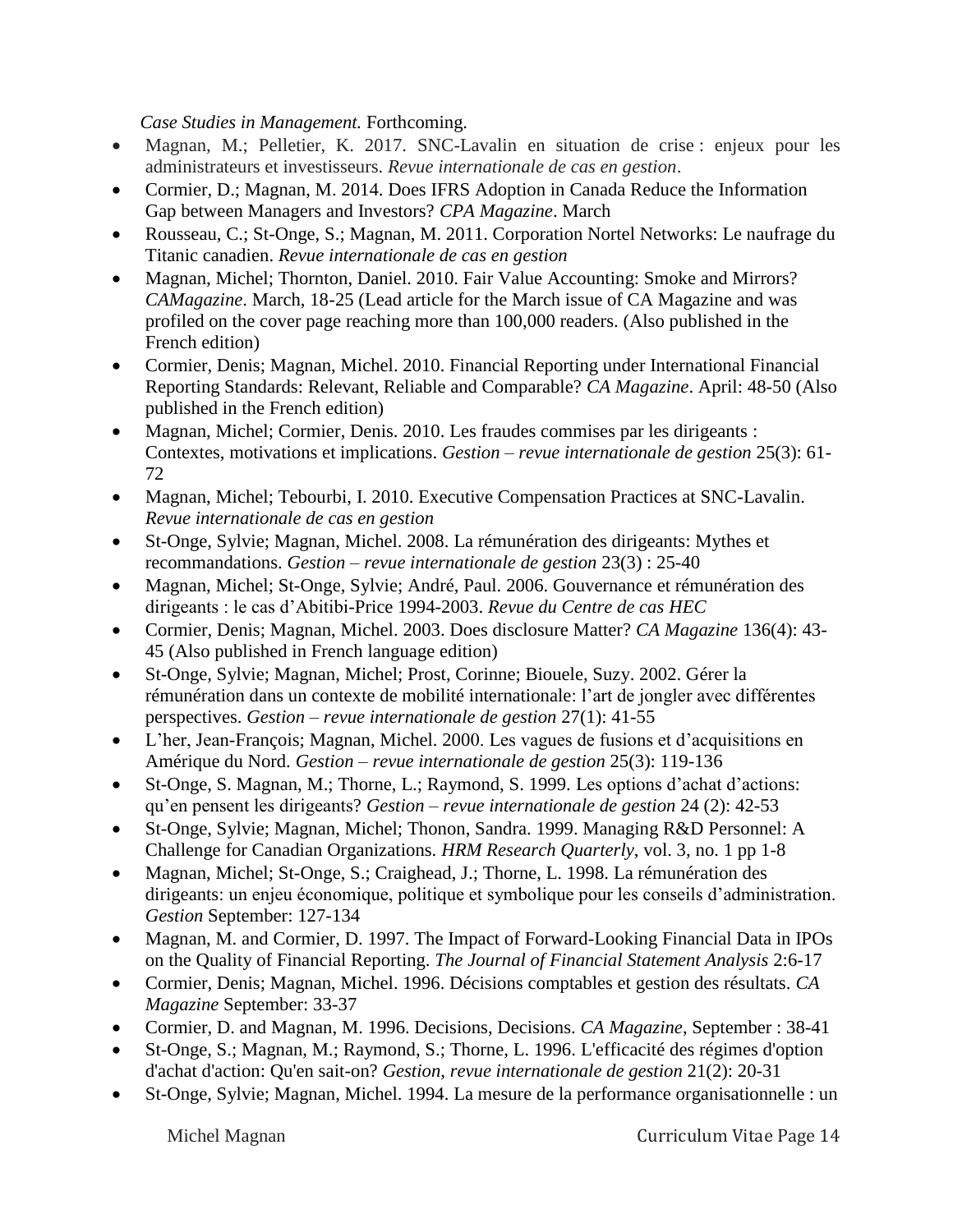outil de gestion et de changement stratégique*. Gestion, revue internationale de gestion*. September: 19(3): 29-38

- Cormier, Denis; Magnan, Michel and Morard, Bernard. 1994. Évaluation de la pérennité de l'entreprise dans un contexte d'audit. *Économie et Comptabilité.* March-April: 23-34
- Magnan, M. 1990. L'incidence de la performance d'une entreprise sur la rémunération de ses cadres supérieurs. GESTION - *Revue internationale de gestion*. novembre: 15(4): 9-15

# **PAPERS ACCEPTED FOR PUBLICATION**

- Fabrizi, M., Ipino, E., Magnan, M., Parbonetti, A. 2021. Do Foreign Cash Holdings Generate Uncertainty for Analysts? *European Accounting Review*, DOI: 10.1080/09638180.2021.1945939
- Filip, A., Hammami, A., Huang, Z., Jeny, A., Magnan, M., Moldovan, R. 2021. Convergence in Motion: A Review of Fair Value Levels' Relevance, *Accounting in Europe*, DOI: 10.1080/17449480.2021.1912370
- Fabrizi, M., Ipino, E., Magnan, M., Parbonetti, 2021. A. Real Regulatory Capital Management and Dividend Payout: Evidence from Available-For-Sale Securities. *Journal of Business Finance and Accounting*, 1–22. https://doi.org/10.1111/jbfa.12525
- Filip, A., Hammami, A., Huang, Z., Jeny, A., Magnan, M., Moldovan, R. 2021. The Value Relevance of Fair Value Levels: Time Trends under IFRS and U.S. GAAP, *Accounting in Europe*, 18:2, 196-217, DOI: 10.1080/17449480.2021.1900581
- Bui, L., Magnan, M., Moldovan, R. Financial Analysis in Banking: The Challenge of Segment Reporting. *Accounting Perspectives.* <http://doi.org/10.1111/1911-3838.12264>

## **OTHER PROFESSIONAL PUBLICATIONS**

- Magnan, Michel. 2011. Investir dans les sociétés Offshore : tout ce qui brille n'est pas or ! *Revue du Financier*, 190-191, 57-68
- Magnan, Michel; Tebourbi, Imen. 2009. A Critical Analysis of Six Practices Underlying Executive Compensation Practices. *Compensation and Benefits Review*. April: 42-54
- Khalil, Samer and Michel Magnan. 2007. Dual Class Share Structures: Governance, Risks and Rewards. *Ivey Business Journal Online* May-June
- Magnan, Michel; St-Onge, Sylvie. 2005. CEO Pensions: The way to hide wealth accumulation. *Human Resource Professional*. May-June: p.42
- Magnan, Michel; St-Onge, Sylvie. 2005. CEO Pensions: The way to hide wealth accumulation. *Human Resource Professional*. May-June: p.42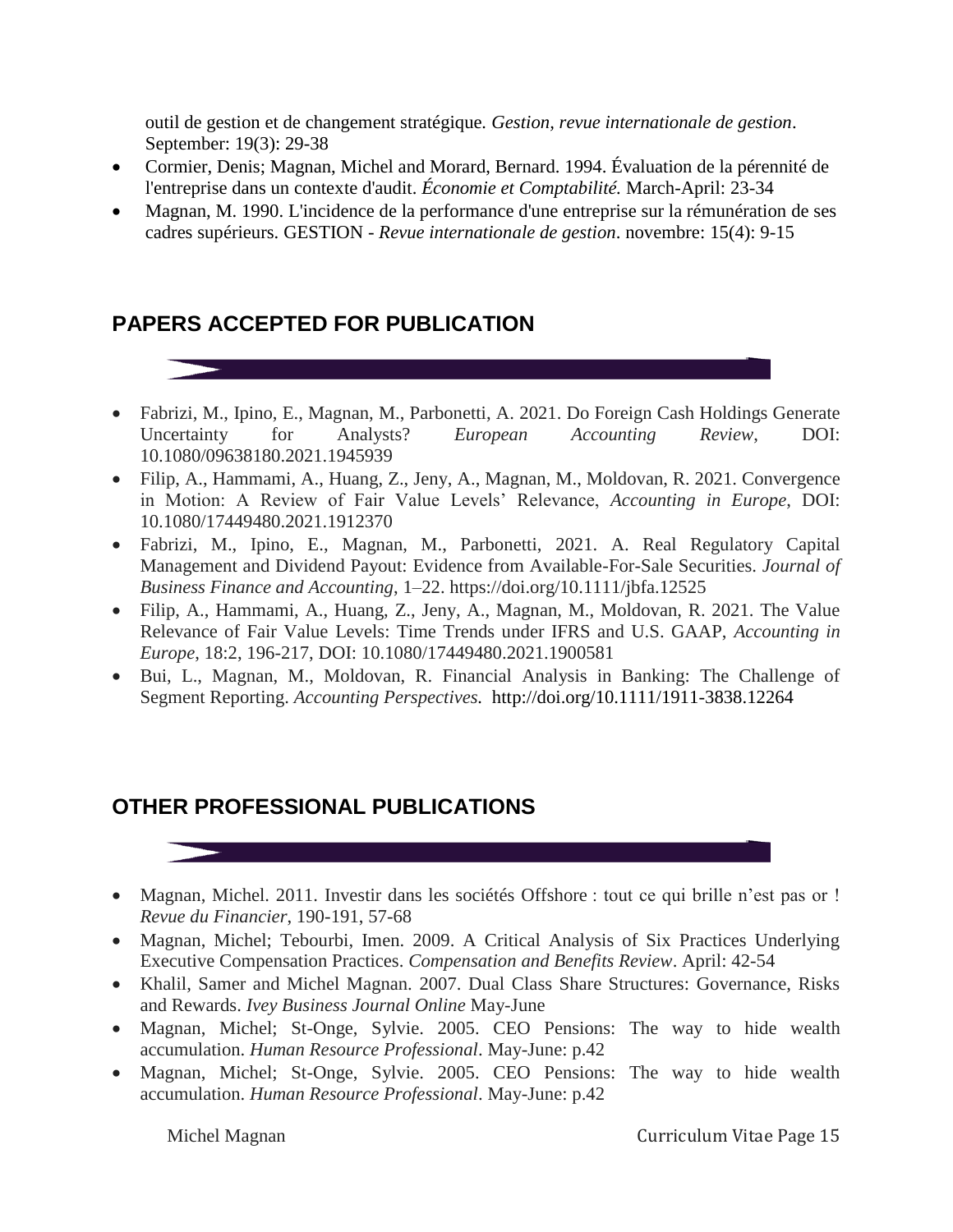- Lapointe, Pascale ; Magnan, Michel. 2003. Les conseils d'administration sont-ils dupes des résultats financiers en matière de rémunération des dirigeants. *La revue du financier* (139): 7- 17
- Magnan, Michel. 2001. A Comment on the Pixel case. *Ivey Business Journal*, March-April:  $29$
- Craighead, Jane; Magnan, Michel; Thorne, Linda. 2000. Executive Compensation Disclosure: Who Wins? Executives or Shareholders? *Ivey Business Journal*, September-October: 11-14
- Cormier, Denis; Magnan, Michel. 2000. La communication d'information environnementale: un outil de gestion et de création de valeur. *Electronic Accounting Review* vol. 2. (Web publication)
- Magnan, Michel; St-Onge, S.; Calloc'h, Yann. 1999. Power Games: Boards of Directors and CEO Compensation. *Ivey Business Journal*, March-April: 38-43
- St-Onge, Sylvie; Magnan, Michel and Bourgeois, Patrice. 1997. The Effects of Executive Compensation Disclosure: Some Empirical Evidence/Les Impacts de la divulgation de la rémunération des dirigeants d'entreprise canadienne : résultats d'une étude. *CCA News*. Winter: 5(1): 15-18
- Bourgeois, Patrice; St-Onge, Sylvie; Magnan, Michel. 1996. Executives' Compensation Disclosure. *Human Resources Professional. The Magazine for Canadian Human Resources Professionals* 13(6): 8-10
- Bourgeois, Patrice; St-Onge, Sylvie; Magnan, Michel. 1996. La divulgation de la rémunération individuelle des dirigeants. *INFO ressources humaines* 18(6). June-July : 10-13
- Cormier, Denis; Magnan, Michel and Morard, Bernard. 1995. Le bilan environnemental des entreprises et son impact sur leur valeur boursière *CGA Magazine*. (April) 41-46
- Magnan, Michel and St-Onge, Sylvie. 1995. Performance Scoreboards: Does Your Firm Get a Bang for its Compensation Buck? *Compensation News*. February: 5-8
- Magnan, Michel; St-Onge, Sylvie and Thorne, Linda. 1993. Executive Compensation in Canada: Between Facts and Fiction*. Compensation News*. November: 1-3
- Cormier, D.; Magnan, M. and Morard, B. 1992. L'évaluation du risque de non-continuité de l'exploitation : pour une image plus fidèle. *CGA Magazine*. November: 45-49

# **RESEARCH UNDER REVIEW OR REVISED FOR RESUBMISSION**

- El Masri, T., Magnan, M., Boulianne, E., Tekathen, M. Defining Family in Family Firms. Under revision for submission to a journal.
- Fabrizi, M., Ipino, E., Magnan, M., Parbonetti, A. Foreign Cash Holdings and Market Uncertainty. Presented at the 2017 European Accounting Accounting conference (Valencia, Spain). Under third review at *European Accounting Review*.
- Firoozi, M., Magnan, M., Fortin, S. Do Foreign Directors On Audit Committees Enhance Firm Value? Under revision for submission to a journal.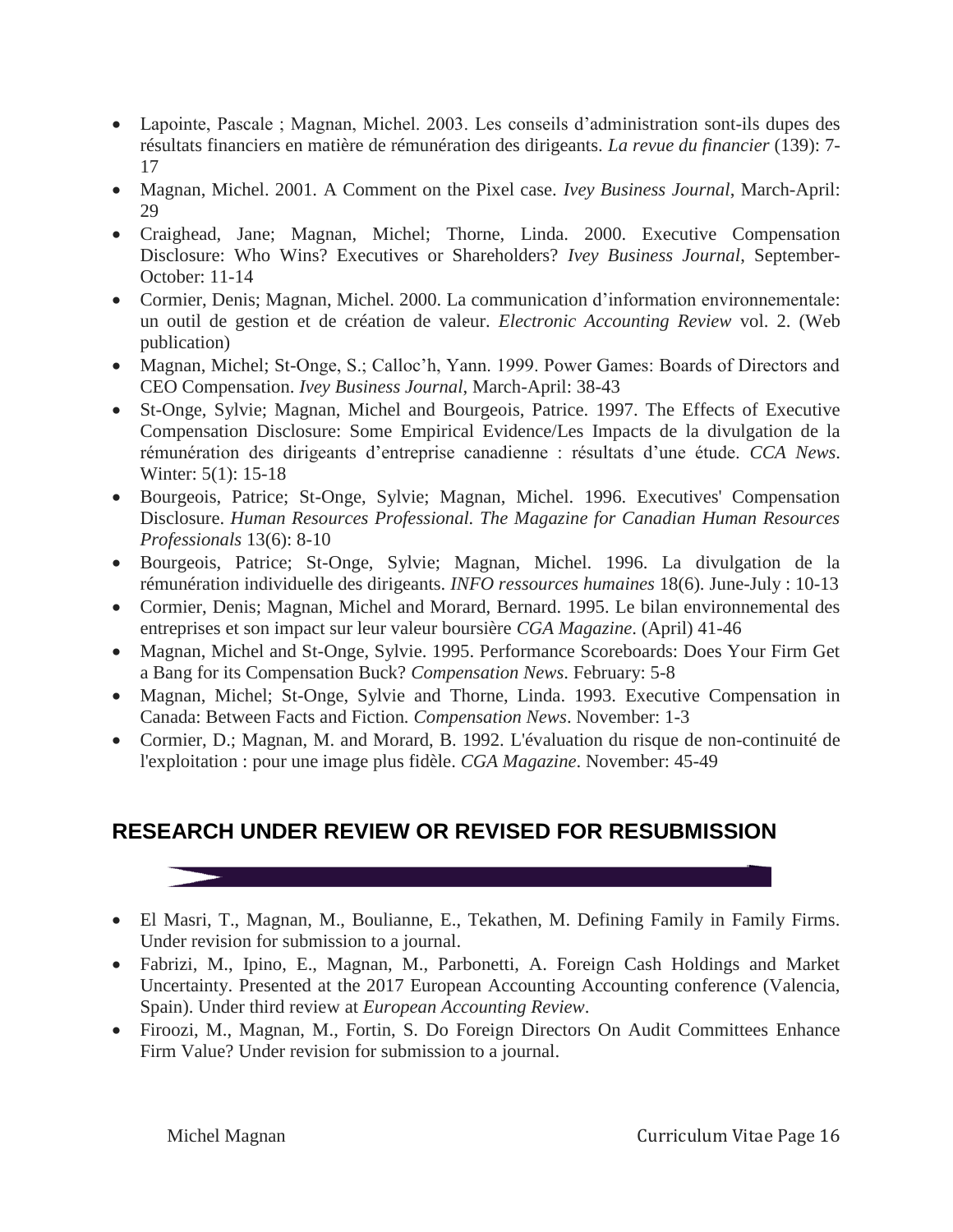- Firoozi, M., Magnan, M. Audit Committee Members' Proximity to Corporate Headquarters and Audit Fees. Presented at the 2019 Conférence internationale de gouvernance. Under revision for resubmission to *Managerial Auditing Journal*
- Li, T.; Magnan, M.; Shi, Y. Cross Listing, Off-Shore Firms, and Accounting Quality. Presented at the 2017 Canadian Academic Accounting Association annual conference and at the 2018 European Accounting Association annual conference. Being revised for resubmission following a Revise and Resubmit decision at *Journal of International Business Studies.*
- Magnan, M., Poretti, C., Schatt, A. Does a Change in Financial Reporting Standards Affect the Implementation of Comparable Valuation Methods? Under review at *International Journal of Accounting.*
- Moschella, J., Boulianne, E., Magnan, M. The Art, Craft, and Science of Risk Management in Small and Medium-Sized Family Businesses. Presented at the Management Control conference (Assisi 2019), at the Canadian Academic Accounting Association 2019 conference and at the 2018 Association de contrôle de gestion workshop. Being revised for resubmission following a Revise and Resubmit decision at *Contemporary Accounting Research*.
- Wang, H.; Magnan, M.; Shi, Ning Yaqi. Fair Value Accounting and the Cost of Debt. Under revision for submission to a journal. Presented at the 2017 Canadian Academic Accounting Association conference. Under revision for submission to a journal*.*

## **BOOKS, BOOK CHAPTERS**

- St-Onge, S. and Magnan, M. 2018. Rémunération des dirigeants et gouvernance. Chapter 8. *Rémunération du travail* (Ed. : A. Stévenot; L. Guery). Editions Economica.
- Magnan, M. and Parbonetti, A. 2018. Fair Value Accounting: A Standard Setting Perspective. Chapter 3. *The Routledge Companion to Fair Value in Accounting* (Ed.: G. Livne; G. Markarian). Routledge.
- Cormier, D. and Magnan, M., 2016. Canada. IFRS in Canada: Game Changer or Neutral Mutation?. In *IFRS in a Global World* (D. Bensadon and N. Praquin, Editors). Springer International Publishing: New York, London. Pp. 231-246.
- Ratiu, Catalin; Magnan, Michel; Kim, Jeong; Sur, Sujit. 2014. Book chapter titled "Corporate governance in emerging markets: Agency and institutional relationships' in 'Building businesses in emerging and developing countries: challenges and opportunities', Ed.: Elie Chrysostome, Rick Molz, Li Yan. Routledge Publishing
- Magnan, Michel; Lapointe-Antunes, Pascale; Cormier, Denis. 2013. Book chapter titled « Like Moths Attracted to Flames : Financial Misreporting in the C-Suite » in « Human Frailties », Ed. R. Burke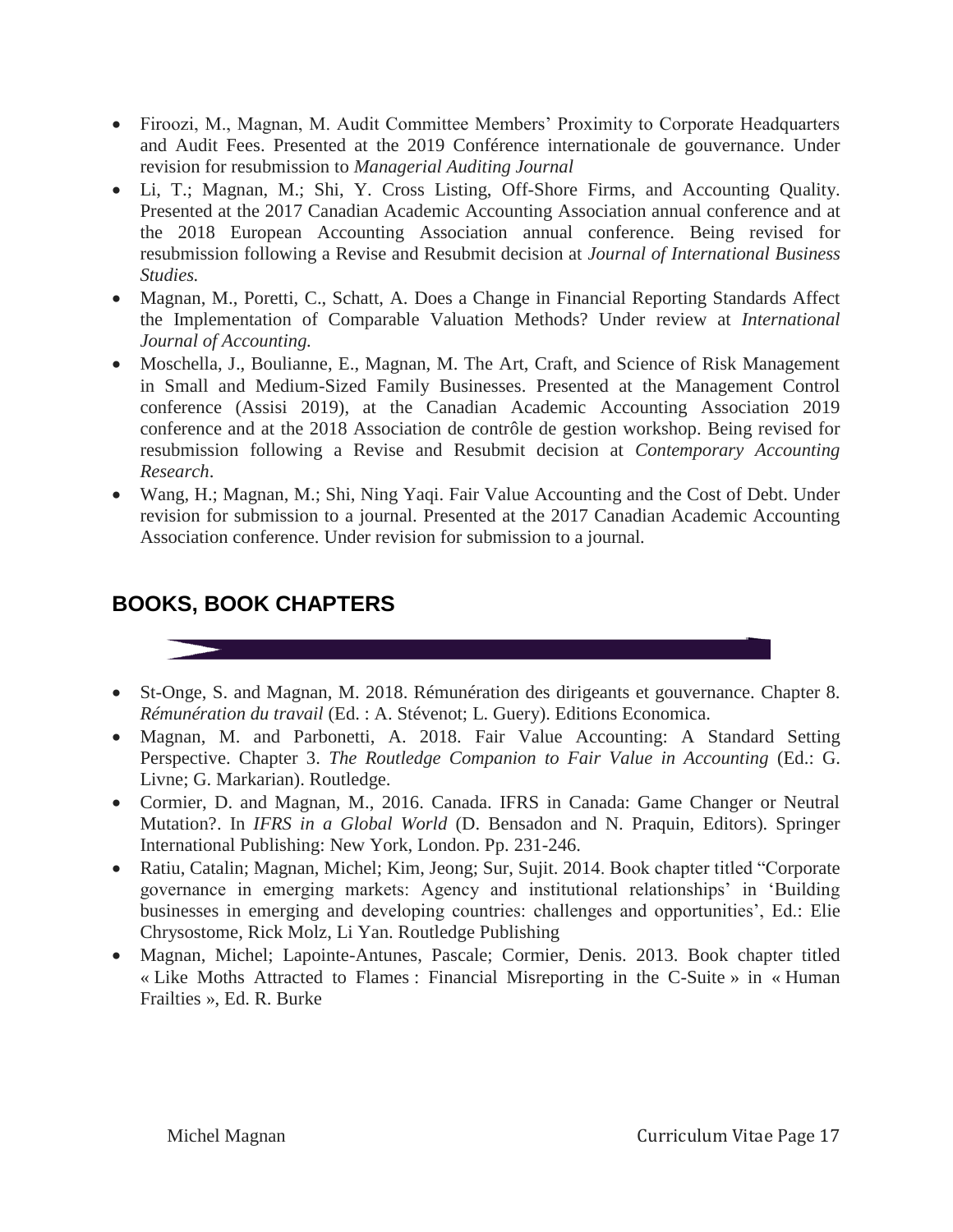- Markarian, G., Fogarty, T. and M. Magnan. 2011. Nortel: The Rise and Fall of a Telecommunications Company. Appearing in "Business Ethics", edited by Dennis Collins, John Wiley & Sons
- Cormier, Denis; Magnan, Michel. 2009. La comptabilité américaine. Chapter in Le dictionnaire de la comptabilité (Ed: Bernard Colasse). Economica: Paris
- St-Onge, Sylvie; Magnan, Michel. 2007. La gestion des performances. Chapter 1.Vuibert: Paris
- Cormier, Denis; Magnan, Michel. 2005. L'information comptable vue dans une perspective économique : synthèse de l'œuvre du professeur Gerald Feltham. Chapter in Les grands auteurs en comptabilité (Ed.: Bernard Colasse). Editeur EMS: Paris: 239-253
- Cormier, Denis; Magnan, Michel. 2002. Information comptable et marchés boursiers. Chap. 13. In Cormier, Denis. Comptabilité anglo-saxonne et internationale. Economica (Paris). (Forthcoming)
- St-Onge, Sylvie ; Magnan, Michel. 2001. La mesure de la performance organisationnelle: un outil de gestion et de changement stratégique, in collection «Racines du savoir» : La gestion de la performance au travail (Ed.: Gosselin, A. et St-Onge, S.). Gestion - revue internationale de gestion (Reedition of work published earlier in Gestion)
- Magnan, Michel ; Roussel, Patrice ; St-Onge, S. ; Trepo, Georges. 2000. La rémunération des dirigeants : débats, enjeux et bilans. Chapter in Politiques de rémunération pour les années 2000 (Editors: P. Roussel and J.M. Peretti). Éditions Vuibert, collection Entreprise, série Vital Roux: 311-328.
- Desbrières, Philippe ; St-Onge, Sylvie ; Magnan, Michel. 2000. «Les stock-options : Théorie et pratique. Chapter in Politiques de rémunération pour les années 2000 (Ed.: P. Roussel and J.M. Peretti). Éditions Vuibert, collection Entreprise, série Vital Roux: 135-160
- Tremblay, Doria ; Cormier, Denis et Magnan, Michel. 1993. Théories et modèles comptables : Développements et perspectives. Presses de l'Université du Québec, 203 pages
- Magnan, Michel ; André, Paul ; Turbide, Johanne. 1999. Recueil de cas en comptabilité financière avancée. Modulo Éditeur. 167 p.
- St-Onge, Sylvie ; Magnan, Michel. 1995. La mesure de la performance organisationnelle: un outil de gestion et de changement stratégique, in collection «Racines du savoir» : La gestion de la performance au travail (Ed.: Gosselin, A. et St-Onge, S.). Gestion
- Magnan, Michel. 1995. La comptabilité et la vérification environnementales, chapitre dans Environnement, économie et entreprise (Ed.: R. Brûlotte, P. Lanoie, B. Laplante et M. Provost). Télé-Université. septembre, p.391-426
- Cormier, Denis ; Magnan, Michel et Morard, Bernard. 1992. Le risque de non-continuité d'exploitation, chapitre dans L'utilisation de méthodes quantitatives en vérification, PUQ. June: 1992, p.159-175

# **BOOK REVIEWS**

• Magnan, Michel. 2011. Book review of Les produits financiers dérivés. Gestion.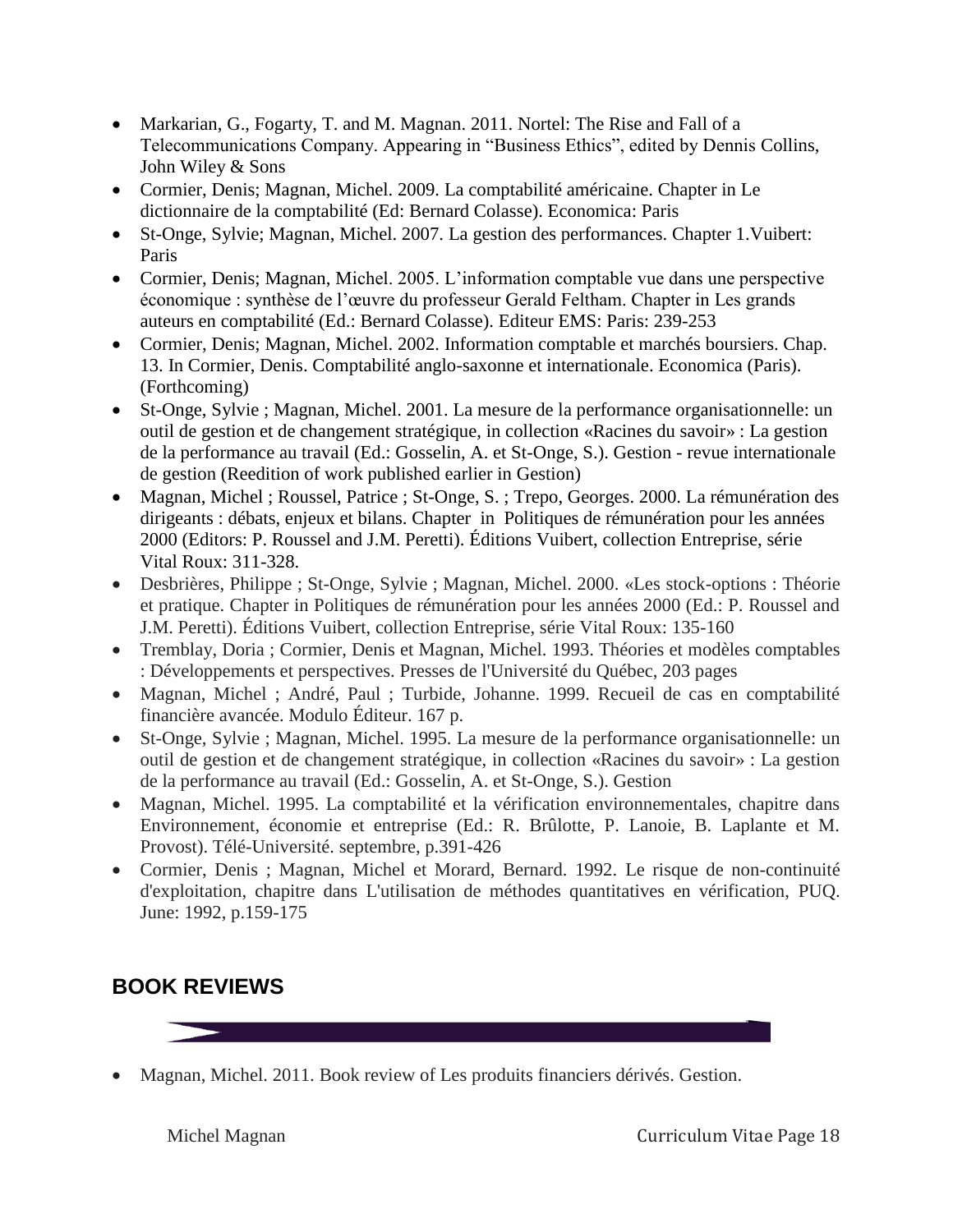- Magnan, Michel. 2007. Book review of University Matters by M. and S. McIntyre. *CA Magazine*
- Magnan, Michel. 2002. Book review of Building Public Trust, by S.A. DiPiazza and R.G. Eccles. *CA Magazine.* August
- Magnan, Michel. 1994. Book review of the CICA's research study, The Going Concern Assumption: Accounting and Auditing Implications, written by E. Boritz (1991). *Contemporary Accounting Research:* Spring: p. 787-792

# **SELECTED REFEREED CONFERENCE PROCEEDINGS**

- Sur, Sujit; Lvina, Elena; Magnan, Michel. 2008. Why Do Boards Differ? Because Owners Do! Strategic Management Proceedings, *ASAC*. June
- André, Paul; Magnan, Michel; St-Onge, Sylvie. 2004. Stakeholder Value Implications from the Merger between Abitibi-Consolidated and Donohue: *A Clinical Study. Administrative Sciences Association of Canada*. Québec. June
- Gélinas, Patrice; Magnan, Michel; St-Onge, Sylvie. 2004. Increased Compensation Costs: An Externality Of Mandatory Executive Compensation Disclosure. *Administrative Sciences Association of Canada*. Quebec. June
- André, Paul; Magnan, Michel; St-Onge, Sylvie; Houle, Karine. 2004. The Compensation of CEOs of Firms Involved in M&A Transactions. *Administrative Sciences Association of Canada*. Quebec. June
- Renaud, Stéphane; St-Onge, Sylvie; Magnan, Michel. 2004. The Impact of Stock Purchase Plan Participation on Employees' Annual Job Performance Ratings. *Performance Measurement Association*, Edinburgh, Scotland. July
- Magnan, Michel; St-Onge, Sylvie; Cormier, Denis. 2004. The Adoption and Success of Profit-Sharing Plans In Strategic Business Units: Opportunism or Contingency? *Performance Measurement Association*, Edinburgh, Scotland. July
- Renaud, Stéphane; St-Onge, Sylvie; Magnan, Michel. 2003. The Impact of Stock Purchase Plan Participation on Employees' Annual Job Performance Ratings. *Eastern Academy of Management,* Porto, Portugal. June
- Magnan, Michel; St-Onge, Sylvie; Cormier, Denis. 2003. Broad-Based Profit-Sharing Plans in Strategic Business Units: A Tool for Performance Management. *Eastern Academy of Management*, Porto, Portugal. June
- Magnan, Michel; St-Onge, Sylvie; Bioule, Suzy-Philippe; Prost, Corinne. 2002. La gestion des expatriés : une étude auprès des firmes multinationales canadiennes. *Association des psychologies du travail de langue française*. Bruxelles. July
- Berthelot, Sylvie ; Magnan, Michel ; Cormier, Denis. 2001. Évaluation de la pertinence de l'information divulguée en matière de frais futurs d'enlèvement des immobilisations et de restauration de lieux. *Association des sciences administratives du Canada*. *Annual conference – Finance division.* London, Ontario. May
- Renaud, Stéphane; St-Onge, Sylvie; Magnan, Michel. 2000. The Impact of Stock Purchase Plans on Employees' Individual Job Performance: The Case of a Financial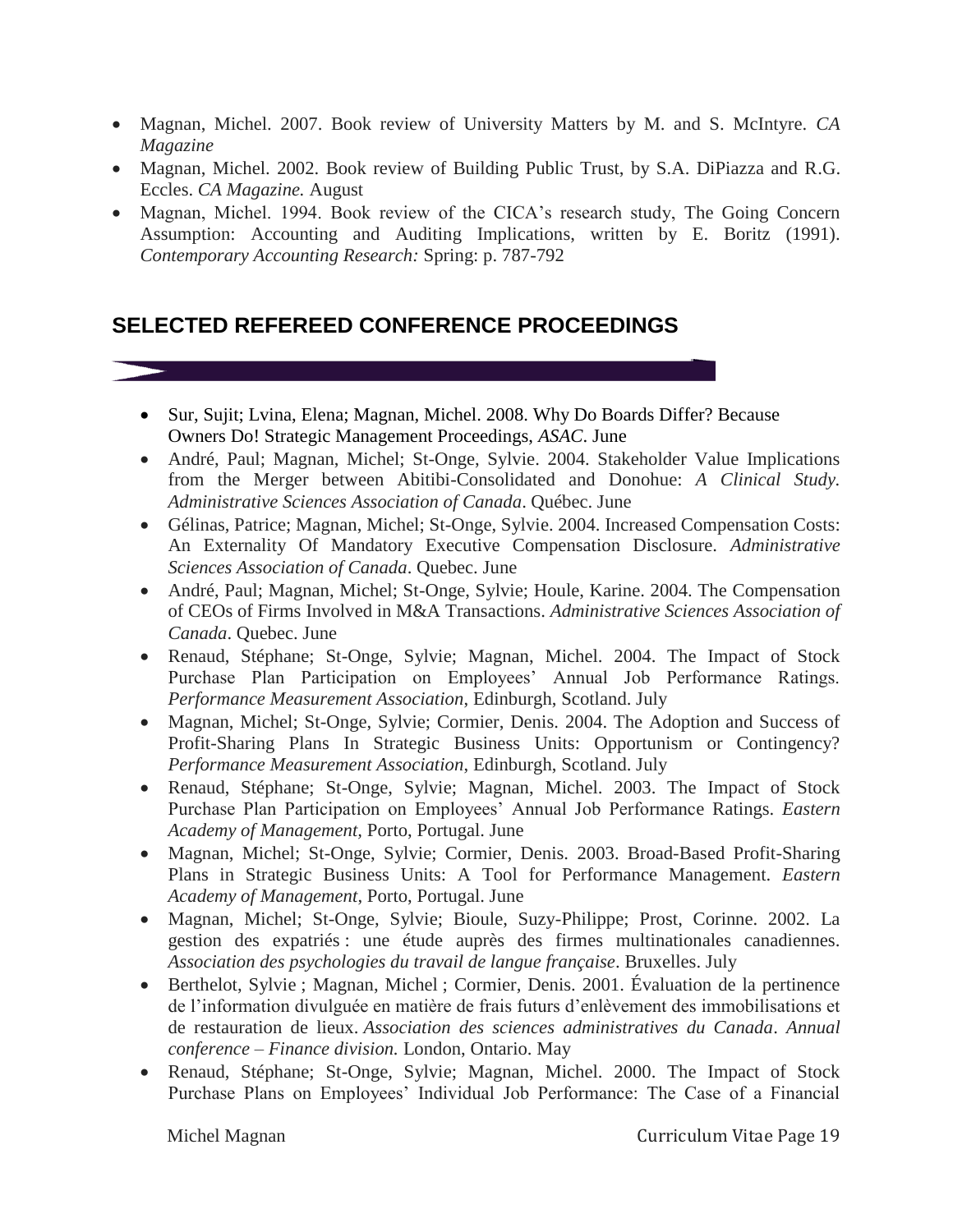Institution. *Human Resources Division, Administrative Sciences Association of Canada*, Montreal, Quebec, July: 1-12

- Magnan, Michel; St-Onge, Sylvie; Calloc'h, Yann. 1999. Investors' Appreciation of Executive Stock Option Grants. *First International Conference, IberoAmerican Academy of Management*, Madrid, Spain. (CD-ROM)
- Rakotosoa, Emmanuel; Magnan, Michel; St-Onge, Sylvie. 1999. The Impact of Directors' Power on the Use of Performance-contingent Compensation for CEOs. *First International Conference, IberoAmerican Academy of Management*, Madrid, Spain. (CD-ROM)
- Fall, M.L.; Cormier, Denis; Magnan, Michel. 1999. Impact de l'octroi d'options sur la performance financière de la firme. *Actes de colloque, congrès 1999 de l'Association française de comptabilité,* Bordeaux, May
- Magnan, Michel; St-Onge, Sylvie et Lalande, Marie-Pierre. 1997. Incidences de la participation aux bénéfices sur la performance des entreprises. *Actes de colloque, congrès 1997 de l'Association francophone de la gestion des ressources humaines*, Montreal, September: 393-403
- St-Onge, Sylvie; Magnan, Michel et Lalande, Marie-Pierre. 1997. The Impact of Profit-Sharing Plans on Firm Performance. *Human Resources Division Proceedings, 25th conference, Administrative Sciences Association of Canada* (Ed.: G. Irving): 106-117
- St-Onge, Sylvie; Magnan, Michel; Raymond, Sophie; Thorne, Linda. 1996. L'efficacité des régimes d'option d'achat d'actions : une analyse critique. *Proceedings, III World Conference, International Federation of Scholarly Associations of Management*, Paris, France, July 8-11, p. 380-381
- Bozec, Richard; Magnan, Michel. 1996. Effet modérateur de la crédibilité du bénéfice sur son utilité pour les investisseurs boursiers. *Proceedings, III World Conference, International Federation of Scholarly Associations of Management,* Paris, France, July 8- 11, p. 382-383
- St-Onge, Sylvie; Magnan, Michel; Raymond, Sophie; Thorne, Linda. 1996. L'efficacité des régimes d'option d'achat d'actions : une étude conduite auprès des cadres supérieurs. *Proceedings, Human Resources Division, Administrative Sciences Association of Canada (Ed.: Gregory Irving), Annual Conference*, Montreal, Quebec, May, p.34-42
- Cormier, Denis; Magnan, Michel. 1996. La gestion stratégique des résultats : buts visés et contextes s'y prêtant. Actes du congrès annuel, *Association française de comptabilité,* Valenciennes, p.819-834
- Magnan, Michel; St-Onge, Sylvie; Thorne, Linda. 1995. Une analyse comparative de la structure de rémunération des dirigeants de firmes canadiennes et américaines *Proceedings, Human Resources Division, Administrative Sciences Association of Canada* (Ed.: L. Falkenberg), Windsor, Ontario, June, p.1-11
- St-Onge, Sylvie; Magnan, Michel; Raymond, Sophie; Thorne, Linda. 1995. L'efficacité des régimes d'options d'achat d'actions implantés en Amérique du Nord. *Actes de la 13e Université d'Été, Institut international de l'audit social,* Montpellier, France, 30-31 August, p. 269-277
- Magnan, Michel; St-Onge, Sylvie. 1994. The Impact of Industry Attributes on the Relationship Betweem Organizational Performance and Executive Compensation: Evidence from Commercial Banks. *II World Conference, International Federation of Scholarly Associations of Management*, Dallas, Texas, August 17-20, p.107-109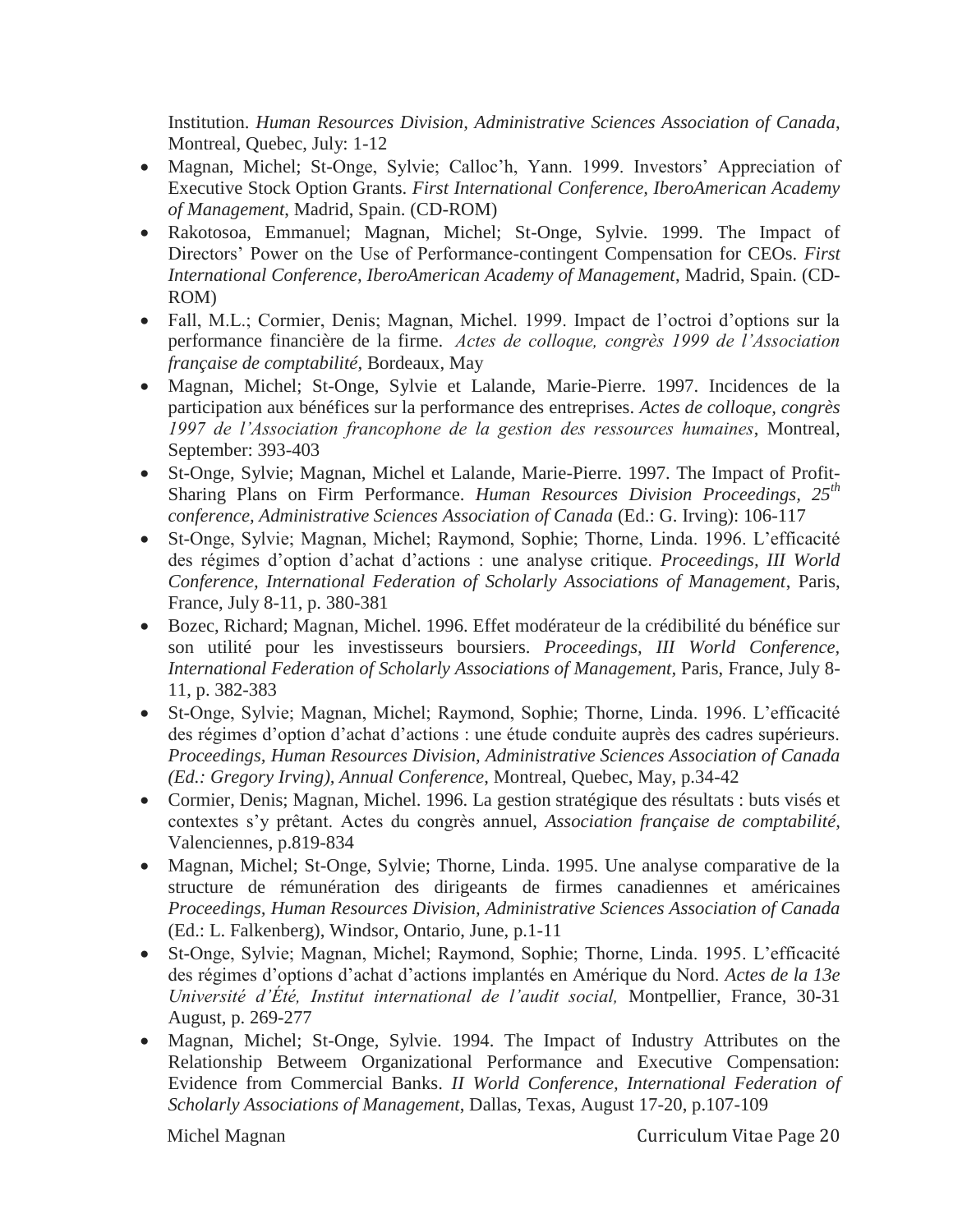- Magnan, Michel; St-Onge, Sylvie; Thorne, Linda. 1993. L'influence de la taille et de la performance organisationnelles sur la rémunération des dirigeants: une comparaison Canada/Etats-Unis. *Actes de colloque, Association Française de Gestion des Ressources Humaines de France*, HEC (Paris), novembre, p.99-105
- Magnan, Michel; Thorne, Linda. 1993. A Comparison of Canadian and U.S. Executive Compensation Practices: The Effects of Size, Firm Performance and External Control. International Business division, *Association des Sciences Administratives du Canada, Calgary, International Business Proceedings*, May, p. 10-119
- Magnan, Michel. 1993. L'utilité de l'information pour le gestionnaire : quelques limites et empêchements. *XIVe colloque Jean-Yves Rivard (Ed.: R. Gosselin), département d'administration de la santé, Faculté de médecine,* Université de Montréal, Montreal, 19 March, p. 3-10
- Magnan, Michel. 1992. Une analyse comparative des différentes mesures de performance organisationnelle pouvant servir à établir la rémunération des cadres supérieurs. *Actes de colloque, Association française de gestion des ressources humaines*, Lille, November, p.558-565
- St-Onge, Sylvie; Magnan, Michel. 1992. The Influence of Contextual Characteristics on the Relation between Organizational Performance and Executive Compensation. *Proceedings, Human Resources Division, Administrative Sciences Association of Canada*, Quebec, June, p.74-83
- Magnan, Michel. 1990. L'utilisation d'indicateurs de performance à long terme dans les contrats de rémunération explicites et implicites: les cas des banques commerciales*. Journée de la comptabilité,* ACFAS, May 24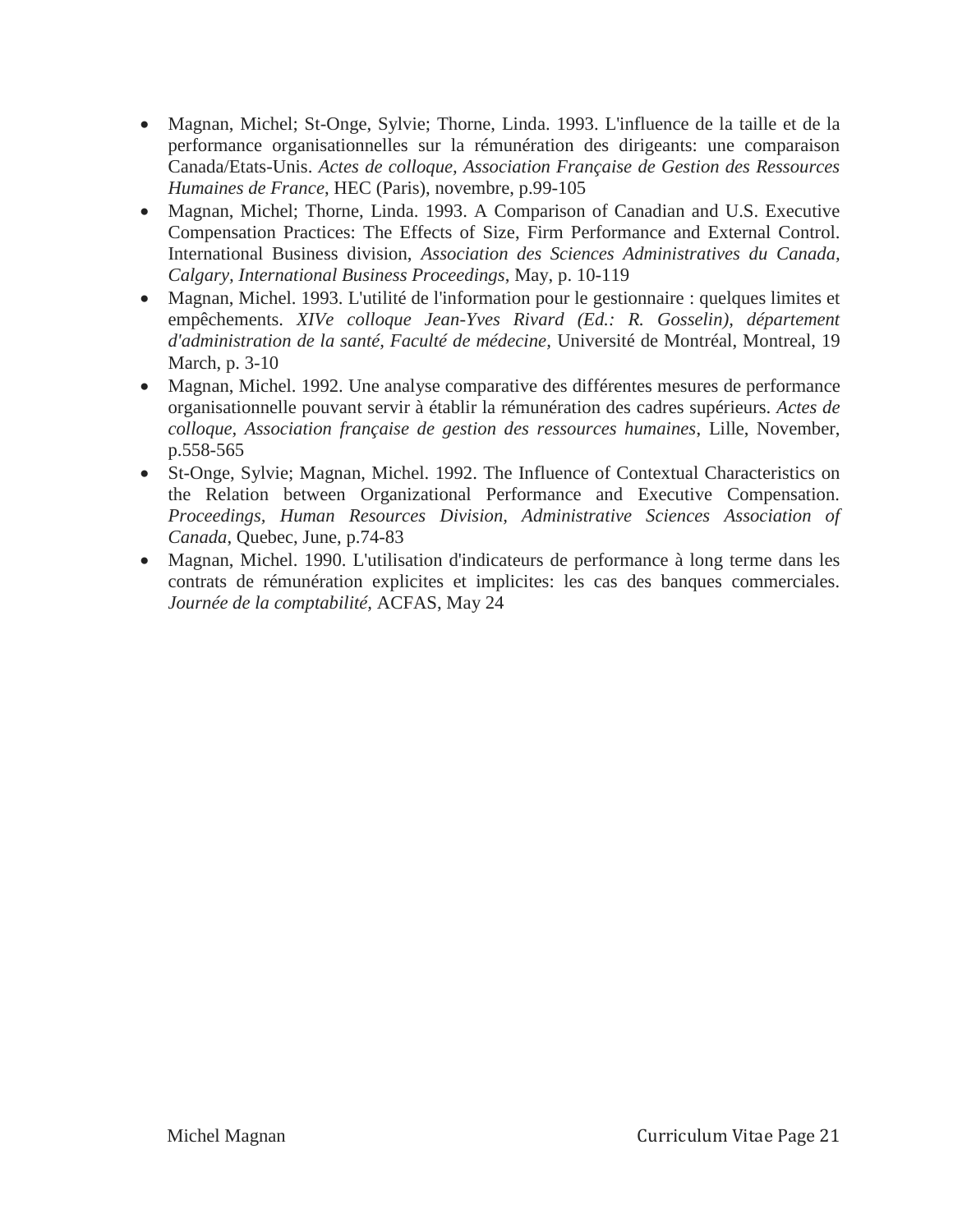# **PAPERS PRESENTED AT REFEREED SCIENTIFIC CONFERENCES\***

\*The following list is a sample of such presentations. Over the years, my research work has been presented at hundreds of conferences around the world.

- Moschella, J., Boulianne, E., Magnan, M. 2019. The Art, Craft, and Science of Risk Management in Small and Medium-Sized Family Businesses. (Presented at the Management Control 2019 conference in Assisi; the CAAA 2019 conference; the 2018 ACG workshop).
- Li, T., Magnan, M., Shi, Y. Multinational corporations, Cross-listings and Underlying Institutional Environments. Presented at the 2018 European Accounting Association conference.
- Ben Ali, C., Boubaker, S.; Magnan, M. 2014. The Role and Effectiveness of Auditors in Firms where Family Control Coexists with Multiple Large Blockholders. (Presented at the Conference internationale de gouvernance) (Dijon), May 15-16 Wang, H.; Magnan, M.; Shi, Ning Yaqi. 2014. Fair Value Accounting and the Cost of Debt. (Presented at the American Accounting Association 2014 conference *in* Atlanta)
- Li, T.; Ben-Amar, W.; He, L.; Magnan, M. 2014. Offshore Operations and Voluntary Disclosure: Evidence from Management Earnings Forecasts (Presented at the annual conferences (2014) of the Canadian Academic Accounting Association and of the American Accounting Association)
- Cormier, Denis; Magnan, Michel. 2013. The Impact of Social Responsibility Disclosure and Governance on Financial Analysts' Information Environment. (Presented at the European Accounting Association annual conference) Paris (France). May
- Magnan, Michel; St-Onge, Sylvie. 2013. La rémunération des des membres de conseils d'administration : tendances, croyances et défis. (Presented at the Conference internationale de gouvernance), Dijon (France), May
- Parbonetti, A.; Magnan, M.; Menini, A. 2011. Fair Value Accounting: A Source of Information or Confusion for Financial Markets: (Presented at the *European Accounting Association* conference in Rome, April)
- Durnev, A.; Li, Tiemei; Magnan, Michel. 2011. The Governance of Offshore Firms: Implications for Financial Reporting. (Presented at the *American Finance Association* annual conference, January)
- Sur, S.; Lvina, E.; Magnan, Michel. 2010. Why do boards differ? Because owners do. Banca Antonvenetta Governance Conference. University of Padova. September
- Mingzhi, L.; Magnan, M. 2010. Financial Reporting Quality and the Yield Spread of New Corporate Bond Issues. *American Accounting Association*, San Francisco, August
- St-Onge, S. and M. Magnan. 2010. Les femmes et les conseils d'administration. Equity, Diversity and Integrity Annual Conference, Vienna, July
- Magnan, M.; Lapointe, P.; Cormier, D. 2010. Managerial Hubris and Financial Frauds. *Canadian Academic Accounting Association,* Vancouver, May 30
- Mingzhi, L.; Magnan, M. 2010. Accounting Conservatism, Internal Controls and the Cost of Bonds. *Canadian Academic Accounting Association*, Vancouver, May 30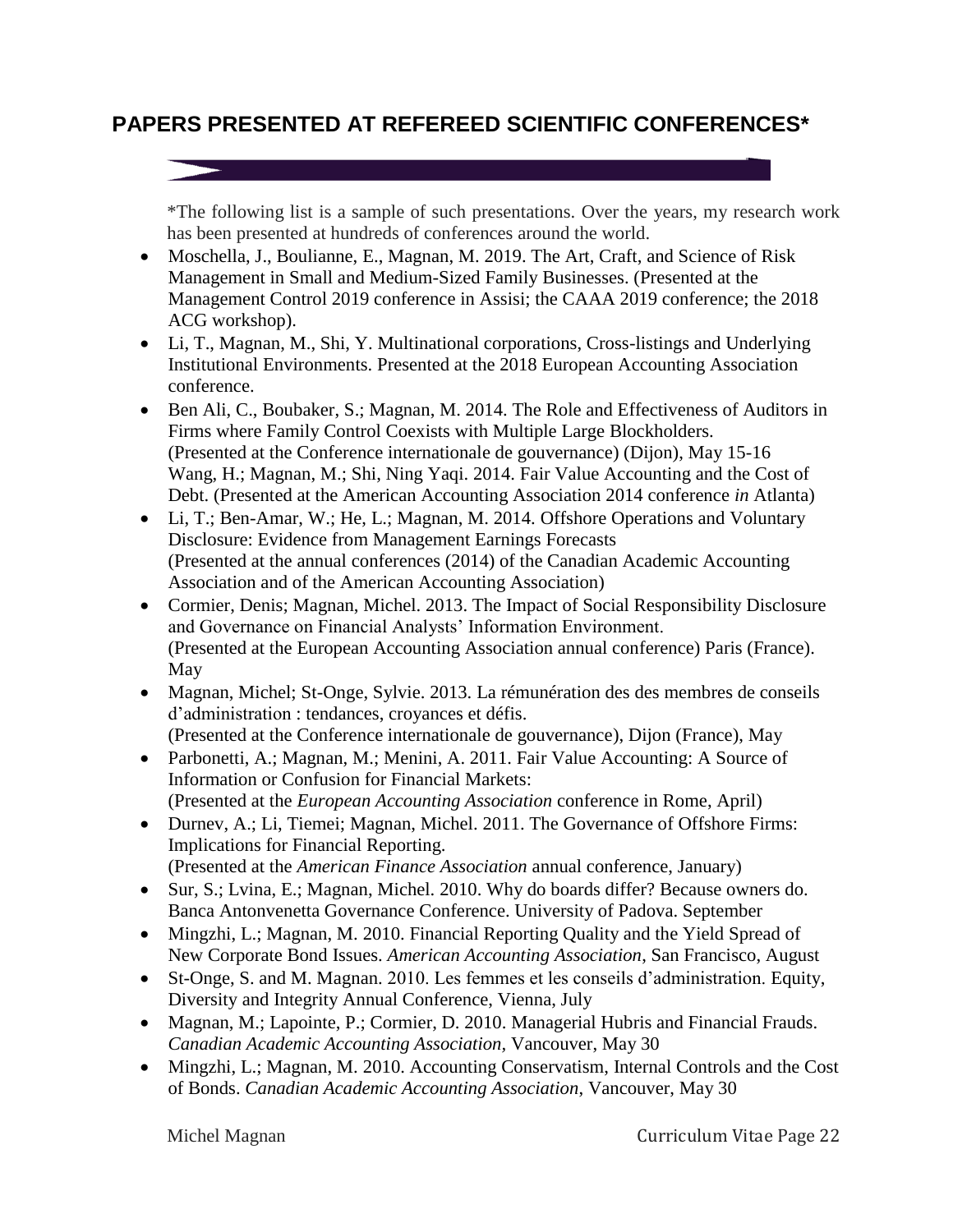- Durnev, A.; Li, T.; Magnan, M. 2010. Are Offshore Firms Worth More? *Association academique international de gouvernance*, Metz, May
- Cormier, Denis; Ledoux, M.J.; Magnan, Michel. 2010. The Informational Contribution of Social and Environmental Disclosures for Investors. *Association francophone de comptabilité*, Nice, May
- Mangen, C.; Magnan, M. 2010. Corporate Restructurings. European Accounting Association. Istambul. May
- Yao, Y.; Magnan, M. 2009. Empirical Investigation without Theory is Blind: Making Sense of the Gap between Outrage at CEO Compensation Practices and Professor Kaplan's Empirical Findings about CEO Pay. *Academy of Management*, Chicago. August
- Durnev, A.; Li, T.; Magnan, M. 2009. The Governance of Offshore Firms: Implications for Financial Reporting. *American Accounting Association*, New York. August
- Durney, A.; Li, T.; Magnan, M. 2009. The Governance of Offshore Firms: Implications for Financial Reporting. *Canadian Academic Accounting Association*, Montreal. June
- Magnan, Michel; Cormier, Denis; Lapointe-Antunes, Pascale. 2009. Like Moths Attracted to Flames: Financial Reporting Frauds. *American Accounting Association*, New York. August
- Magnan, Michel; Cormier, Denis; Lapointe-Antunes, Pascale. 2009. Like Moths Attracted to Flames: Financial Reporting Frauds. *Canadian Academic Accounting Association*, Montreal. June
- Liu, M.; Magnan, M. 2009. Private Control of Self-dealing Regulation and Corporate Valuation: International Evidence. *American Accounting Association*, New York. August
- Liu, M.; Magnan, M. 2009. Private Control of Self-dealing Regulation and Corporate Valuation: International Evidence. *Canadian Academic Accounting Association*, Montreal. June
- Xu, B.; Magnan, M. 2008. Information Uncertainty, Corporate Disclosure and Stock Return Volatility. *American Accounting Association*. Anaheim. August
- Shi, N., Magnan, M.; Kim, J.B. 2008. Cross Listing, Management Earnings, Forecasts, and Firm Values. *American Accounting Association*. Anaheim. August
- Shi, N., Magnan, M.; Kim, J.B. 2008 Why Do Cross-listed Firms in the U.S. Voluntarily Release Management Earnings Forecasts? *American Accounting Association*. Anaheim. August
- Zhan, Jun; Magnan, Michel. 2008. Auditor Incentive and Audit Size: Evidence from Chinese Audit Market. *American Accounting Association.* Anaheim. August
- Shi, N., Magnan, M.; Kim, J.B. 2008. Cross Listing, Management Earnings, Forecasts, and Firm Values. *Academy of International Business*. Milan. June
- Shi, N., Magnan, M.; Kim, J.B. 2008 Why Do Cross-listed Firms in the U.S. Voluntarily Release Management Earnings Forecasts? *Academy of International Business*. Milan. June
- Zhan, Jun; Magnan, Michel. 2008. Auditor Incentive and Audit Size: Evidence from Chinese Audit Market. *Canadian Academic Accounting Association*. Winnipeg. May
- Shi, N.Y.; Magnan, Michel; Kim, J.B. 2008. Cross Listing, Management Earnings Forecasts, and Firm Values. *Canadian Academic Accounting Association.* Winnipeg. May
- Lapointe, Pascale; Cormier, Denis; Magnan, Michel. 2008. Distribution Components in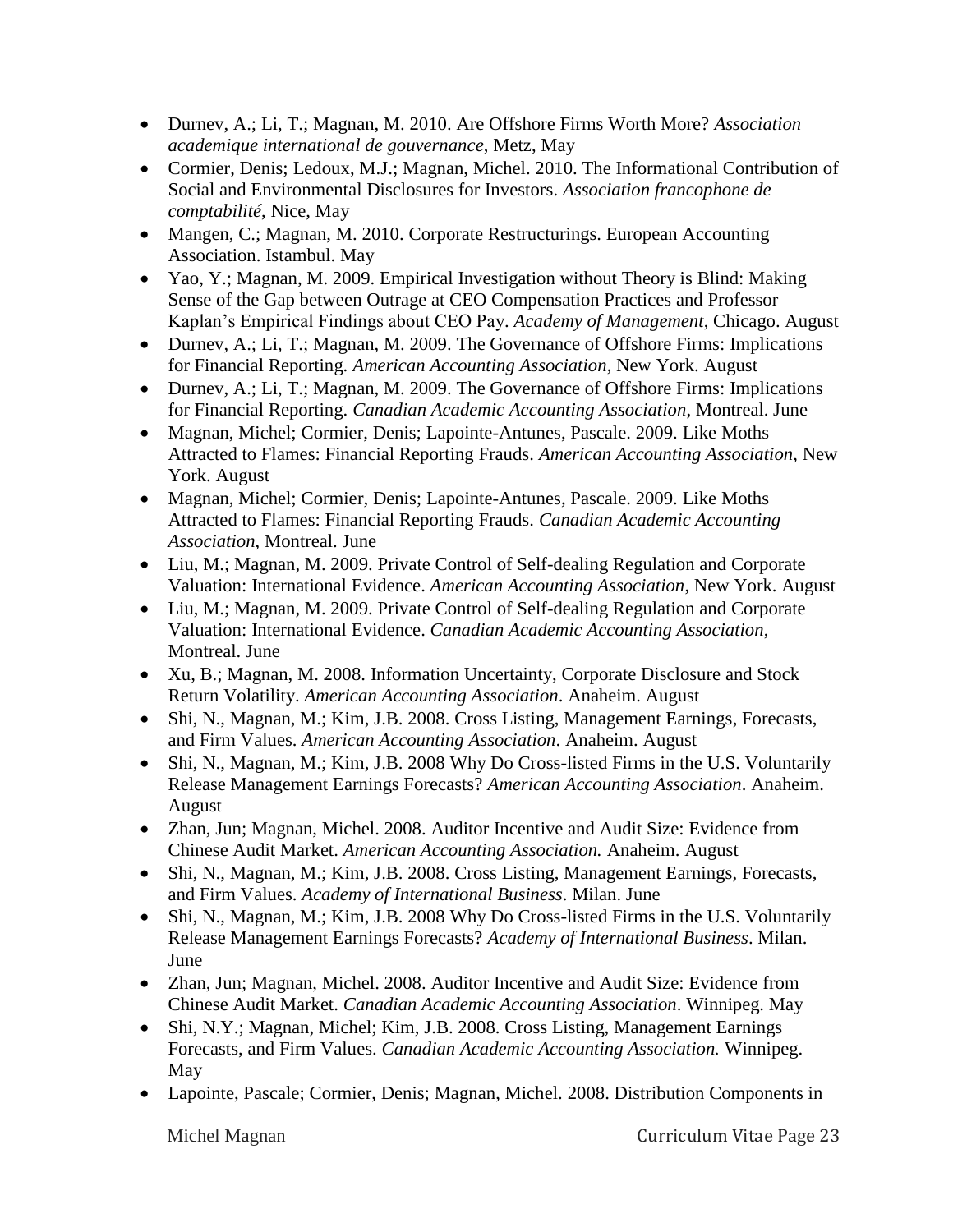Flow-Through Entities: Causes and Consequences of Economic and Governance Factors. *Canadian Academic Accounting Association*. Winnipeg. May

- Shi, N.Y.; Magnan, Michel; Kim, J.B. 2008. Why Do Cross-Listed Firms in the U.S. Voluntarily Release Management Earnings Forecast? *Canadian Academic Accounting Association*. Winnipeg. May
- Sur, S.; Cordeiro, J.; Magnan, M. 2008. A New Perspective on A Perennial Issue: A Simultaneous Examination of Time, Industry, And Firm-Level Influences on CEO Compensation. *Administrative Sciences Association of Canada*. Halifax. May
- Xu, B.; Magnan, M. 2008. Information Uncertainty, Corporate Disclosure and Stock Return Volatility. *Administrative Sciences Association of Canada*. Halifax. May
- Xu, B.; Magnan, M. 2008. Information Uncertainty, Corporate Disclosure and Stock Return Volatility. *European Accounting Association*. Rotterdam. April
- Shi, N., Magnan, M.; Kim, J.B. 2008. Cross Listing, Management, Earnings, Forecasts, and Firm Values. *American Accounting Association, International Accounting Mid-Year Conference*. San Diego. January
- Shi, N., Magnan, M.; Kim, J.B. 2008 Why Do Cross-listed Firms in the U.S. Voluntarily Release Management Earnings Forecasts? *American Accounting Association, International Accounting Mid-Year Conference.* San Diego. January
- Yao, Y.; Appelbaum, S.; Molz, R.; Magnan, M. 2007. CEO Compensation: A Process And Product of Negotiation. *Southern Management Association annual meeting,* Nashville, Tennessee, November
- Fogarty, T.; Magnan, M.; Markarian, G.; Bohdjalian, S. 2007. Inside Agency: The Rise and Fall of Nortel. *American Accounting Association, Annual conference*, Chicago, August 7
- Bodolica, V.; Magnan, M.; Spraggon, M. 2007. Impact of M&As on Executive Compensation of Canadian Acquiring Firms. *Academy of Management, Annual Conference*, Philadelphia, August 6
- Sur, S.; Cordeiro, J.J.; Magnan, M. 2007. Whence CEO Compensation: An Examination of Time, Industry, and Firm-level Influences on CEO Compensation Growth. *Decision Sciences Institute, Annual Meeting*, Phoenix, Arizona, November
- Khalil, S.; André, P.; Magnan, M. 2007. The Adoption of Deferred Share Unit Plans for Outside Directors: Economic and Social Determinants. *Canadian Academic Accounting Association, Annual meeting*, Halifax, June
- Rodrigue, M.; Magnan, M.; Boulianne, E. 2007. The Role of Stakeholders in the Choice of Internal Environmental Performance Metrics. *Canadian Academic Accounting Association, Annual meeting*, Halifax, June
- Ratiu, C.; Magnan, M.; Kim, J. 2007. Corporate Governance In Emerging Markets: Agency and Institutional Relationships. *Administrative Science Association of Canada, Annual Conference*, Ottawa, June
- Kalyta, P.; Magnan, M. 2006. Detecting Stealth Compensation: SERP Benefits, their Magnitude and Determinants. *American Accounting Association, Annual conference,* Washington, D.C., August
- Lapointe, P.; Magnan, Michel; Cormier, D.; André, P. 2006. The Value-Relevance and Timeliness of Goodwill and Goodwill Impairment Losses Following the Adoption of Section 2062. *American Accounting Association, Annual conference*, Washington, August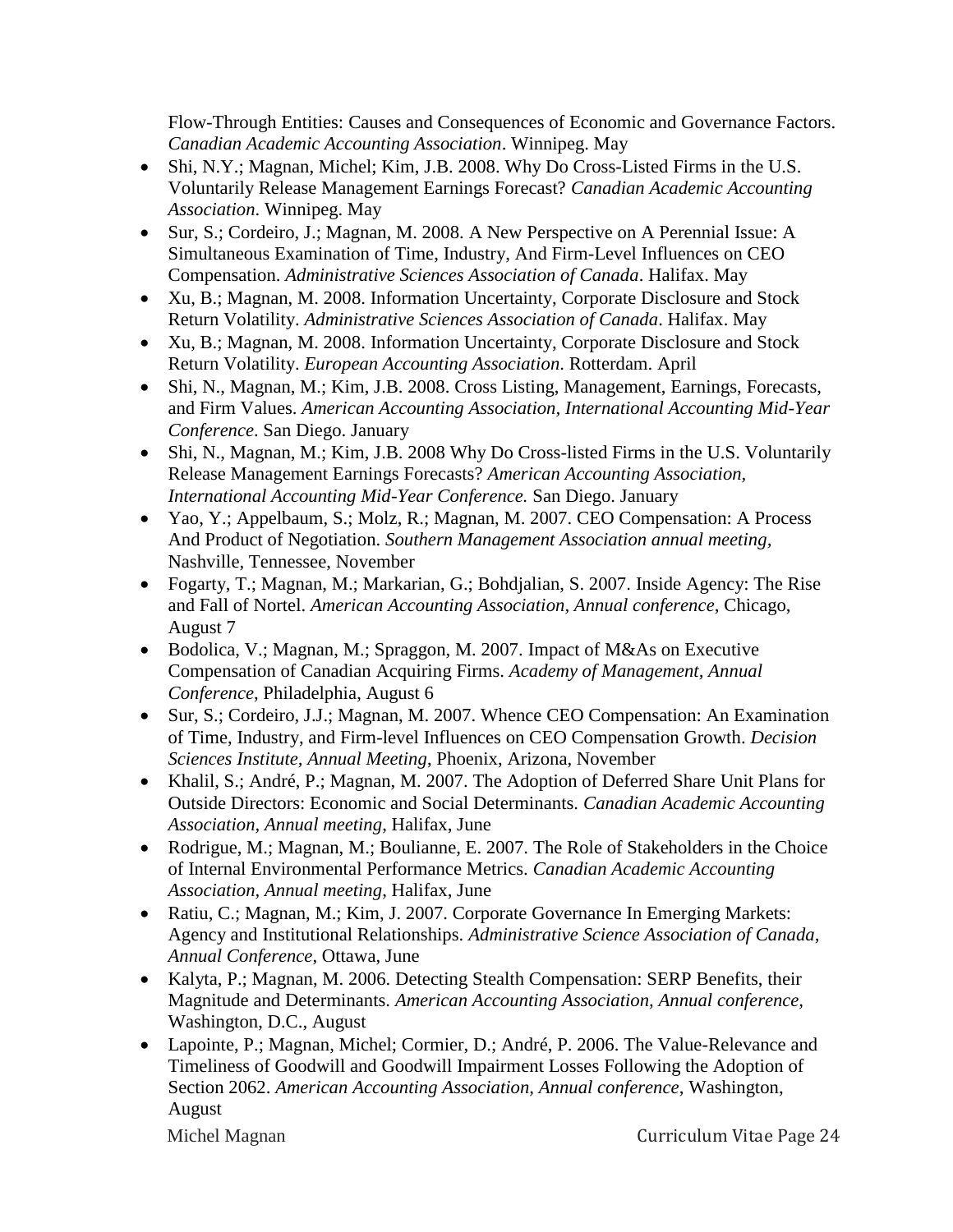- Khalil, Samer; Magnan, Michel; André, Paul. 2006. The Stock Market Impact of Deferred Share Unit Plan Adoption for Directors. Annual conference, *Corporate Governance – An International Review*. Birmingham, UK.
- Khalil, Samer; Magnan, Michel; André, Paul. 2006. The Antecedents of Deferred Share Units Plan Adoption for Directors. Annual conference, Corporate Governance – An International Review. Birmingham, UK
- Khalil, S.; Magnan, Michel; Cohen, J. 2006. Audit Pricing and Dual Class Shares: The Canadian Evidence. Canadian Academic *Accounting Association, Annual conference,* Niagara Falls, June, 5-8
- Lapointe, P.; Magnan, Michel; Cormier, D.; André, P. 2006. The Value-Relevance and Timeliness of Goodwill and Goodwill Impairment Losses Following the Adoption of Section 2062*. Canadian Academic Accounting Association, Annual conference,* Niagara Falls, June, 5-8
- Lapointe, P.; Magnan, Michel; Cormier, D.; André, P. 2006. The Value-Relevance and Timeliness of Goodwill and Goodwill Impairment Losses Following the Adoption of Section 2062. *European Accounting Association, Annual conference*, Dublin, March
- Kalyta, P.; Magnan, M. 2006. Detecting Stealth Compensation: SERP Benefits, their Magnitude and Determinants. *Canadian Academic Accounting Association, Annual conference*, Niagara Falls, June, 5-8
- Fogarty, T.; Magnan, M.; Markarian, G.; Bohdjalian, S. 2006. Inside Agency: The Rise and Fall of Nortel. *European Accounting Association, Annual conference*, Dublin, 22-24 March
- Kalyta, P.; Magnan, M. 2006. Detecting Stealth Compensation: SERP Benefits, their Magnitude and Determinants. *European Accounting Association, Annual conference*, Dublin, 22-24 March
- Aerts, W.; Cormier, Denis; Magnan, Michel. 2005. Stock Market Implications of Corporate Web-based Performance Disclosure Transparency. *Inaugural Asia-Pacific Corporate Governance Conference*. Hong Kong, August 25-26, 2005
- Cormier, D.; Lapointe, P.; Magnan, Michel; Gay-Angers, S. 2005. Corporate Disclosure Quality in Switzerland: Motivation and Consequences. *American Accounting Association*, San Francisco, August
- Shi, Yaqi; Magnan, Michel. 2005. Propping and Tunnelling: Evidence from the Largest Takeover in China. *Canadian Academic Accounting Association*. Quebec. June
- Khalil, Samer; Magnan, Michel; André, Paul. 2005. Termination Fees in Mergers and Acquisitions: Protecting Investors or Managers? *Canadian Academic Accounting Association*. Quebec. June
- Cormier, Denis; Landry, Suzanne; Magnan, Michel. 2005. Le lissage du résultat et l'optimisation fiscale dans la décision d'octroi d'options sur actions: incidences de la concentration du capital. *Canadian Academic Accounting Association*. Quebec. June
- Shi, Yaqi; Magnan, Michel. 2005. Propping and Tunnelling: Evidence from the Largest Takeover in China. *Asia-Pacific Journal of Accounting and Economics*. Hong Kong. January
- André, Paul ; Magnan, Michel ; St-Onge, Sylvie. 2004. Stakeholder Value Implications from the Merger between Abitibi-Consolidated and Donohue: A Clinical Study. *Administrative Sciences Association of Canada.* Quebec. June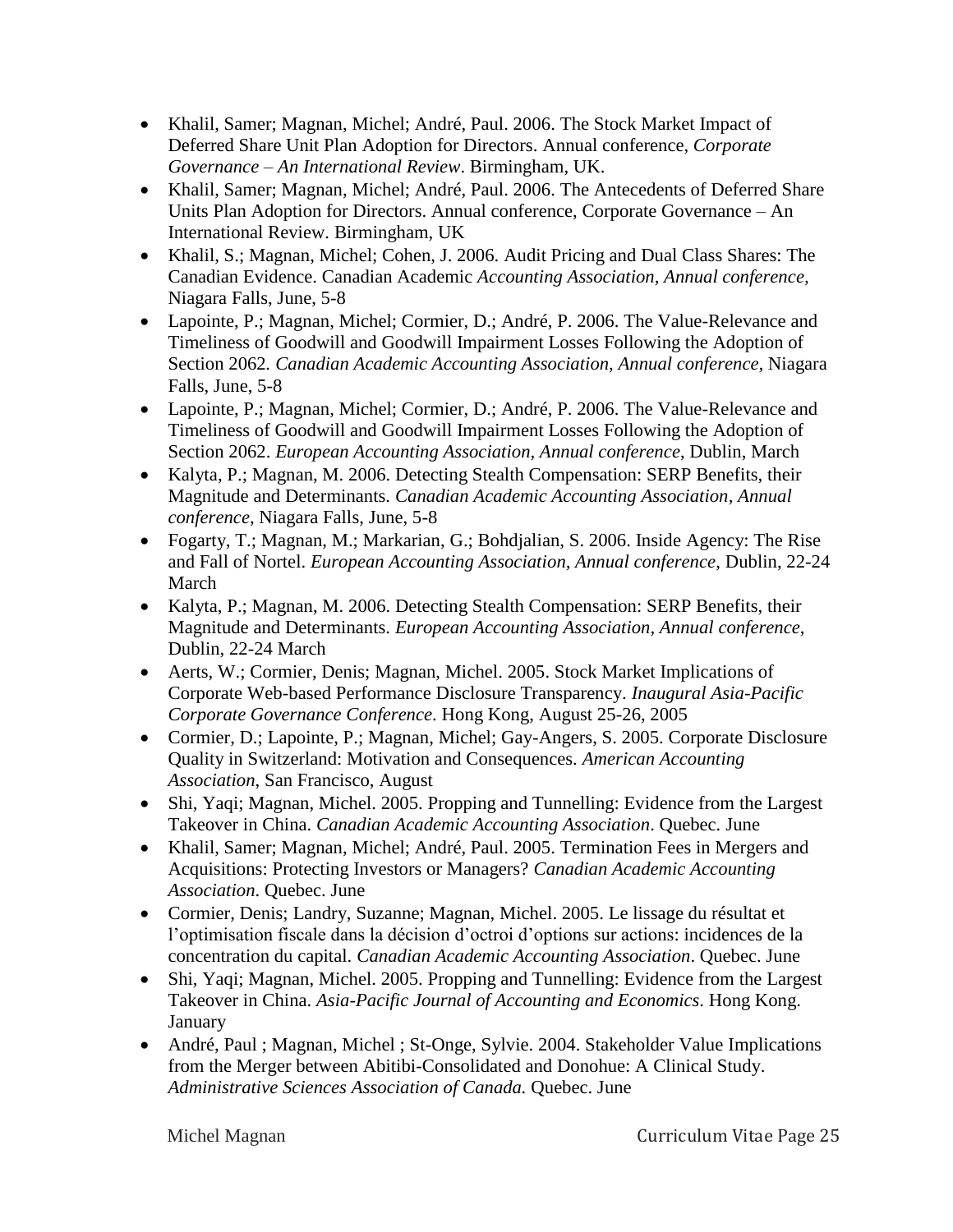- Gélinas, Patrice; Magnan, Michel; St-Onge, Sylvie. 2004. Increased Compensation Costs: An Externality Of Mandatory Executive Compensation Disclosure. *Administrative Sciences Association of Canada*. Quebec. June
- André, Paul; Magnan, Michel; St-Onge, Sylvie; Houle, Karine. 2004. The Compensation of CEOs of Firms Involved in M&A Transactions. A*dministrative Sciences Association of Canada*. Quebec. June
- Renaud, Stéphane; St-Onge, Sylvie; Magnan, Michel. 2004. The Impact of Stock Purchase Plan Participation on Employees' Annual Job Performance Ratings. *Performance Measurement Association*, Edinburgh, Scotland. July
- Magnan, Michel; St-Onge, Sylvie; Cormier, Denis. 2004. The Adoption and Success of Profit-Sharing Plans in Strategic Business Units: Opportunism or Contingency? *Performance Measurement Association*, Edinburgh, Scotland. July
- Baek, H.Y.; Kim, Young; Magnan, Michel. 2004. The Impact of Equity-Based Executive Compensation on Corporate Performance and Capital Investments. *Canadian Academic Accounting Association*. Vancouver, B.C. June
- Aerts, W; Cormier, D.; Magnan, Michel. 2003. Mimetic Behavior in Environmental Reporting: An International Perspective. *Financial Reporting and Business Communication Conference*. Cardiff, U.K. July
- Renaud, Stéphane; St-Onge, Sylvie; Magnan, Michel. 2003. The Impact Of Stock Purchase Plan Participation On Employees' Annual Job Performance Ratings. *Eastern Academy of Management*, Porto, Portugal. June
- Magnan, Michel; St-Onge, Sylvie; Cormier, Denis. 2003. Broad-Based Profit-Sharing Plans In Strategic Business Units: A Tool For Performance Management. *Eastern Academy of Management*, Porto, Portugal. June
- Xu, Bixia; Magnan, Michel; André, Paul. 2003. The Value Relevance of Non-Financial Performance Information and Its Measurement: The Case of the Biotechnology Industry. *Association canadienne des professeurs de comptabilité*, Ottawa, Ontario. June
- Xu, Bixia; Magnan, Michel; André, Paul. 2003. Evaluating the Value Relevance of Financial Information and Non-Financial Performance Information: An Interactive Perspective. *American Accounting Association*, Hawaii, August
- Berthelot, Sylvie; Magnan, Michel; Cormier, Denis. 2003. Environmental Disclosure Research: Review and Synthesis. *Association canadienne des professeurs de comptabilité*, Ottawa, Ontario. May-June
- Cormier, Denis; Magnan, Michel. 2003. Les Modes De Divulgation D'informations Environnementales: Une Analyse Intersectorielle. *Association française de comptabilité*, Bruxelles, Belgique. May
- Cormier, Denis; Gordon, Irene; Magnan, Michel. 2003. Corporate Environmental Disclosure: Contrasting Management's Perceptions with Reality. *European Accounting Association*. Seville, Spain. April
- Cormier, Denis; Magnan, Michel. 2003. The Impact of the Web on Information and Communication Modes: The Case of Corporate Environmental Disclosure. *European Accounting Association*. Seville, Spain. April
- Aert, Walther; Cormier, Denis; Magnan, Michel. 2003. Mimetic behavior in environmental reporting: An international perspective. *European Accounting Association. Seville*, Spain. April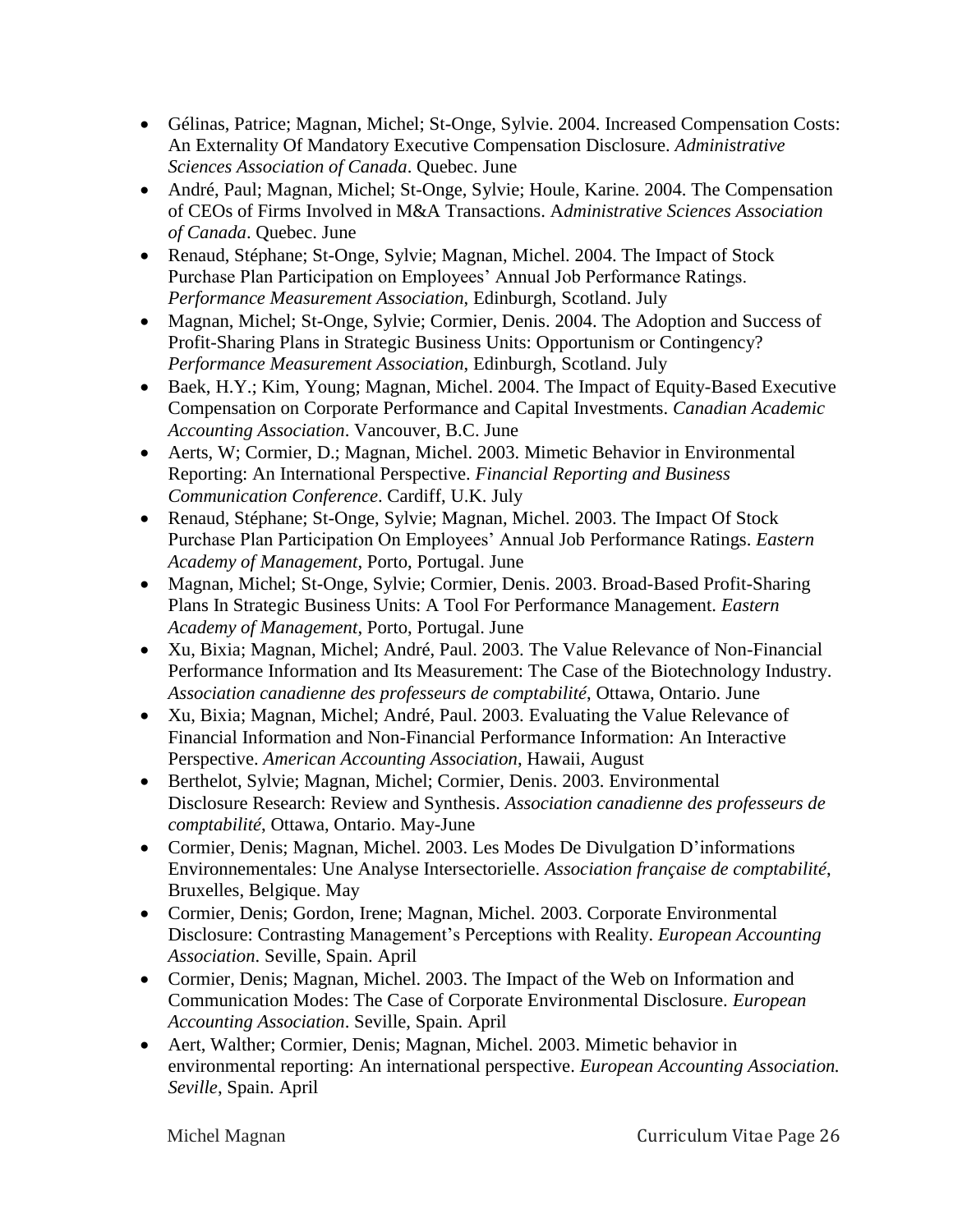- Massey, Dawn; Thorne, Linda; Magnan, Michel. 2002. Ethical Reasoning and Selection-Socialization in Accounting Revisited. *American Accounting Association*. San Antonio, Texas. August
- Magnan, Michel; St-Onge, Sylvie; Bioule, Suzy-Philippe; Prost, Corinne. 2002. La gestion des expatriés: une étude auprès des firmes multinationales canadiennes. *Association des psychologies du travail de langue française*. Brussels. July
- Berthelot, Sylvie; Magnan, Michel; Cormier, Denis. 2001. Évaluation de la pertinence et de la fiabilité de l'information divulguée en matière de frais futurs d'enlèvement des immobilisations et de restauration des lieux. *Association canadienne des professeurs de comptabilité. Annual conference.* Calgary, Alberta. June
- Berthelot, Sylvie; Magnan, Michel; Cormier, Denis. 2001. Évaluation de la pertinence de l'information divulguée en matière de frais futurs d'enlèvement des immobilisations et de restauration de lieux. *Association des sciences administratives du Canada. Annual conference*. London, Ontario. May
- Berthelot, Sylvie; Magnan, Michel; Cormier, Denis. 2001. L'information à caractère environnemental: un survol des études effectuées depuis trois décennies. *Association canadienne-française pour l'avancement des sciences. Annual conference*. Sherbrooke. May
- Cormier, Denis; Magnan, Michel. 2001. The Determination of Environmental Reporting in Canada, France and Germany: Economic Incentives, Public Pressures or Mimetism. *European Accounting Association*, April 17-19, Athens, Greece
- Renaud, Stéphane; St-Onge, Sylvie; Magnan, Michel. 2000. The Impact of Stock Purchase Plans on Employees' Individual Job Performance: The Case of a Financial Institution. *Administrative Sciences Association of Canada*, Montreal, Quebec, July
- Thorne, Linda; Massey, Dawn; Magnan, Michel. 2000. Morality and the Selection-Socialization of Accountants in Canada and the United States. *International Symposium on Audit Research*, Maastricht, Netherlands, July
- Craighead, Jane; Magnan, Michel; Thorne, Linda. 2000. The Effects of Mandated Compensation Disclosure on Executive Compensation and Firm Performance. *Canadian Academic Accounting Association*, Halifax, Nova Scotia, June
- Thorne, Linda; Magnan, Michel; Massey, Dawn. 2000. Insights into Selection-Socialization in the Audit Profession: An Examination of the Moral Reasoning of Public Accountants in the United States and Canada. *Annual Conference, Canadian Academic Accounting Association*, Halifax, Nova Scotia, June (presented by a co-author)
- Cormier, Denis; Magnan, Michel. 2000. The Costs and Benefits of Environmental Reporting in a European Context: The Case of France. *European Accounting Association Annual conference*, Munich, Germany, March (presented by co-author)
- Thorne, Linda; Magnan, Michel; Massey, Dawn. 2000. Insights into Selection-Socialization in the Audit Profession: An Examination of the Moral Reasoning of Public Accountants in the United States and Canada. Mid-year conference, *Auditing section of the American Accounting Association*, California. January (presented by co-author)
- Magnan, Michel; St-Onge, Sylvie; Calloc'h, Yann. 1999. Investors' Appreciation of Executive Stock Option Grants. *First International Conference, IberoAmerican Academy of Management*, Madrid, Spain, December
- Michel Magnan Curriculum Vitae Page 27 • Rakotosoa, Emmanuel; Magnan, Michel; St-Onge, Sylvie. 1999. The Impact of Directors' Power on the Use of Performance-contingent Compensation for CEOs. *First*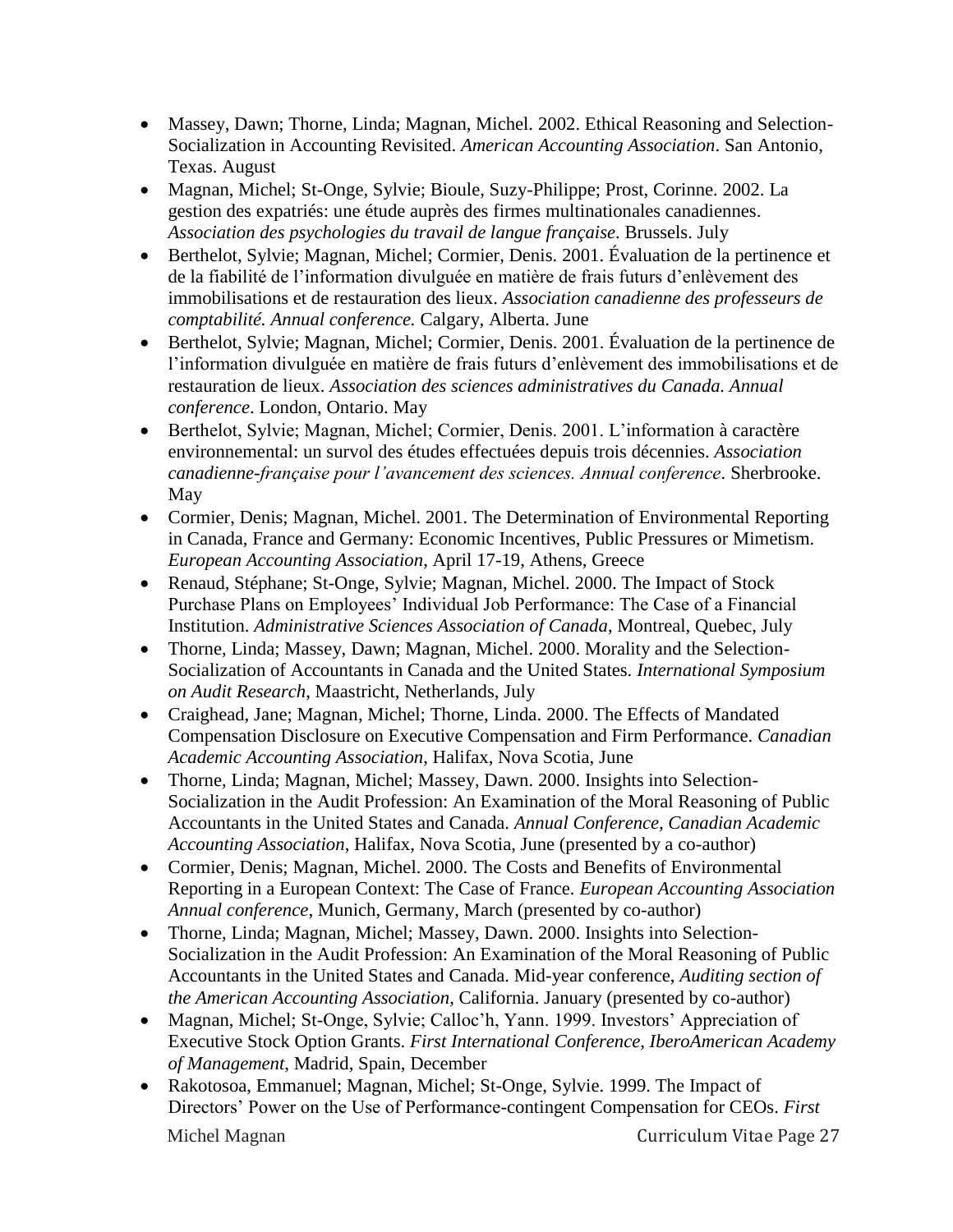*International Conference, IberoAmerican Academy of Management*, Madrid, Spain, December

- Craighead, Jane; Magnan, Michel; Thorne, Linda. 1999. An Empirical Examination of the Costs and Benefits of Mandated Compensation Disclosure. *American Accounting Association Annual Conference*, San Diego, CA, August (presented by a co-author)
- Thorne, Linda; Magnan, Michel; Massey, Dawn, 1999, Moral Reasoning, Socialization and Selection-Socialization among Public Accountants in the United States and Canada. *American Accounting Association Annual Conference, Ethics Symposium*, San Diego, CA, August (presented by co-author)
- Cormier, Denis; Magnan, Michel; Zéghal, Daniel. 1999. Earnings, Cash Flows and Value Added as Performance Metrics: An International Comparison. *European Accounting Association Annual Conference*, Bordeaux, May
- Fall, M.L.; Cormier, Denis; Magnan, Michel. 1999. Impact de l'octroi d'options sur la performance financière de la firme. *Association française de comptabilité, Annual Conference*, Bordeaux, May
- Thorne, Linda; Magnan, Michel. 1998. An Investigation of the Moral Development and Moral Reasoning of Canadian Public Accountants. *American Accounting Association Annual Conference, Ethics Symposium*, Chicago, IL, August (presented by a co-author)
- Magnan, Michel; St-Onge, Sylvie. 1998. The Impact of Profit-Sharing Plans on Firm Performance. *Academy of Management Annual Conference*, San Diego, CA, August
- Craighead, Jane; Magnan, Michel; Thorne, Linda. 1998. An Empirical Examination of the Effect of Mandated Executive Compensation Disclosure. *Academy of Management Annual Conference*, San Diego, CA, August
- Thorne, Linda; Magnan, Michel. 1998. The Moral Development and Moral Reasoning of Canadian Public Accountants. *Society for Business Ethics Annual Conference*, San Diego, CA, August
- Craighead, Jane; Magnan, Michel; Thorne, Linda. 1998. An Empirical Examination of the Effect of Mandated Compensation Disclosure on Executive Compensation. *Canadian Accounting Academic Association Annual Conference*, Saskatoon, June (presented by a co-author)
- Cormier, Denis; Magnan, Michel. 1998. Corporate Environmental Disclosure Strategies: Determinants, Costs and Benefits. E*uropean Accounting Association Annual Conference,* Antwerp, Belgium, May (presented by a co-author)
- Cormier, Denis; Magnan, Michel. 1997. Corporate Environmental Disclosure Strategies: Determinants, Costs and Benefits. *Canadian Accounting Academic Association Annual Conference*, St-John's, Newfoundland, May
- Magnan, Michel; St-Onge, Sylvie et Lalande, Marie-Pierre. 1997. Incidences de la participation aux bénéfices sur la performance des entreprises. *Association francophone de la gestion des ressources humaines*, Annual Conference, Montreal, September
- St-Onge, Sylvie; Magnan, Michel et Lalande, Marie-Pierre. 1997. The Impact of Profit-Sharing Plans on Firm Performance. *Administrative Sciences Association of Canada Annual Conference*, St-John's, Newfoundland
- Cormier, Denis; Magnan, Michel; Morard, Bernard. 1997. Accounting in Switzerland: Implications for Financial Statement Analysis. *European Accounting Association Annual Conference*, Graz, Austria, April (presented by a co-author)
- Michel Magnan Curriculum Vitae Page 28 St-Onge, Sylvie; Magnan, Michel; Raymond, Sophie; Thorne, Linda. 1996. L'efficacité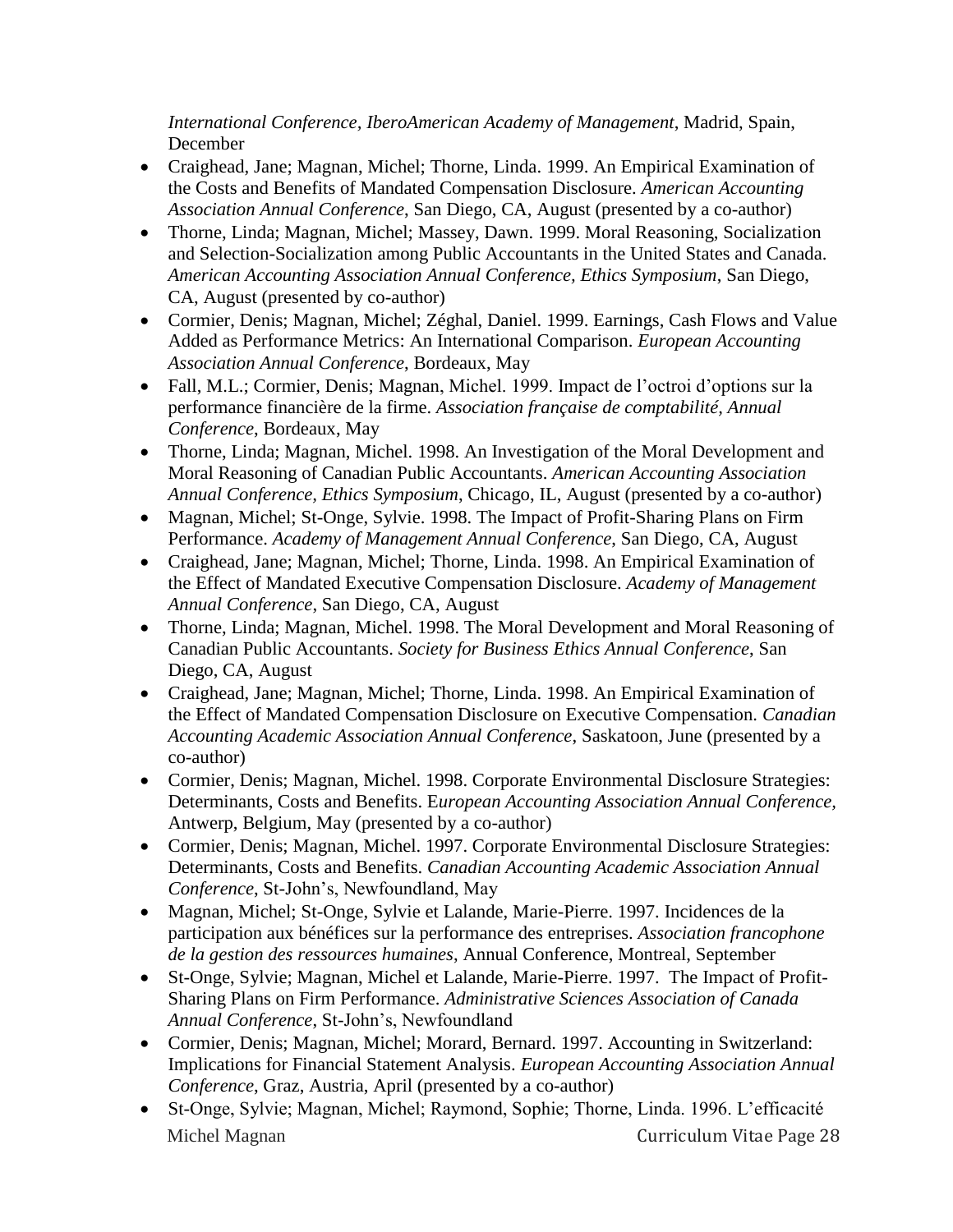des régimes d'option d'achat d'actions: une analyse critique. *International Federation of Scholarly Associations of Management International Conference*, Paris, France, July

- Bozec, Richard; Magnan, Michel. 1996. Effet modérateur de la crédibilité du bénéfice sur son utilité pour les investisseurs boursiers. *International Federation of Scholarly Associations of Management International Conference*, Paris, France, July
- St-Onge, Sylvie; Magnan, Michel; Raymond, Sophie; Thorne, Linda. 1996. L'efficacité des régimes d'option d'achat d'actions: une étude conduite auprès des cadres supérieurs. *Administrative Sciences Association of Canada Annual Conference*, Montreal, Quebec, May
- Bozec, Richard; Magnan, Michel. 1996. L'effet modérateur de la crédibilité attribuée au bénéfice publié par les entreprises sur son utilité pour les investisseurs boursiers. *Canadian Academic Accounting Association Annual Conference*, Montreal, Quebec, May
- Magnan, Michel; Cormier, Denis. 1996. Earnings Management by IPO Firms Issuing Forecasts: An Exploratory Analysis. *Canadian Academic Accounting Association Annual Conference*, Montreal, Quebec, May
- Cormier, Denis; Magnan, Michel. 1996. La gestion stratégique des résultats : buts visés et contexte s'y prêtant. *Association française de comptabilité, Annual Conference*, Valenciennes, June (presented by a co-author)
- Magnan, Michel; Nadeau, Cathy. 1995. Earnings Management during Anti-Dumping Investigations: Some Canadian Evidence. *American Accounting Association Annual Conference*, Orlando, Florida, August (presented by a co-author)
- Magnan, Michel; Nadeau, Cathy. 1995. Earnings Management during Anti-Dumping Investigations: Some Canadian Evidence. *Canadian Academic Accounting Association Annual Conference*, Montreal, Quebec, June
- Magnan, Michel; St-Onge, Sylvie; Thorne, Linda. 1995. Influence de la performance organisationnelle sur la détermination de la rémunération des dirigeants de firmes canadiennes et américaine. *Canadian Academic Accounting Association Annual Conference*, Montreal, Quebec, June
- Magnan, Michel; St-Onge, Sylvie; Thorne, Linda. 1995. Une analyse comparative de la structure de rémunération des dirigeants de firmes canadiennes et américaines. *Administrative Sciences Association of Canada Annual Conference*, Windsor, Ontario, June
- Cormier, Denis; Magnan, Michel. 1995. Accruals Management Following Initial Public Offerings. *European Accounting Association Annual Conference*, Birmingham, U.K., May (presented by a co-author)
- Magnan, Michel; Cormier, Denis. 1995. Earnings Management by Firms Issuing Forecasts: The Case of Initial Public Offerings. *European Institute for Advanced Studies in Management research seminar*, Brussels, Belgium, January
- Magnan, Michel; St-Onge, Sylvie; Thorne, Linda. 1994. La contingence de la rémunération des dirigeants à la performance organisationnelle: une comparaison entre le Canada et les États-Unis*. Colloque international franco-québécois sur les perspectives de recherche en relations industrielles*, Université Laval, May
- Cormier, Denis; Magnan, Michel; Morard, Bernard. 1994. The Valuation Implications of Corporate Environmental Performance. *Administrative Sciences Association of Canada Annual Conference*, Halifax, Nova Scotia, June
- Michel Magnan Curriculum Vitae Page 29 Cormier, Denis; Magnan, Michel; Morard, Bernard. 1994. An Empirical Investigation of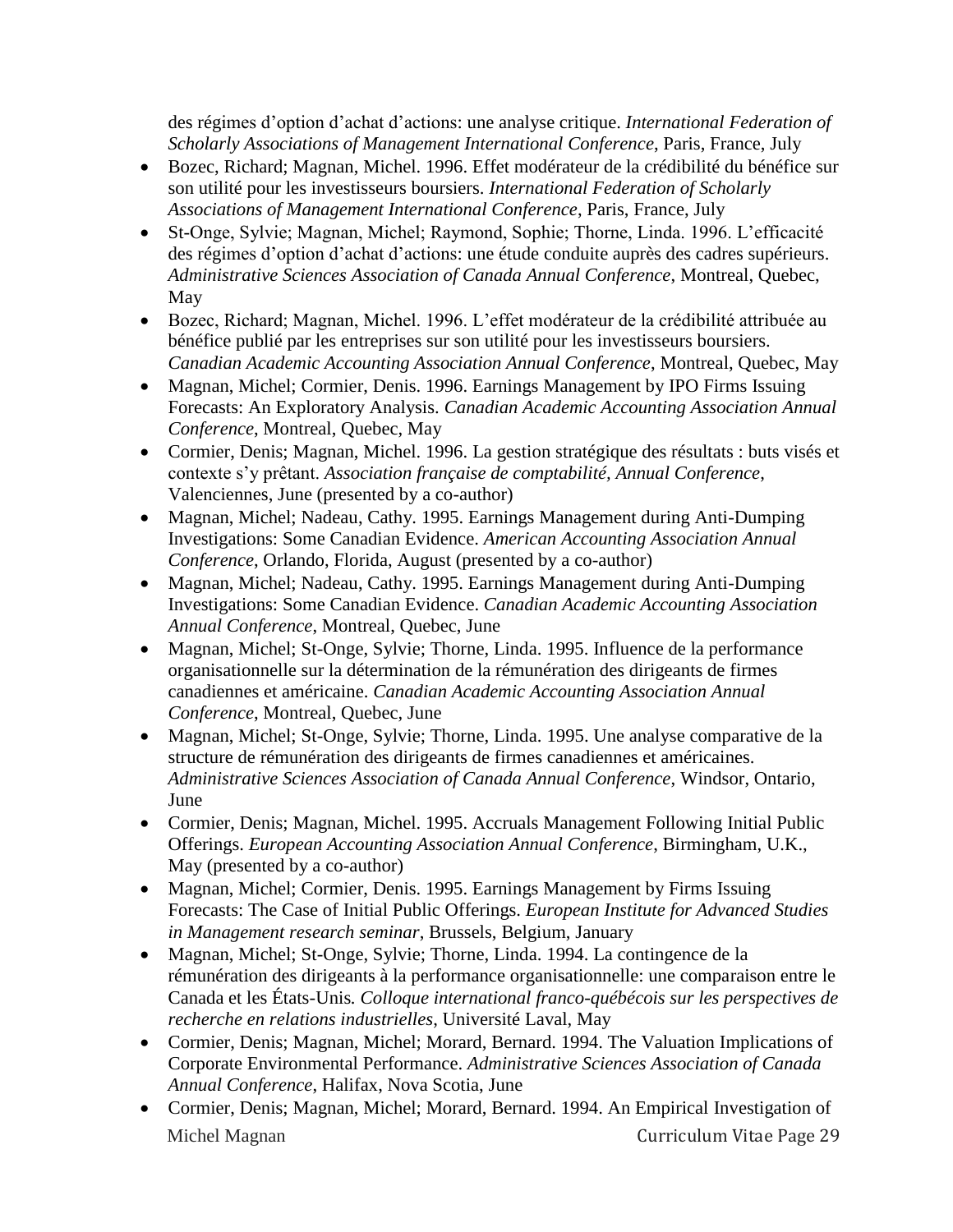the Relation between Corporate Pollution and Stock Market Valuation: Some Canadian Evidence. *European Accounting Association Annual Conference*, Venice, Italy, April. (presented by co-author).

- Magnan, Michel; St-Onge, Sylvie. 1994 The Impact of Industry Attributes on the Relationship between Organizational Performance and Executive Compensation: Evidence from Commercial Banks. *International Federation of Scholarly Associations of Management International Conference*, Dallas, Texas, August
- Magnan, Michel; St-Onge, Sylvie; Thorne, Linda. 1993. L'influence de la taille et de la performance organisationnelles sur la rémunération des dirigeants: une comparaison Canada/Etats-Unis. *Association Française de Gestion des Ressources Humaines de France, Annual Conference*, HEC (Paris), November
- Lavallée, Mario; Magnan, Michel; Trépanier, Serge. 1993. Multi-Dimensional Financial Statement Analysis: An Industry-Specific Application. *Midwest Finance Association Annual Conference*, Indianapolis, April (presented by a co-author)
- Magnan, Michel; Thorne, Linda. 1993. CEO Compensation and Corporate Performance: A Comparative Analysis of Canadian and American Firms. *Canadian Academic Accounting Association Annual Conference*, Carleton University, June
- Cormier, Denis; Magnan, Michel. 1992. L'incidence sur le cours des titres de la pollution causée par les entreprises: évidence empirique et implication pour la profession. Accounting and the Environment Special Symposium, *Canadian Accounting Academic Association*, Montreal, October
- Lavallée, Mario; Magnan, Michel; Trépanier, Serge. 1992. Multi-Dimensional Financial Statement Analysis: An Empirical Investigation of the Canadian Pulp & Paper Industry. *Administrative Sciences Association of Canada Annual Conference*, Quebec City, June
- Cormier, Denis; Magnan, Michel; Morard, Bernard. 1992. The Impact of Corporate Pollution on Market Valuation: Some Empirical Evidence. *Canadian Academic Accounting Association Annual Conference*, Charlottetown, P.E.I., May (presented by co-author)
- Cormier, Denis; Magnan, Michel; Morard, Bernard. 1992. An Empirical Assessment of the Going Concern Assumption in an Auditing Context. *European Accounting Association Annual Conference*, Madrid, Spain, April (presented by co-author)
- Cormier, Denis; Magnan, Michel; Morard, Bernard. 1991. La Continuité d'exploitation et le verificateur: une Evaluation Comparative des Outils Diagnostiques. *Canadian Accounting Academic Association Annual Conference*, Queen's University, June
- Magnan, Michel. 1991. The Impact of Institutional and Economic Factors on the Implicit Relation between Bank Performance and CEO Compensation. *European Accounting Association Annual Conference*, Maastricht, Netherlands, April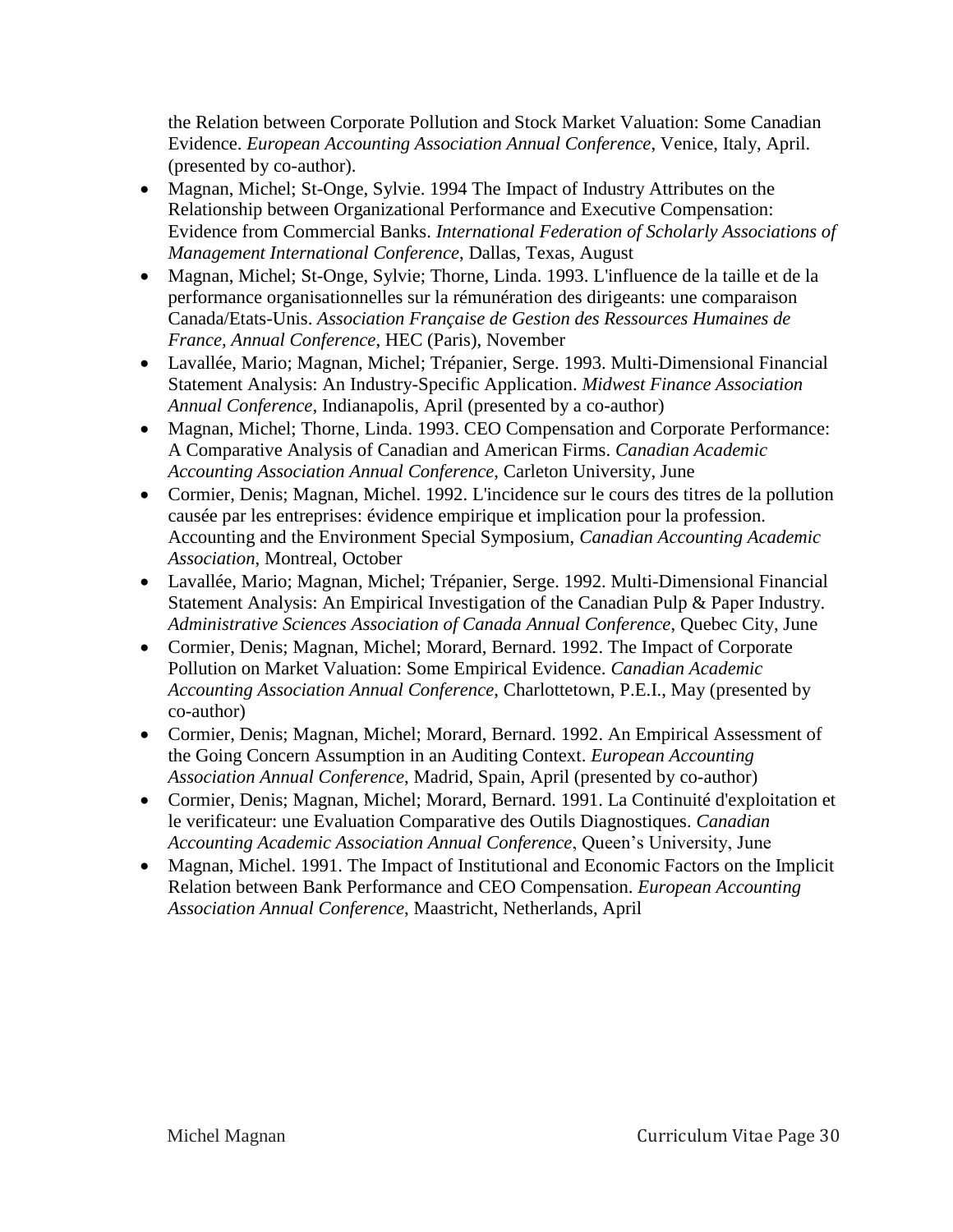# **PAPERS PRESENTED AT UNIVERSITY WORKSHOPS**

During the past 20 years, workshop presentations were made at the following university Business Schools:

- Exeter University
- Queen's University
- York University
- Laval University
- UQAM
- Chinese University of Hong Kong
- ESSEC Business School
- HEC Paris
- University of Padova
- IE Business School
- ESC Toulouse
- Ecole doctorale Universite Toulouse Capitole-ESC Toulouse
- IGR-IAE de Rennes
- University of Tennessee at Knoxville
- Louisiana State University
- University of Central Florida
- University of Alberta
- University of Edinburgh
- University of Aarhus
- Aarhus Business School
- University of Neuchatel
- Concordia University
- HEC-Montreal
- Universite Paris-Dauphine
- ESSCA
- Université Lyon III
- HEC Lausanne.
- Université de Nice

# **OTHER ACADEMIC PRESENTATIONS**

- Panelist, Etats généraux du management, Toulouse, May 2016.
- Guest speaker, Doctoral Workshop, Association francophone de comptabilité,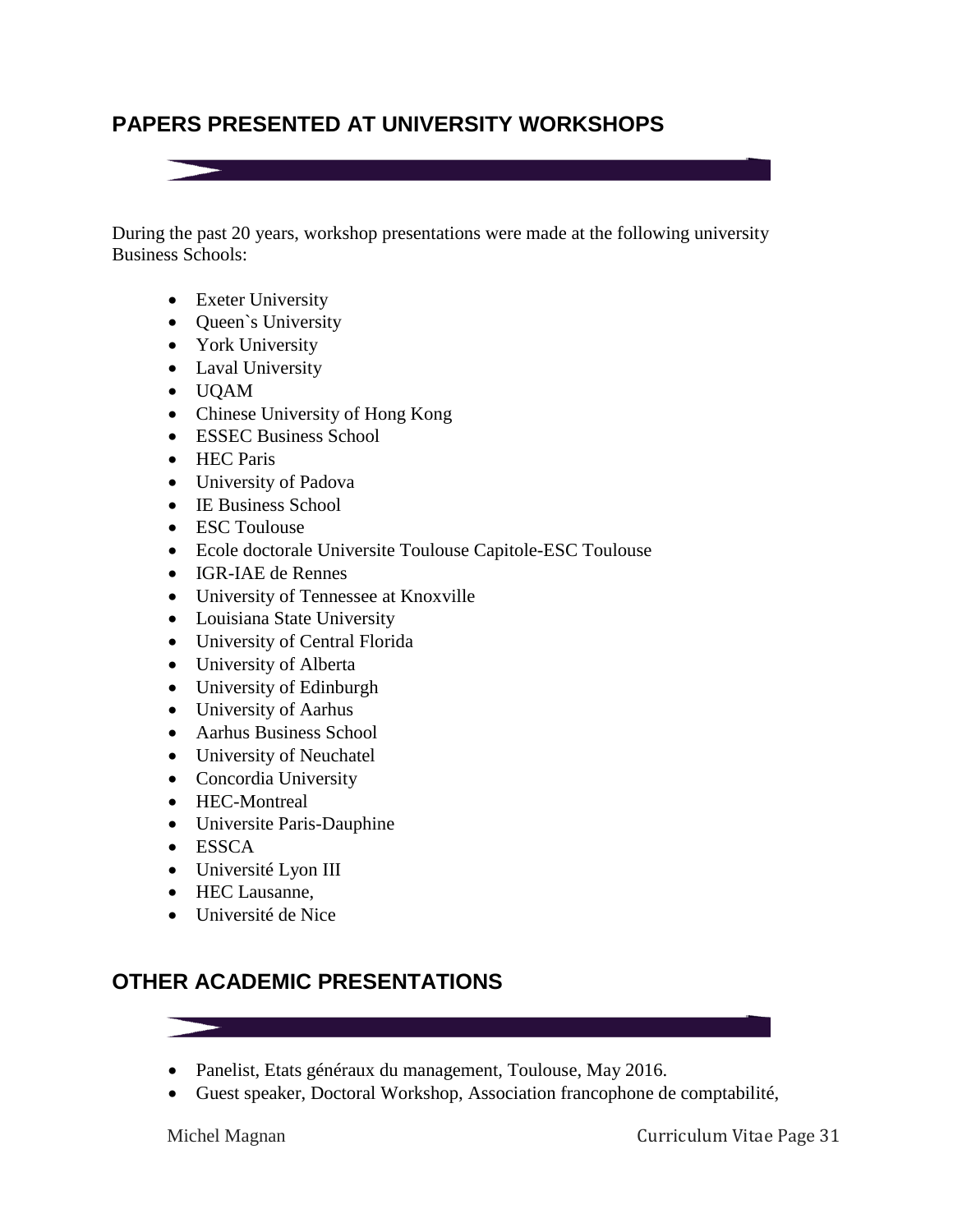Toulouse, May 2015

- Keynote speaker, Konopka Workshop in Management Accounting, University of Burgos, January 26-27, 2014
- Guest speaker, Doctoral Workshop, CEFAG, FNEGE (Florence), September 2012, September 2013
- Keynote speaker, AntonVeneta Governance Workshop, Bressanone, Italy, September 2011
- Keynote speaker, Journal of Contemporary Accounting and Economics conference, Hong Kong, January 2011
- Moderator, panel on the environment, Journal of Contemporary Accounting and Economics conference, Hong Kong, January 2011
- Discussant, Professional Judgment Module, Canadian Institute of Chartered Accountants Education Conference (Toronto, November 2010)
- Chair, Contemporary Accounting Research annual conference, Montreal, November 2009
- Moderator, Contemporary Accounting Research pre-conference doctoral consortium, Montreal, November 2009
- Leader, Crafts of Accounting Research workshop, Canadian Academic Accounting Association annual conference, Montreal, June 2009
- Panelist, Governance and the Crisis, Journal of Contemporary Accounting and Economics conference, Hong Kong, January 2009.
- Co-chair and co-editor, Joint Symposium, Contemporary Accounting Research and Journal of Contemporary Accounting and Economics, Hong Kong, January 2009
- Chair, Contemporary Accounting Research annual conference. Quebec. November 2008
- Moderator, Contemporary Accounting Research pre-conference doctoral consortium, Quebec, November 2008
- Keynote speaker at the opening session of the *Association francophone de comptabilité* annual conference. ESSEC Paris, May 2008
- Panelist (Editors' Panel) at the pre-conference Doctoral consortium of the *Association francophone de comptabilité* annual conference. ESSEC Paris, May 2008
- Chair, Contemporary Accounting Research annual conference. Montreal. November 2007
- Moderator, Contemporary Accounting Research pre-conference doctoral consortium, Montreal, November 2007
- Panelist (Editors' Panel) at the pre-conference Doctoral project of the American Accounting Association annual conference. Chicago, August 4, 2007
- Panelist. 2007. Les défis de carrière des jeunes professeurs de comptabilité. Canadian Academic Accounting Association, Annual Meeting, Halifax, June
- Lead speaker and moderator. 2007. Crafts of Accounting Research Workshop. Canadian Academic Accounting Association, Annual Meeting, Halifax, June
- Co-moderator, 2006. The Craft of Accounting Research: Planning, Performing and Publishing Research in Auditing and Accounting. Canadian Academic Accounting Association, Niagara Falls, June 5
- Discussion co-leader of the pre-conference doctoral consortium. Canadian Academic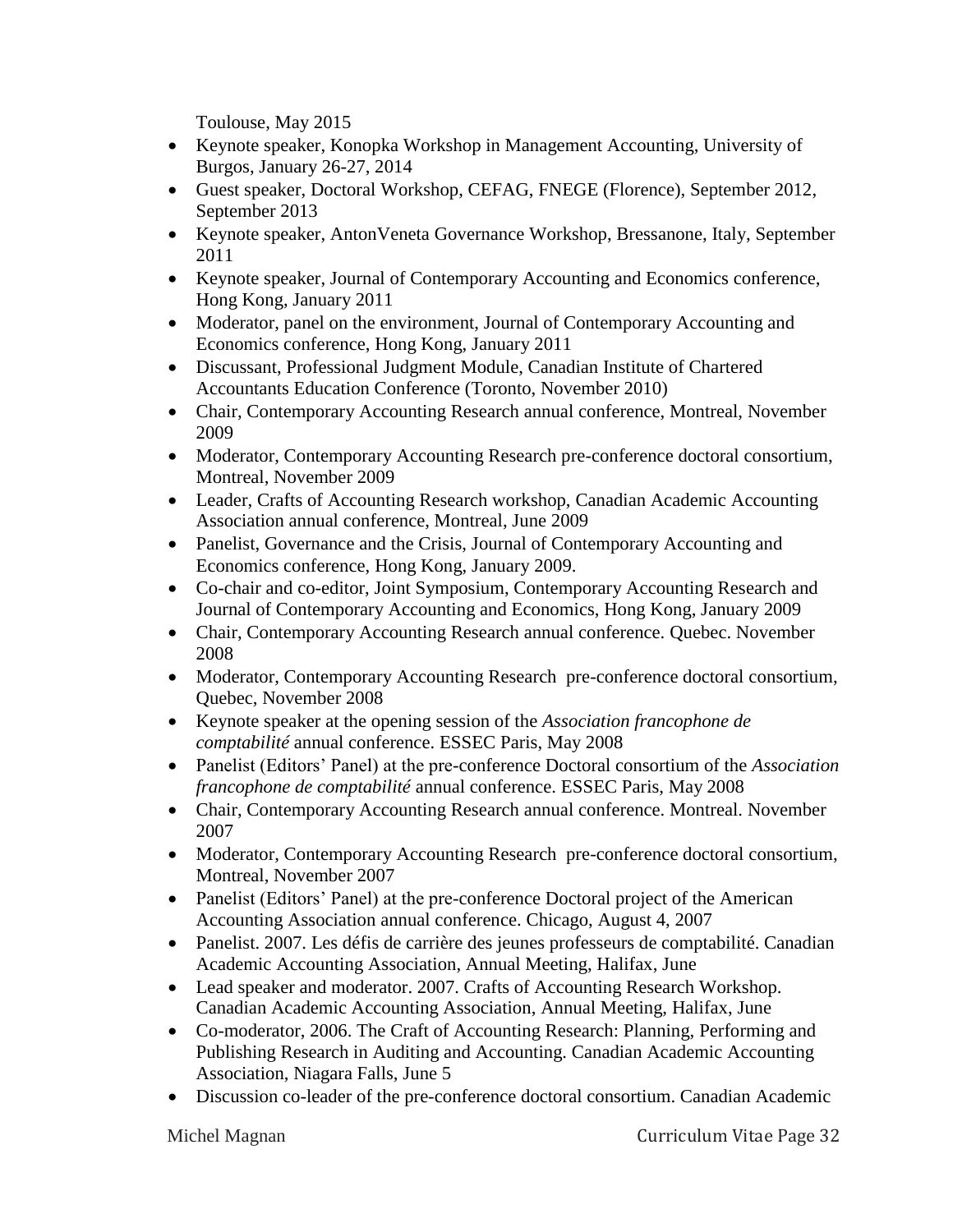Accounting Association. Quebec. June 2005

- Discussion co-leader of the pre-conference doctoral consortium. Canadian Academic Accounting Association. Vancouver. June 2004
- Discussant at the Canadian Academic Accounting Association Annual conference. Ottawa, Ontario. June 2003
- Chair and co-panelist. Closing session, Canadian Academic Accounting Association Annual conference. Montreal, Quebec, June 2002
- Chair. Opening session, Canadian Academic Accounting Association Annual conference. Montreal, Quebec, June 2002
- Session Moderator. Contemporary Accounting Research annual conference. Niagara on the Lake. October 2001
- Panelist, Plenary session II Charting the Course for Accounting Education from a Canadian Perspective. Canadian Academic Accounting Association Annual conference. Calgary, Alberta, June 2001
- Panelist. Symposium on a Canadian Perspective on Compensation Strategy and Policy. Academy of Management, Boston, MA, August 1996.
- Participation in a Symposium on Environmental Accounting. Canadian Accounting Academic Association, Montreal, June 1996.
- Participation in a Symposium on Firm Performance and Compensation. Administrative Sciences Association of Canada, Niagara Falls, May 1991.

## **EXTERNAL RESEARCH FUNDING**

#### • Hammami, A., Magnan, M. 2019-2021. The Impact of Standard Setting on firms' income smoothing activities and financial analysts' information environment: Evidence from the initial year of ASU 2016-01 implementation. \$34,537.

- Cormier, D., Magnan, M. 2019-2023. La responsabilité sociale et environnementale des entreprises: Perspectives institutionnelle, de marchés financiers et de gouvernance. Social Sciences and Humanities Research Council of Canada. \$111,130.
- Magnan, M. (Principal Investigator), Hammami, A., Moldovan, R., Jeny, A., Filip, A., Zhang, Z. Post-Implementation Review of IFRS 13 : A Synthesis of the Academic Literature. International Accounting Standards Board. 4,000 British pounds.
- St-Onge, S. (Principal Investigator), Dufour, M.E., Haines, V., Magnan, M., Saba, T. 2017-2022. Les liens entre la rémunération globale offerte aux travailleurs âgés et la prolongation de leur vie professionnelle. Knowledge grant. Social Sciences and Humanities Research Council of Canada. \$138,195.
- Cormier, Denis (Principal Investigator); Magnan, Michel. 2014-2017. La communication sur la responsabilité sociale des entreprises: une perspective institutionnelle. Conseil de la recherche en sciences humaines du Canada. \$131,520
- Magnan, Michel; Campbell, Bryan. 2013-2015. La gouvernance des régimes de retraite. Autorité des marchés financiers. \$120,000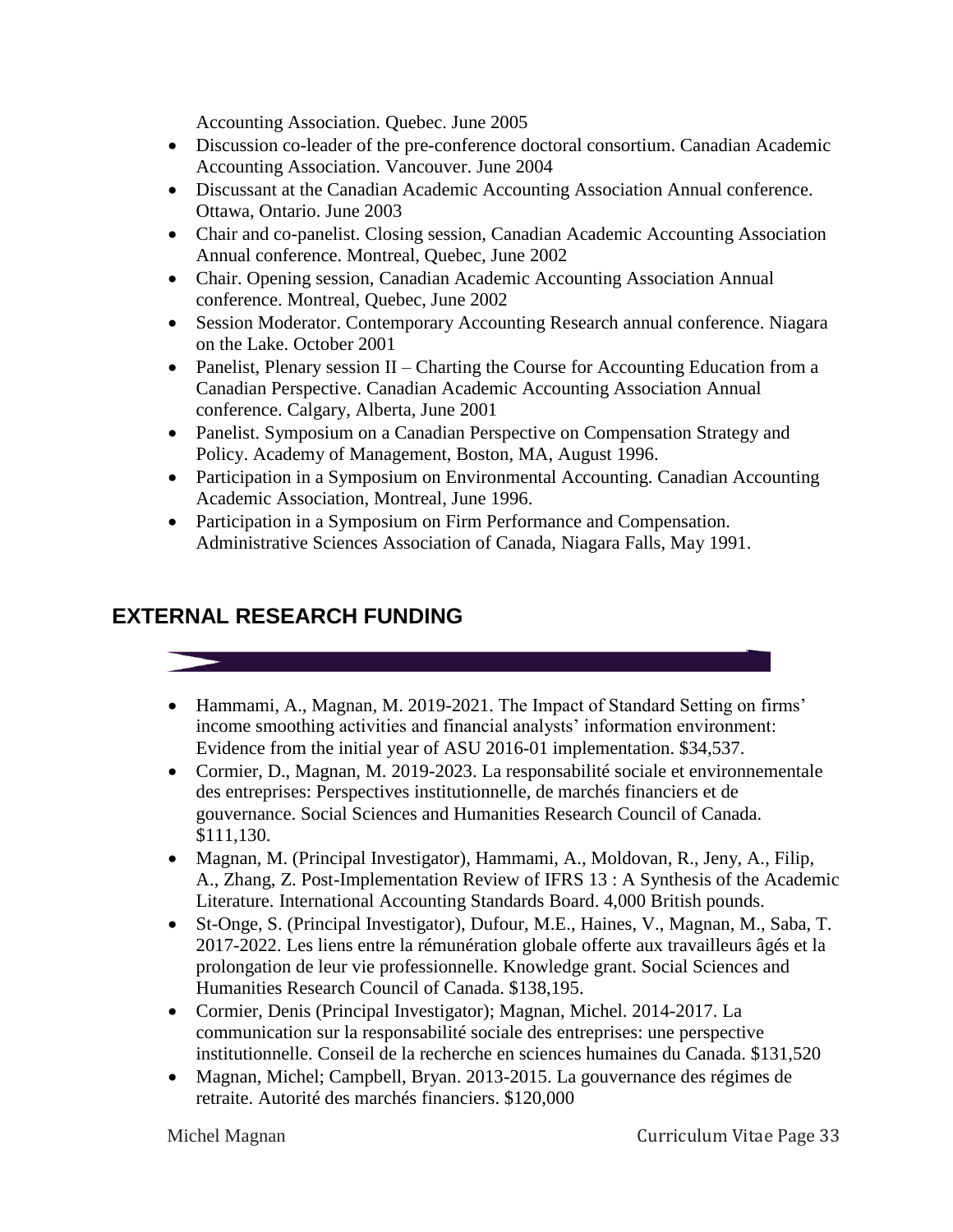- Magnan, Michel; St-Onge, Sylvie. 2010-2013. Capacité des institutions financières à traverser la crise : est-elle fonction de leur gouvernance et de la rémunération de leurs dirigeants ? Social Sciences and Humanities Research Council of Canada. Team Research Grant: \$77,500
- Cho, Charles; Magnan, Michel; Spence, Crawford. 2009-2012. Environmental costs and obligations: ethical, political and accountability perspectives. Social Sciences and Humanities Research Council of Canada. Team research grant: \$153,160
- Cormier, Denis; Magnan, Michel. Mesure et communication des informations environnementales. 2009-2012. Social Sciences and Humanities Research Council of Canada. Team research grant: \$54,000
- Magnan, Michel. 2008-2011. Contemporary Accounting Research. Social Sciences and Humanities Research Council of Canada. Publication Grant: \$90,000
- St-Onge, Sylvie; Magnan, Michel. 2008-2009. Rémunération des dirigeants et éthique. Social Sciences and Humanities Research Council of Canada. Team Research Grant: \$40,000
- Mangen, Claudine; Magnan, Michel. 2008-2011. Executive Compensation and Restructurings. Social Sciences and Humanities Research Council of Canada. Team Research Grant: \$109,000
- Magnan, Michel; Gélinas, Patrice; St-Onge, Sylvie. 2007-2008. La rémunération des administrateurs et création de valeur. Institut sur la gouvernance des organisations privées et publiques. \$12,000
- Magnan, Michel. 2006-2007. Les modèles de rémunération performants. Institut sur la gouvernance des organisations privées et publiques. \$25,000
- Cormier, Denis; Lapointe, Pascale; Magnan, Michel; Fortin, Steve. 2006-2009. Income Trusts. Social Sciences and Humanities Research Council of Canada. Team Research Grant: \$134,423
- Magnan, Michel; Cormier, Denis; Haines, Victor; Kim, Joung; St-Onge, Sylvie. 2005-2009. Déterminants et incidences des décisions prises par les conseils d'administration. Fonds de recherche sur la société et la culture. Team Research Grant: \$238,425
- Magnan, Michel; Cormier, Denis; Haines, Victor; Kim, Joung; St-Onge, Sylvie. 2005-2008. La Performance des conseils d'administration: causes et incidences. Social Sciences and Humanities Research Council of Canada. Team Research Grant: \$125,259
- Cormier, Denis; Magnan, Michel. 2005-2006. La communication d'information sur le web Autorité des marchés financiers: \$50,000
- Dionne, Georges et al. 2003-2007. Efinance. \$3,000,000
- Magnan, Michel; St-Onge, Sylvie and André, Paul. 2002-2005. La rémunération des dirigeants d'entreprise et les fusions et acquisitions: perspectives financière, politique et institutionnelle. Social Sciences and Humanities Research Council of Canada. Team Research Grant: \$172,600
- Cormier, Denis; Magnan, Michel. 2002-2005. Stratégies de communication d'information en matière de performance organisationnelle. Social Sciences and Humanities Research Council of Canada. Team Research Grant: \$84,317
- St-Onge, Sylvie; Magnan, Michel; Renaud, Stéphane. 2002-2005. Les régimes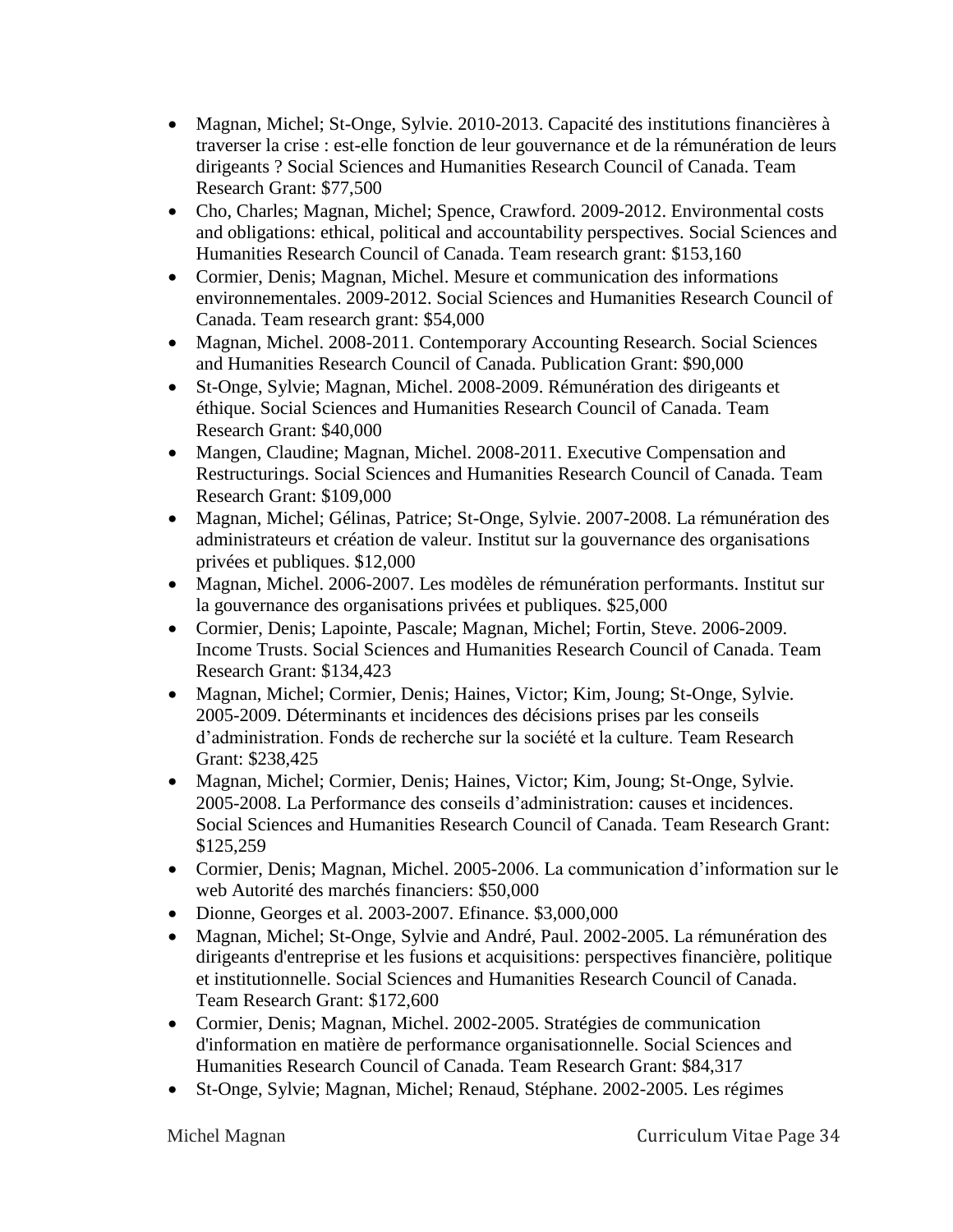collectifs de rémunération variable: nouvelles tendances. Social Sciences and Humanities Research Council of Canada. Team Research Grant: \$75,000

- Cormier, Denis and Magnan, Michel. 2001-2004. Interaction entre Internet et les stratégies de communication d'information non-financière sur la performance organisationnelle. Fonds FCAR. Team Research Grant: \$80 400
- Cormier, Denis and Magnan, Michel. 1999-2002. Les stratégies de reddition des comptes en matière d'environnement : déterminants, particularités et conséquences. Social Sciences and Humanities Research Council of Canada. Ordinary Research Grant: \$51 854 (included funding for four courses off)
- Magnan, Michel and St-Onge, Sylvie. 1998-2001. La rémunération des catégories particulières de personnel: enjeux organisationnels et individuels. Social Sciences and Humanities Research Council of Canada. Ordinary Research Grant: \$61 000
- Cormier, Denis and Magnan, Michel. 1998-2001. Stratégies de divulgation des entreprises en matière de communication d'informations environnementales: une étude internationale. Fonds FCAR: \$48 000
- Zéghal, Daniel; Cormier, Denis; Magnan, Michel. 1997-2000. The Disclosure, Properties and Information Content of Value Added. Social Sciences and Humanities Research Council of Canada: \$33 225
- Craighead, Jane; Magnan, Michel; Thorne, Linda. 1997-1998. An Empirical Investigation of the Effect of Mandated Compensation Disclosure on Executive Compensation. CGA-Canada Research Foundation: \$6 600
- Suret, Jean-Marc; Cormier, Élise; L'her, Jean-François; Magnan, Michel; Cheron-Chrisman, Heidi; Guay, Richard. 1996-1999. Étude de la qualité de l'information comptable, de l'efficience des marchés émergents et analyse financière dans ces pays. Social Sciences and Humanities Research Council of Canada: \$85 980
- Cormier, Denis; Magnan, Michel. 1996-1997. Les stratégies de divulgation d'information environnementale des entreprises canadiennes. Canadian Accounting Academic Association: \$9 000
- Magnan, Michel; St-Onge, Sylvie. 1994-1996. Les déterminants, les composantes et les impacts de la rémunération des cadres dirigeants: une étude comparative». Social Sciences and Humanities Research Council of Canada: \$19 500
- Magnan, Michel. 1994-1997. L'utilisation des mesures de performance organisationnelle dans la détermination de la rémunération des dirigeants. Fonds FCAR (Québec): \$46 907
- Cormier, Denis; Magnan, Michel; Morard, Bernard. 1993-1994. Le bilan environnemental de l'entreprise et son impact sur sa valeur boursière: une étude canadienne. CGA-Canada Research Foundation: \$6 000
- Cormier, Denis; Magnan, Michel; Morard, Bernard. 1992-1993. The Going-Concern Assumption and the Auditor: An Investigation of Diagnostic Tools. CGA Canada Research Foundation: \$8 000
- Cormier, Denis; Magnan, Michel; Morard, Bernard. 1992-1993. The Going-Concern Assumption and the Auditor: An Investigation of Diagnostic Tools. Canadian Accounting Academic Association: \$7 500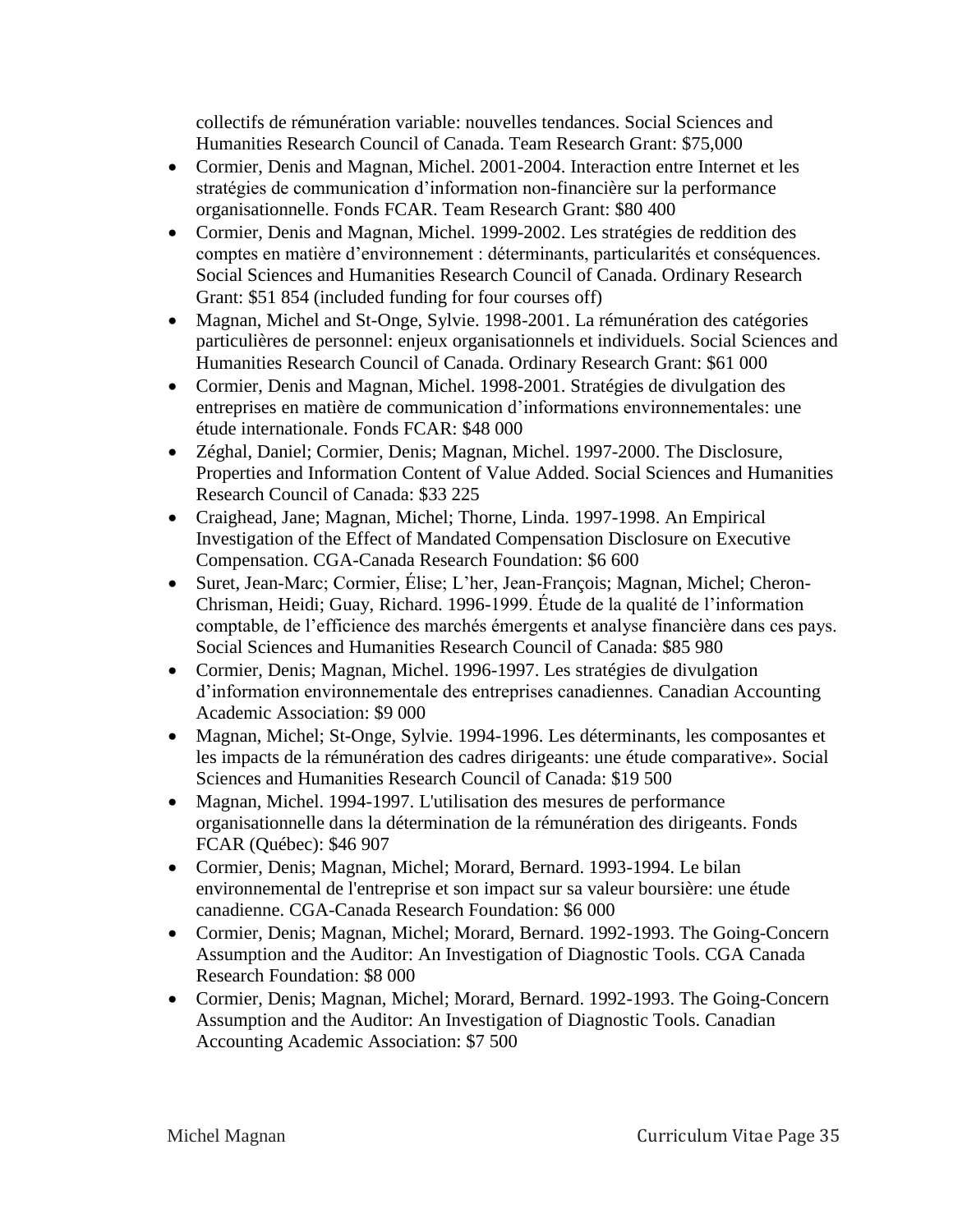*(\*Over the years, funds were also obtained from Concordia University, École des HEC, UQAM and McGill University to finance conference presentations and as seed money for new research projects)*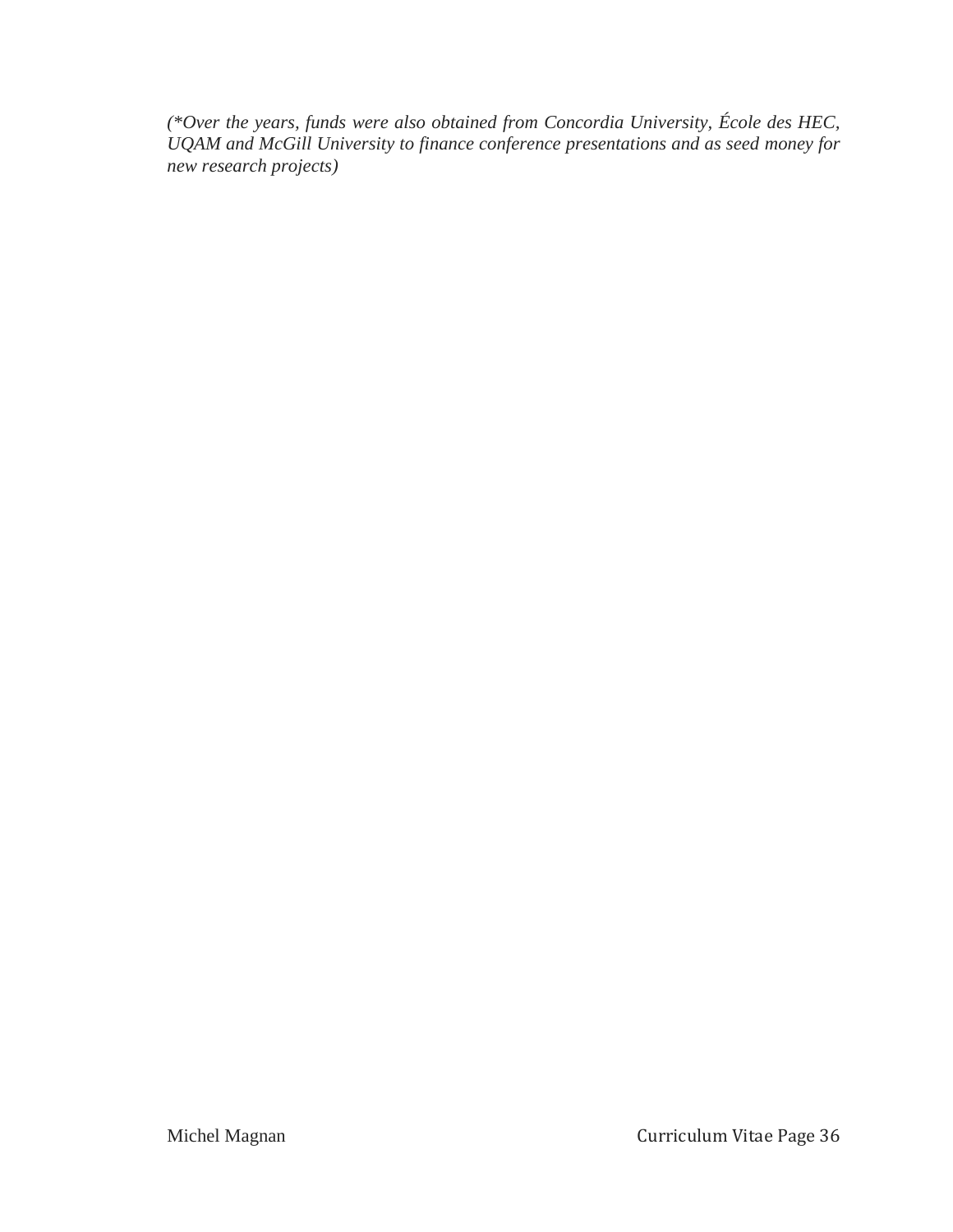# **TEACHING ACTIVITIES, AWARDS and RECOGNITIONS**

- Teaching since 1982
- Experience encompasses advanced financial accounting, management control and advanced auditing in various university programs (BAA or BComm, MBA, MSc, PhD, CA programs), throughout Canada and abroad
- Co-authored an Advanced Financial Accounting casebook (1999), an Accounting Theory textbook (1993) as well as many additional teaching cases
- Actively involved in the supervision of PhD (14 students), MSc and MBA students. (Doctoral students have found positions at institutions such as McGill University, University of Western Ontario, Wilfrid Laurier University, University of Ottawa and the University of Manitoba)
- Attended the Université d'été en pédagogie Concordia-Laval-Bordeaux (Summer 2011) and the Harvard Business School Press Leadership program (Spring 2010)
- Obtained Bourse d'excellence en enseignement universitaire from the Ministère de l'enseignement, des loisirs et des sports (2009) applicable for the 2008-2015 period. *(The only professor from Concordia who obtained this distinction and one among 26 in Québec)*

## **AWARDS**

- Membre distingué (Distinguished Member), Ordre de l'excellence en éducation du Québec (Order of Excellence in Education) (2018)
- Bourse d'excellence en enseignement universitaire (Excellence Awards in University Education, Ministry of Education) (Chantier II). Ministère de l'éducation, des loisirs et des sports (2008-2018)

# **FORMAL UNIVERSITY COURSES**

Concordia University Baccalaureate in Commerce

Advanced Financial Accounting (Fall 2000, Winter 2001, Spring 2001)

Master in Business Administration

Business Valuation (Fall 2010, 2011, 2012, 2013, 2015, 2016, 2017, 2018)

Executive MBA

• Managerial Accounting (Fall 2001-2005)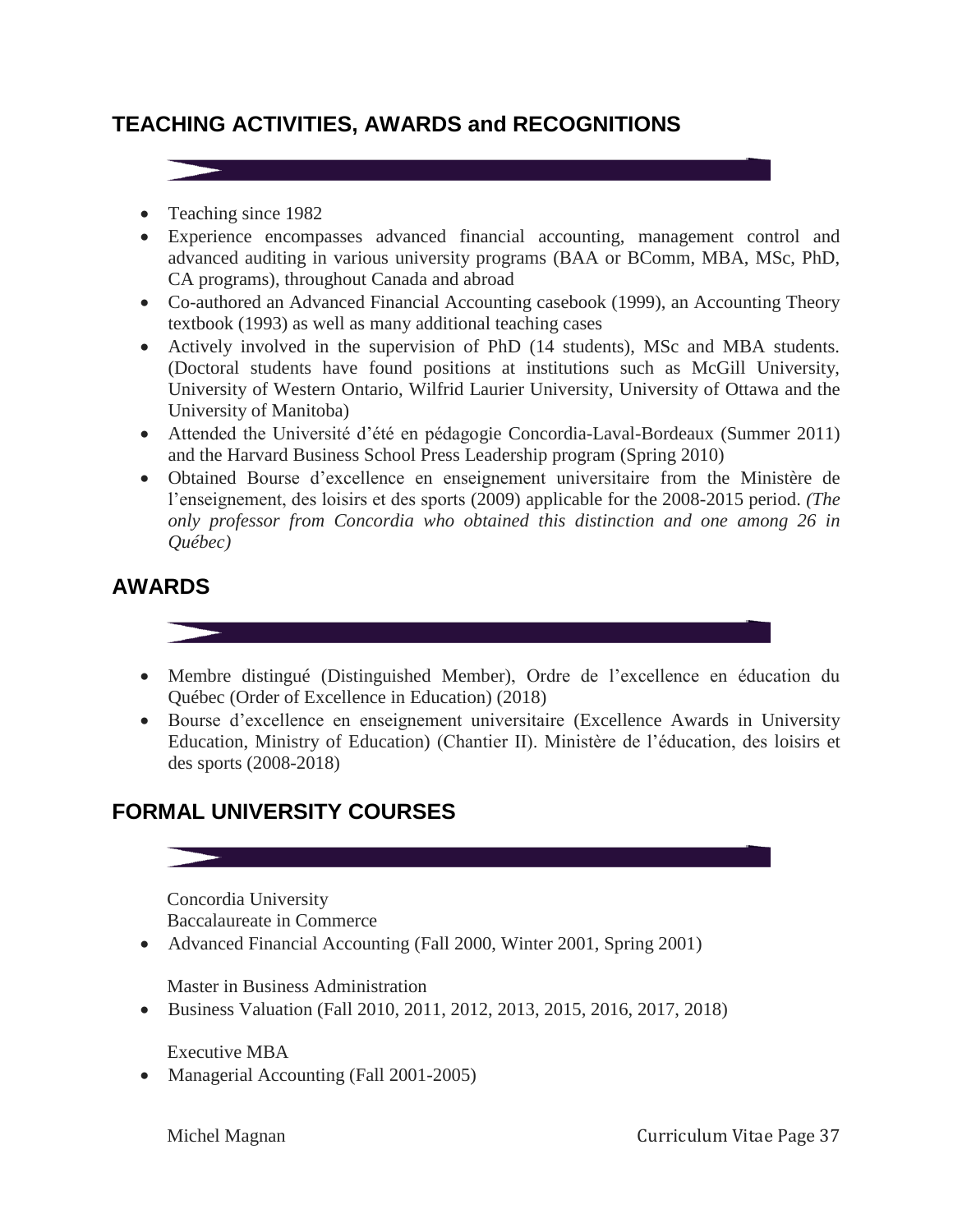• Financial Accounting (Fall 2006, 2007, 2008. 2009, 2010, 2011, 2012, 2013, 2014, 2015, 2016, 2017, 2018, 2019, 2020)

PhD in Business Administration

- Accounting Research: An Overview (with colleagues) (Fall 2005, 2006, 2007, 2008, 2009, 2010, 2011, 2012, 2013, 2015, 2016, 2017, 2018, 2019, 2020)
- Managerial Accounting Theory (with Emilio Boulianne) (Winter 2006, 2007, 2008, 2009, 2010, 2011, 2013, 2014, 2015, 2016, 2017, 2018, 2019, 2020)
- Corporate Reporting: Theory and Evidence (with D. Peltier-Rivest) (Spring 2002 and Fall 2004)

#### HEC-Montréal

Baccalauréat en administration des affaires (Bachelor in Business Administration)

- Comptabilité financière: regroupements (Mergers and Acquisitions Accounting (1996-1999)
- Comptabilité financière avancée (Advanced Financial Accounting) (1995-1999)
- Comptabilité financière: compléments (Advanced Financial Accounting) (1995)
- Vérification II (Advanced Auditing) (Winters 1983, 1984, 1985 and 1990)
- Lecture et interprétation d'états financiers (Financial Statement Analysis) (1989 and 1990)
- Comptabilité de gestion (Management Accounting) (Fall 1984)
- Comptabilité générale (Financial Accounting Intro) (1982-1983, 1983-1984, 1984-1985)

## MBA

- Information comptable et gestion (Intro. Course) (Fall 1989, Winter and Summer 1990)
- D.E.S.S. en comptabilité publique (Diploma in Public Accountancy)
- Séminaire de contrôle stratégique (Strategic Management Control), (1999)
- Séminaire de théorie comptable (Accounting theory) (2 lectures) (1998 and 1999)
- PhD en administration séminaire de lecture dirigée
- Stratégies de communication de performance organisationnelle (Organizational Performance Communications Strategies) (1997)

Université du Québec à Montréal

Baccalauréat en sciences comptables (Bachelor in Accountancy)

 Vérification fondamentale (Audit techniques) (1992-1995) **Coordinator** 

Maîtrise en sciences comptables (M.Sc. in Accountancy)

• Évolution de la pensée comptable (Accounting Theory) Coordinator (1992-1994)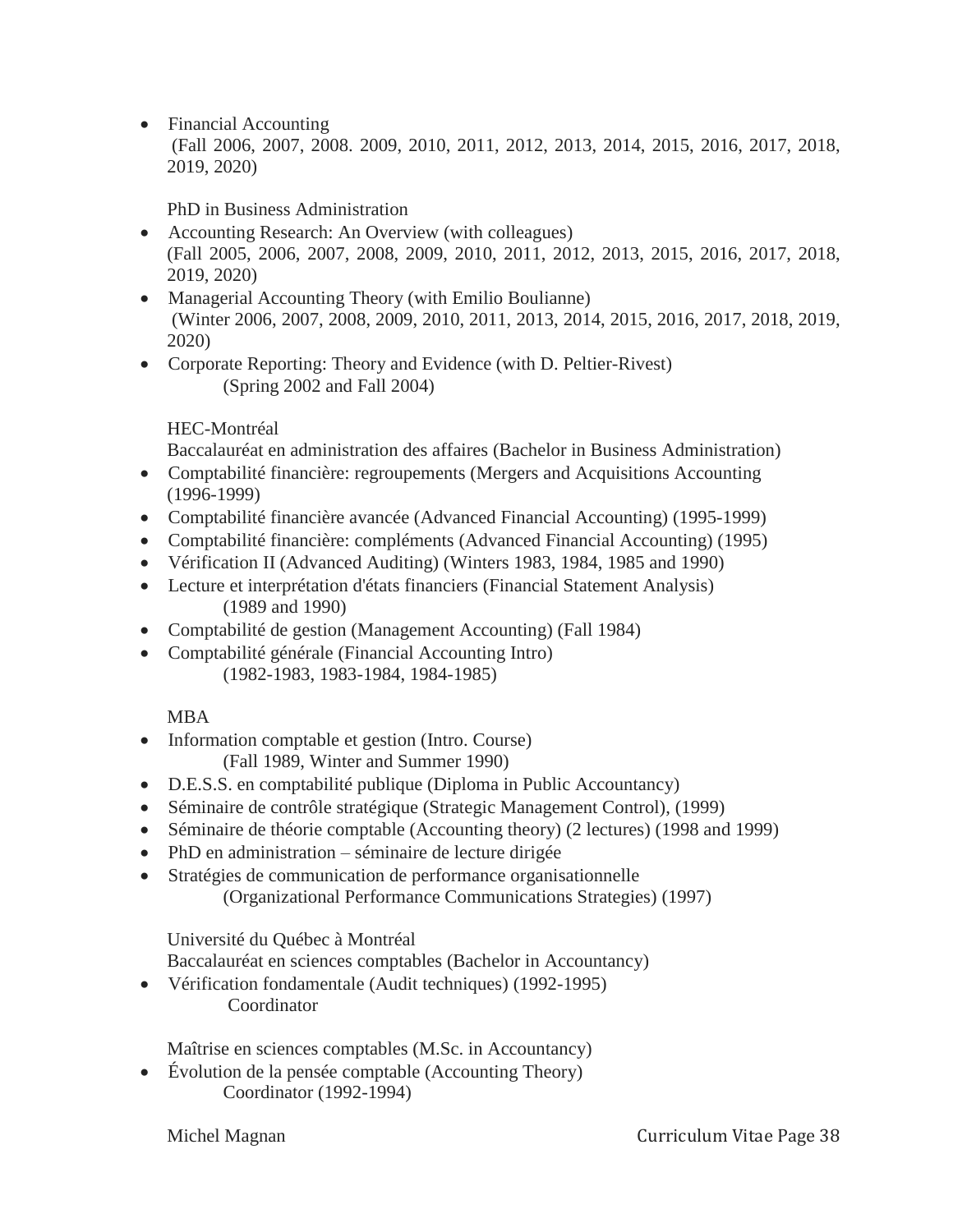- Méthodologie de recherche en sciences comptables (Research Methods) Coordinator (1993-1994)
- Sujets spécialisés en comptabilité financière (Financial Analysis) (1993) MBA pour cadres (Executive MBA)
- Séminaire sur la gestion par tableau de bord (Performance Scoreboards) (Winter 1995)
- Séminaire sur l'analyse des états financiers (Financial Statement Analysis) (Winter 1994)

PhD en administration

- Théories en sciences comptables (Accounting Theories) (Three Lectures) (Fall 1994)
- Méthodologies de recherche en sciences comptables (Accounting Research Methods) (Two Lectures) (Winter 1995)

McGill University Bachelor of Commerce

- Financial Accounting III: Advanced Financial Accounting (Winter 1991 and Winter 1992)
- Introduction to Financial Accounting (Fall 1990)

#### MBA

• Accounting: A Managerial Perspective (Fall 1991)

PhD in Business Administration (New Seminar) (Winter 1991 and Winter 1992)

Université Laval

- BAA (Bachelor in Business Administration)
- Séminaire en théorie comptable (Accounting Theory) (Winter 1993 and Winter 1994)

## **VISITING OR GUEST TEACHING APPOINTMENTS**

ESSEC (2014, 2015, 2016, 2017, 2018, 2019, 2020) Strategic Value Creation and Business Analysis (MBA)

Université Lyon-III (2014, 2017) IAE Seminar in Research Methodology (Ph.D. program)

HEC (Paris) (2011)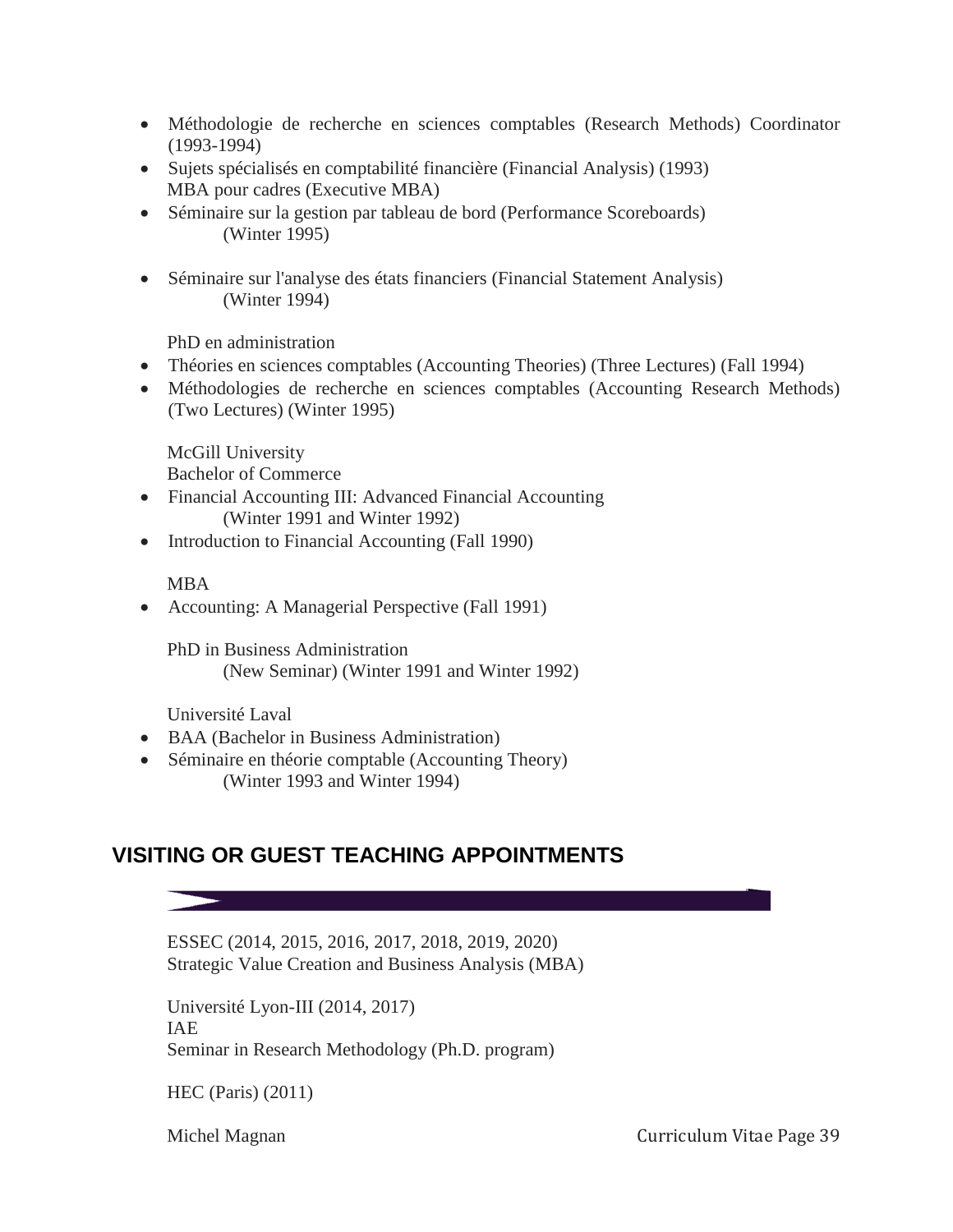Seminar on accounting research (Ph.D. program)

ESSEC (2009) Seminar on Fair Value Accounting (Ph.D. program)

Université de Toulouse (2000, 2003) International Financial Reporting (DESS en management international). Anglo-Saxon Financial Reporting (MSTCF)

Université de Rennes Governance and Business Valuation (Mastères CCA et Finance – 2019, 2020) – International Week Managerial Audit and Controls (Mastère en contrôle de gestion – 2005-2009) Governance Seminar (Mastère en finance – 2009-2020) International Financial Reporting (Mastère en comptabilité, contrôle et audit – 2005- 2007)

École supérieure de commerce de Toulouse Gestion de la rémunération (Mastère en ressources humaines – 2005) Managerial Audit and Controls (Diplôme 'Grande École' – 2005-2007)

The Aarhus School of Business (1999) Seminar in Advanced Management Control (M.Sc. program) Seminar on Current Management Accounting Research Trends (Ph.D. program)

HEC-Genève Audit de gestion (Certificat en contrôle de gestion, 1995-2015)

## **SUPERVISION OF GRADUATE STUDENTS (and topics)**

#### **Supervisor (or Co-supervisor) of Completed Doctoral Theses:**

- 2021 Karen Naaman (Concordia) Three Essays on Say on Pay
- 2020 Shane Nichols (Concordia) On the Relevance of Fair Value Accounting
- 2020 Yetaotao Qiu (Concordia) Three Essays on Information Externalities
- 2020 Mohammad Hendijani (Concordia) Essays on CSR and Financial Markets
- 2020 Leanne Keddie (Concordia) Essays on CSR and Executive Compensation
- 2018 Christine Naaman (Concordia) Three Essays on Credit Unions

2018 Najib Sahyoun (Concordia) – Voluntary Disclosures in Audit Committee Reports

2018 Shafu Zhang (Concordia) – The Causes and Consequences of Product Recalls

Michel Magnan **Curriculum Vitae Page 40**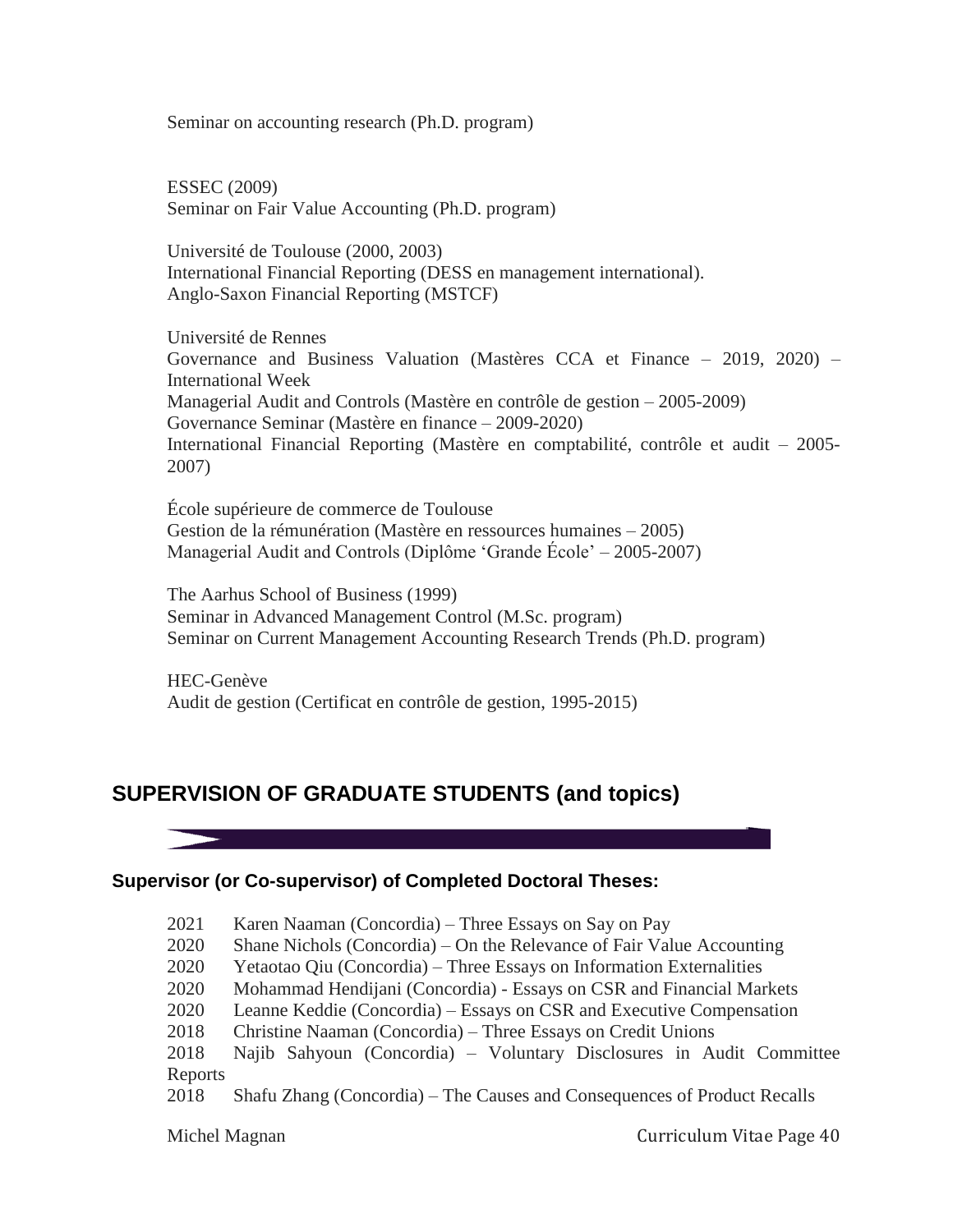- 2017 Bo Zhang (Concordia) Three Essays on Financial Information Disclosure
- 2017 Tarek El Masri (Concordia) Essays on Corporate Governance of Family Firms
- 2014 Hani Tadros (Concordia) Corporate Environmental Reporting
- 2014 Maryam Firoozi (Concordia) Three Essays on Governance
- 2013 Jun Zhan (Concordia) Audit Fees and Financial Reporting Quality
- 2012 Haiping Wang (Concordia) Fair Value Accounting and the Debt Market
- 2011 Mingzhi Liu (Concordia) Financial Reporting Quality and Public Bond Markets
- 2010 Michelle Rodrigue (Concordia) 3 Essays on Environmental Reporting
- 2009 Tiemei Li (Concordia) Offshore Firms: Financial Reporting and Valuation
- 2007 Ning Shi (Concordia) Cross-Listing Firms' Disclosure (co-supervision)
- 2007 Pavlo Kalyta (Concordia) Supplemental Executive Retirement Plans
- 2006 Virginia Bodolica (HEC co-supervisor) CEO Compensation and M&A
- 2006 Pascale Lapointe (Concordia) Transitory Goodwill Impairment Tests
- 2005 Samer Khalil (Concordia) Governance and Directors' Compensation
- 2002 Bixia Xu (Concordia) Non-Financial Performance Valuation in the Biotech Industry
- 2001 Gélinas, Patrice (HEC) Executive Compensation Determination (co-supervision)
- 2000 Berthelot, Sylvie (HEC) Accounting for Site Restoration Costs
- 1999 Rakotosoa, Emmanuel (HEC) Accounting for Stock Options \*Winner of HEC's 1999 Award for the Best Doctoral Thesis

## **Supervisor (or co-supervisor) of Completed Master Theses:**

- 2007 Stéphanie Parent (HEC co-supervisor) Supplemental Executive Retirement Plans
- 2003 Houle, Karine (HEC) CEO Compensation in Target Firms prior to a Merger
- 2000 Vaillancourt, Marie (HEC) Effectiveness of Workers' Incentive Plans
- 1998 Calloc'h, Yann (HEC) Board of Directors Power and CEO Compensation
- 1998 Prost, Corinne (HEC) Expatriates Compensation Management
- 1998 Fall, Mahé Léna (UQAM) Impact of Stock Option Grants on Firm Performance
- 1997 Lalande, Marie-Pierre (HEC) Impact of Profit Sharing Plans Adoption
- 1997 Pagé, Martine (UQAM) Use of Performance Indicators for CEO Compensation
- 1996 Bourgeois, Patrice (HEC) Consequences from Executive Compensation Disclosure
- 1995 Raymond, Sophie (HEC) Field Investigation of Stock Options' Effectiveness
- 1994 Nadeau, Cathy (UQAM) Impact of Anti-Dumping Investigations on Reported Earnings
- 1994 Bozec, Richard (UQAM) Impact of Credibility Signals on Earnings Valuation

## **Supervisor (or co-supervisor) of Completed EMBA Research Theses:**

- 2004 Erika Beaumier (JMSB) Corporate Governance at Hollinger
- 2004 Jonathan Boulanger (JMSB) Performance Scorecard in a Manufacturing Plant
- 2004 Rodney Corrigan (JMSB) ABC Costing in Stevedoring Operations
- 2003 Serge Bohjadian (JMSB) Stock Options and Disclosure at Nortel
- 2003 Thomas Augustinas (JMSB) Balanced Scorecards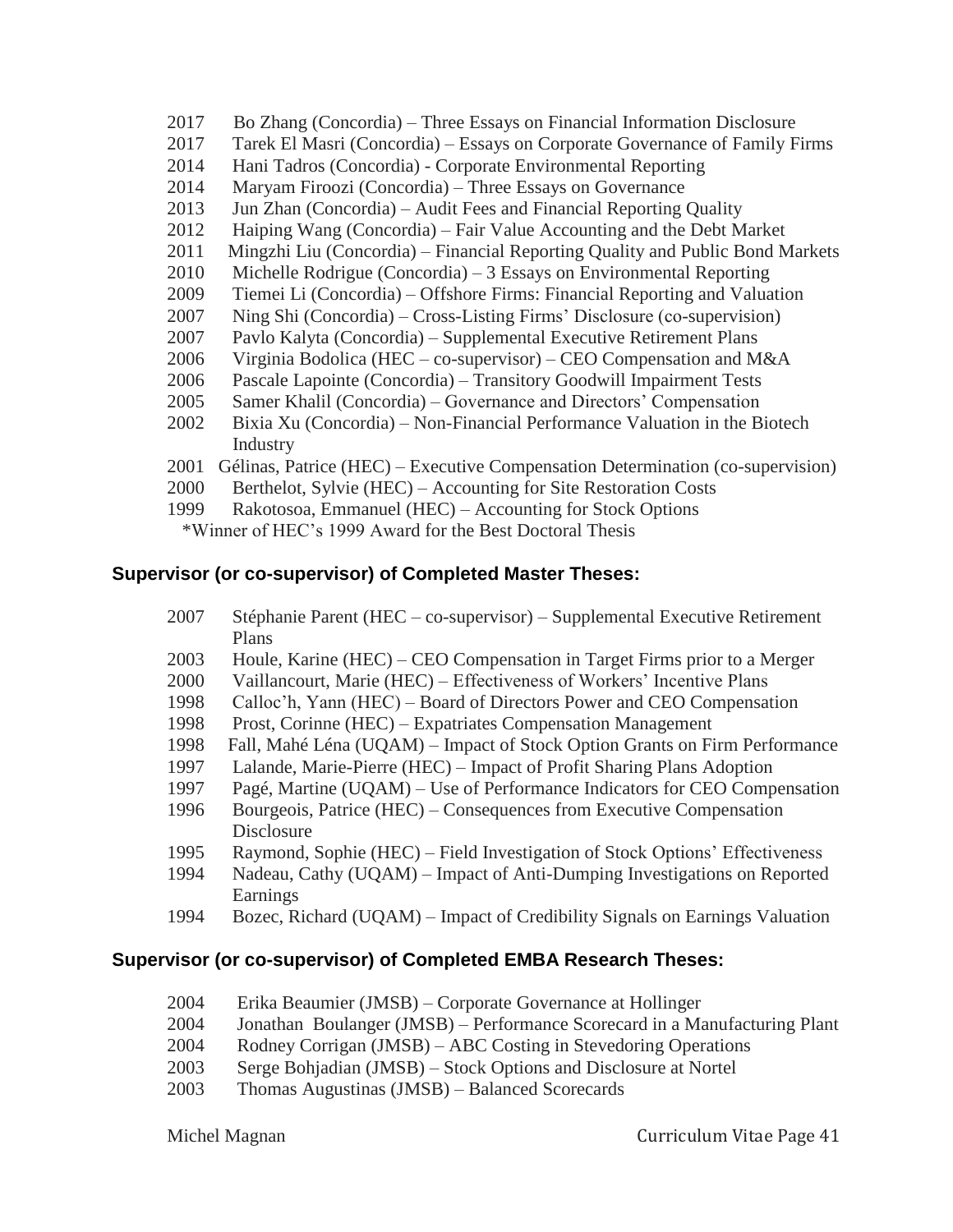- 2003 Nadia Perrotta (JMSB) CEO Compensation at Repap
- 2002 Patrick Lambert (JMSB) Balanced Scorecards

#### **Supervisor of MBA Research Essays:**

| 2015     | Nelson Duenas |
|----------|---------------|
| $\Omega$ | n ' 1 1       |

2008 Raj Maghan

#### **Supervisory or Examining Committee Member for Completed Doctoral Theses:**

- 2021 Abdel Mehdi BEN ABDELHAMID (Université Clermont Auvergne)
- 2021 Anush Drampyan (University of Padova)
- 2020 (Concordia, Department of Economics)
- 2019 Sana Ben-Hassine (HEC Montréal)
- 2019 Luania Gomez Guttierez (ESG-UQAM)
- 2019 Charles Zinsou (Université de Toulouse-Capitole)
- 2019 Lan Phuong Nguyen (Université de Rennes I)
- 2018 Ionela Andreicovici (ESSEC)
- 2018 Liang Guo (Concordia, Department of Economics)
- 2017 Jonathon Cziffra (HEC Montréal)
- 2017 Barbara Su (University of Toronto)
- 2016 Cedric Poretti (HEC Lausanne)
- 2015 Félix Zogning NGuimeya (UQAM)
- 2015 Amal Dabbous (Concordia, Department of Economics)
- 2015 Rucsandra Moldovan (ESSEC Business School)
- 2014 Emmanuelle Negre (Toulouse-Capitole)
- 2014 Ahmad Hammami (McGill)
- 2013 Tiphaine Jerome (HEC Paris)
- 2013 Mohamed Bouaziz (UQAM)
- 2013 Jade Michel Haddad (Concordia)
- 2012 Jonathan Maurice (Universite de Montpellier I)
- 2012 Hamza Bahaji (Universite Paris-Dauphine)
- 2011 Yutao Li (University of Waterloo)
- 2011 Miguel Minutti-Meza (Rotman, University of Toronto)
- 2011 Luc Paugam (Paris-Dauphine)
- 2011 Mohamed Drira (HEC)
- 2011 Emma Ben Said (HEC-Paris)
- 2010 Isabelle Caron (HEC-Montreal)
- 2009 Thomas Schneider (University of Waterloo)
- 2007 Nadia Smaili (HEC)
- 2007 Fethi Saidi (UQAM)
- 2002 Claude Francoeur (UQAM)
- 2000 Herrbach, Olivier (Université de Toulouse 1)
- 2000 Alley Daneshfar (Concordia University)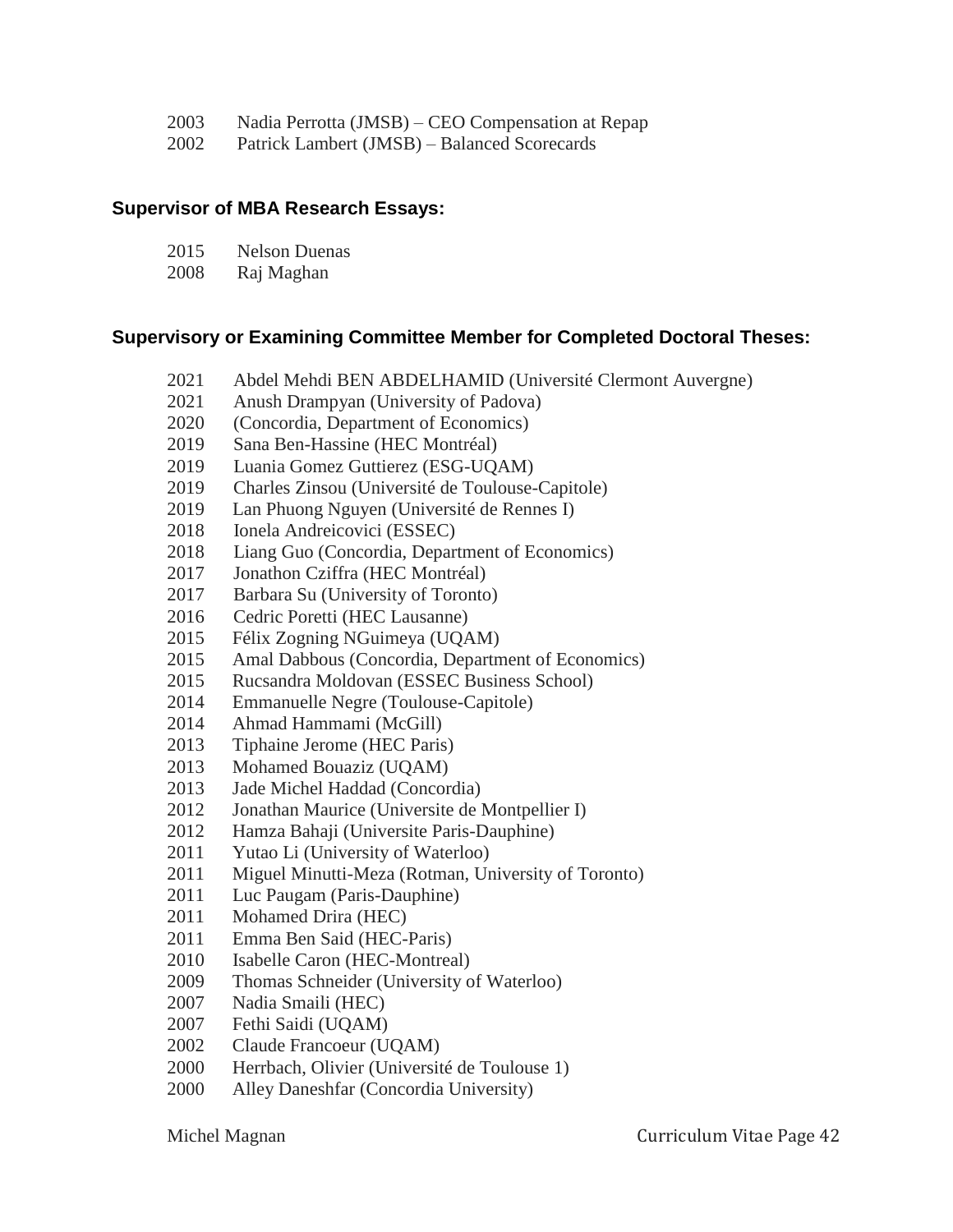- 2000 Vanessa Magness (University of Manitoba)
- 2000 Fathi Elloumi (UQAM)
- 1997 Linda Thorne (McGill)
- 1996 Xijia Su (Concordia)
- 1996 Jane Craighead (McGill)
- 1995 Gary Spraakman (Concordia)

#### **Supervisor (or Co-supervisor) of Doctoral Theses Currently Underway:**

Qi Guo Mahmood Delshadi Long Bui Karen Naaman Arman Motaghi

## **CASES**



- Have written or co-written several cases or mini-cases
- Some of these cases have been published and, therefore, are referenced in the Publications section.
- Others have been developed solely for class discussion and analysis purposes thus accompany my class material.
- Others have been developed as exam material for CPA Canada.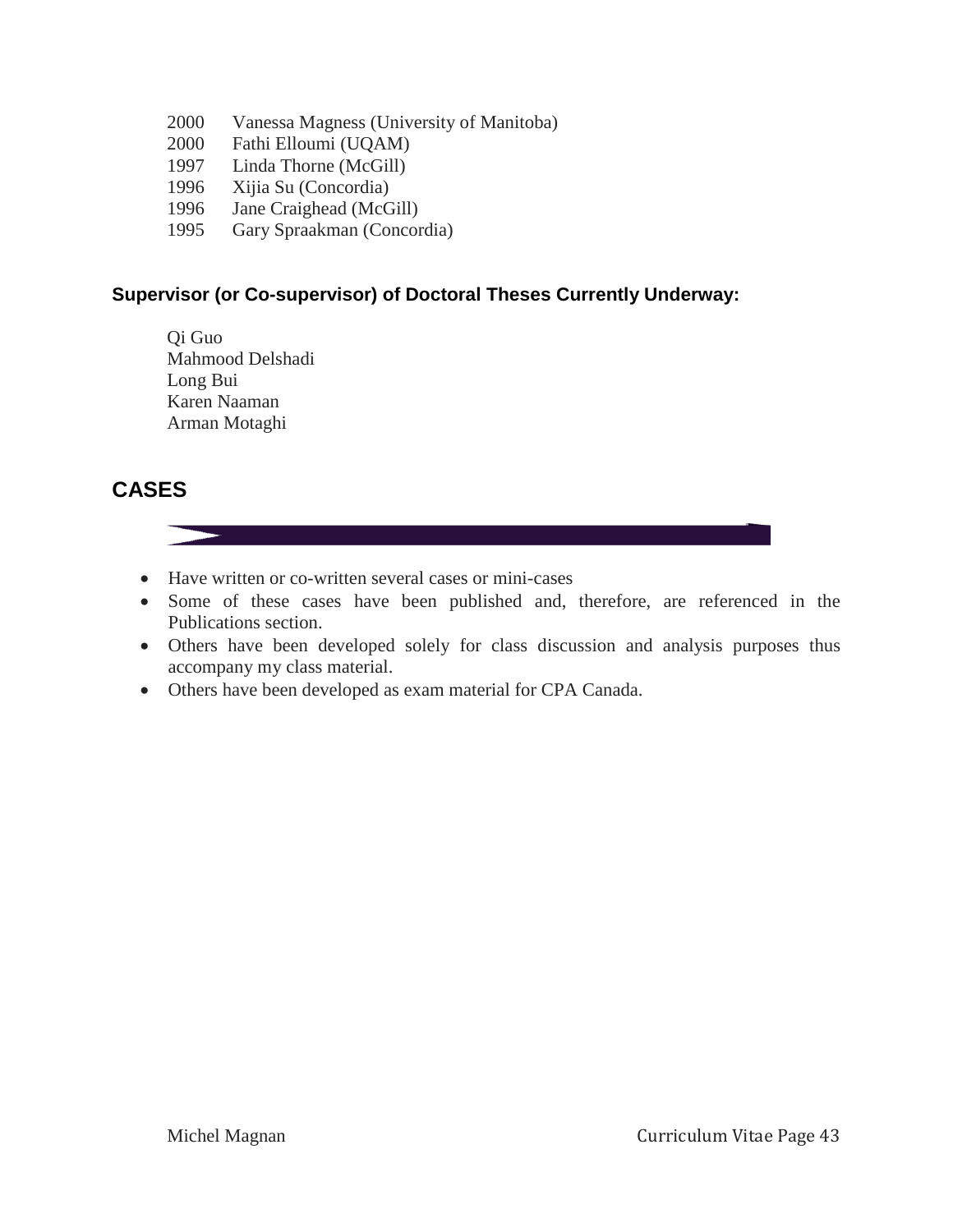# **PROFESSIONAL AND SERVICE ACTIVITIES**

**Production of the Contract Service** 



# **ADMINISTRATIVE AND SERVICE ACTIVITIES (AT CONCORDIA)**

#### **Current Involvements – Concordia:**

- UNITY Program Steering Committee (Financial information system; Human resources information system; Procurement information system) - \$50 million SAP implementation project
- Pension committee, Concordia University Employees Pension Plan \$1.1 billion in assets
- Investment subcommittee, Concordia University Employees Pension Plan
- Director, Desjardins Centre for Business Finance Innovations

#### **Prior Involvements – Concordia:**

- Faculty and Department (chair) Ph.D. Committees (2000-2020)
- Department of Accountancy Personnel Committee, John Molson School of Business (2008-2019)
- Faculty Research committee, John Molson School of Business (2001-2011)
- Department of Accountancy Hiring Committee, John Molson School of Business
- Awards committee, John Molson School of Business (2001-2007)
- Senate, Concordia University (2011-2012)
- Faculty Personnel and Tenure Committee, John Molson School of Business
- $\bullet$  (2007-2012)
- Associate Dean MBA and Graduate Diploma Programs (2006-2007)
- Associate Dean External Affairs (2005-2006)
- Acting Chair, Department of Accountancy, March 2010.
- Task force on Core Competencies, Office of the Provost (2009-2010)
- Strategic Planning Task Force, John Molson School of Business (2007-2008)
- Faculty Council, John Molson School of Business (2002-2007)
- Strategic Task Force, Office of the President Government and Community Relations (2006-2007)
- Co-Chair, Concordia Community Campaign (2006). This campaign was the most successful ever
- Vice-Chair, Concordia Community Campaign (2005)
- Graduate Programs Task Force, JMSB (2005-2006)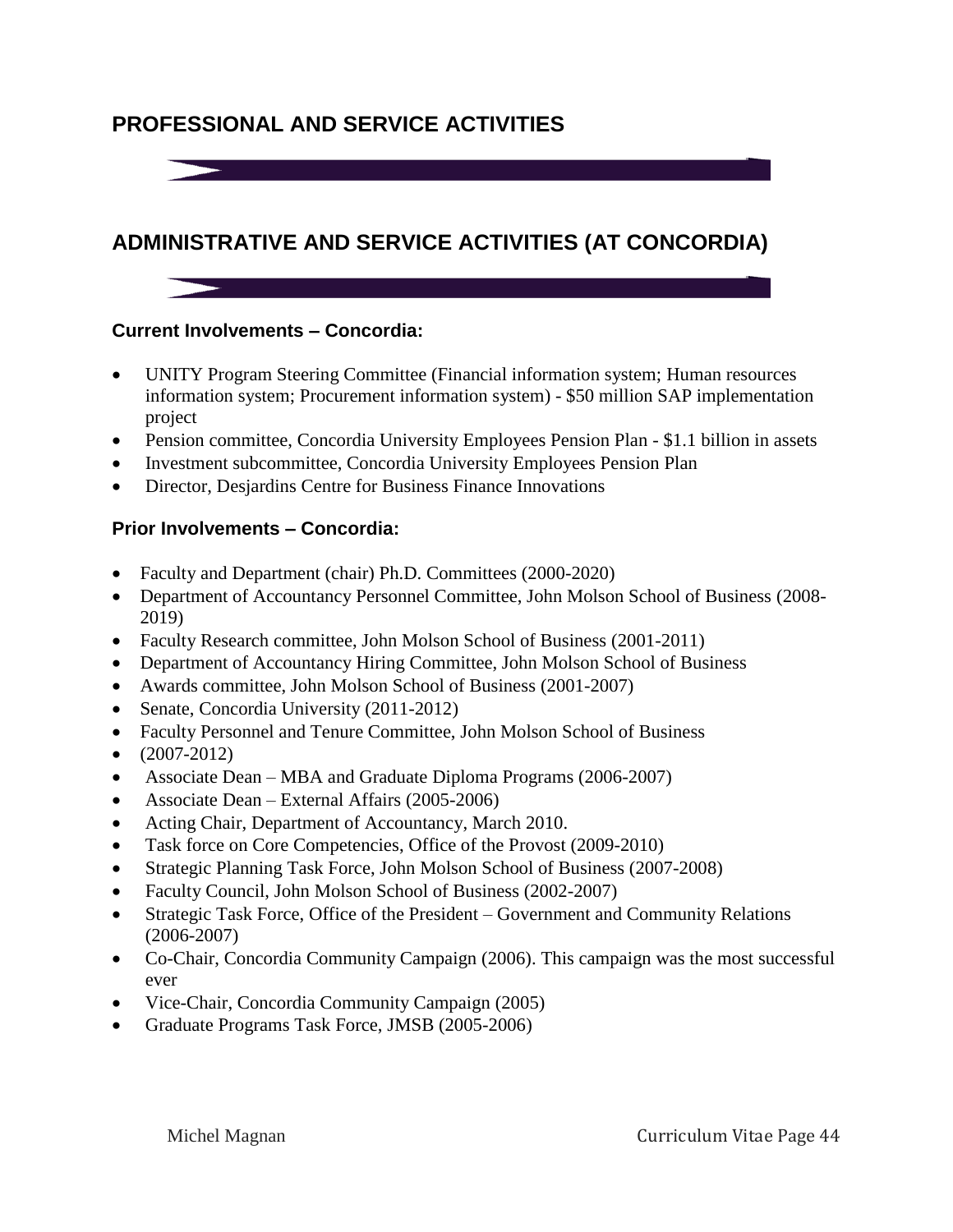# **EDITORIAL APPOINTMENTS**

Consulting Editor, Contemporary Accounting Research (CAR) (2013-2020) Editor-in-Chief, Contemporary Accounting Research (CAR) (2007-2010) Associate Editor, Contemporary Accounting Research CAR) (2001-2007)

- CAR is one of the world's leading accounting journals and got recognized by the Financial Times of London in 2010 (Now part of the FT 45)
- During my editorship, the number of new submissions doubled to around 300 per year
- Chaired the annual CAR conference (2007-2009) attracting between 140 180 persons from around the world
- Hosted CAR's first international conference (2009) in Hong Kong
- During my term as Editor, CAR's SSHRC funding got renewed and it engaged into a publishing alliance with Wiley

## **OTHER:**

- Associate Editor, *European Accounting Review* (2015-2020)
- Associate Editor*, Canadian Journal of Administrative Sciences* (Since 2013)
- Co-Editor in Chief, Revue française de gouvernance d'entreprise (Since 2014)
- Advisory Editorial Board, *CPA Magazine* (2008-2017)
- Editorial board, *Contemporary Accounting Research*
- Editorial board, *Finance-Contrôle-Stratégie*
- Editorial board, *Revue Management & Avenir*
- Editorial board, *Comptabilite-contrôle-audit*
- Editorial board, *Sustainability Accounting, Management and Policy Journal*
- Editorial board, *Auditing: A Journal of Practice and Theory*
- Editorial board, *Journal of Management & Governance*
- Editorial board, *Accounting, Auditing & Accountability Journal*
- Editorial board, *Accounting Forum*
- Editorial board, *Corporate Governance: An International Review*
- Editorial board*, Social and Environmental Accountability Journa*

# **OTHER SERVICE TO THE ACADEMIC COMMUNITY**

- Principal Researcher and Fellow, CIRANO
- Member, Scientific Committee, CIRANO, since 2018
- Member, Board of Directors, Canadian Academic Accounting Association, since 2018
- Member, Special committee on the governance of the Association, CAAA. December 2016-March 2017.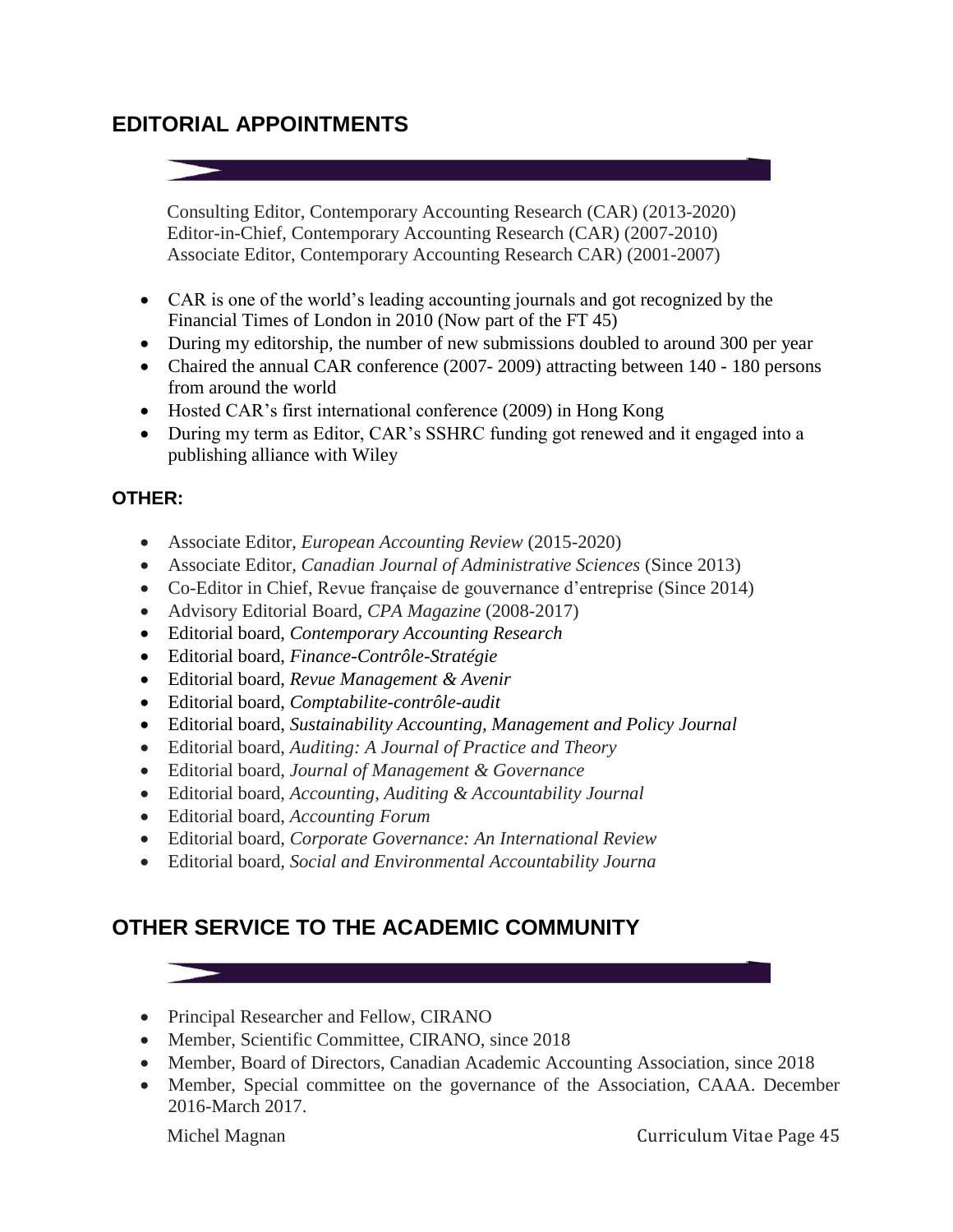- Chair, Search committee for the next Editor in Chief of Contemporary Accounting Research. September 2015 - May 2016.
- Reviewer for the annual conferences of ASAC, CAAA, Association francophone de comptabilité and AAA
- External referee for Social Sciences and Humanities Research Council and Fonds FQRSC
- Ad hoc consulting editor and/or reviewer for Contemporary Accounting Research, Canadian Journal of Administrative Sciences, Gestion, European Accounting Review, Accounting, Auditing and Accountability Journal and Relations Industrielles/Industrial Relations, Journal of Business Ethics, Journal of Environmental Management, Corporate Governance, Journal of Management Studies, International Journal of Disclosure and Governance, Journal of Business Finance and Accounting, Journal of Accounting and Public Policy, Journal of Management Studies, Journal of Management & Governance, Management Decision
- External referee for evaluation, tenure and promotion decisions at Simon Fraser University, HEC-Paris, Memorial University, University of Alberta, Simon Fraser University, University of Saskatchewan, University of Regina, University of Manitoba, Queen's University, University of Toronto, York University, University of Ottawa, Boston College, Fairfield University, Université Laval, HEC-Montréal, University of Waterloo, Washington State University, Université de Neuchatel, HEC Lausanne
- External member of appraisal committees at York University, NOVA Southeastern University, University of Saskatchewan, Universite de Sherbrooke
- President, Association académique internationale de gouvernance (2013-2015)
- Chair, CAAA annual conference 2013
- Chair, Conférence internationale de gouvernance, 2011
- Member of Habilitation à diriger des recherches (HDR) committees, highest degree in the French university system, for Andrei Filip (Université de Grenoble), Lionel Touchais (Université de Rennes I) and Jean-Noel Chauvey (Université de Montpellier).

# **PROFESSIONAL AND OTHER SERVICE ACTIVITIES**

- Member, Special Covid-19 committee, board of directors, Mouvement Desjardins (2020)
- Member of the board of directors and treasurer, Société de développement commercial Montreal Centre-Ville (Montreal Downtown Business Improvement Corporation)
- Trustee, Fondation Montréal Centre-Ville (Montreal Downtown Foundation)
- Member, Consultative Group on Compliance Monitoring and Enforcement of the United Nations Conference on Trade and Development (2015). Geneva.
- Member, Comité sur le deficit d'inscription en bourse, Ordre des CPA du Québec & Finance Montréal (Member of the steering committee) (2014-2016)
- Member, Accounting Standards Board (2011-2017) (*The Accounting Standards Board is Canada's standard-setter for financial reporting. All reporting entities in the private sector, including not-for-profit, pension plans, privately-held or publicly accountable*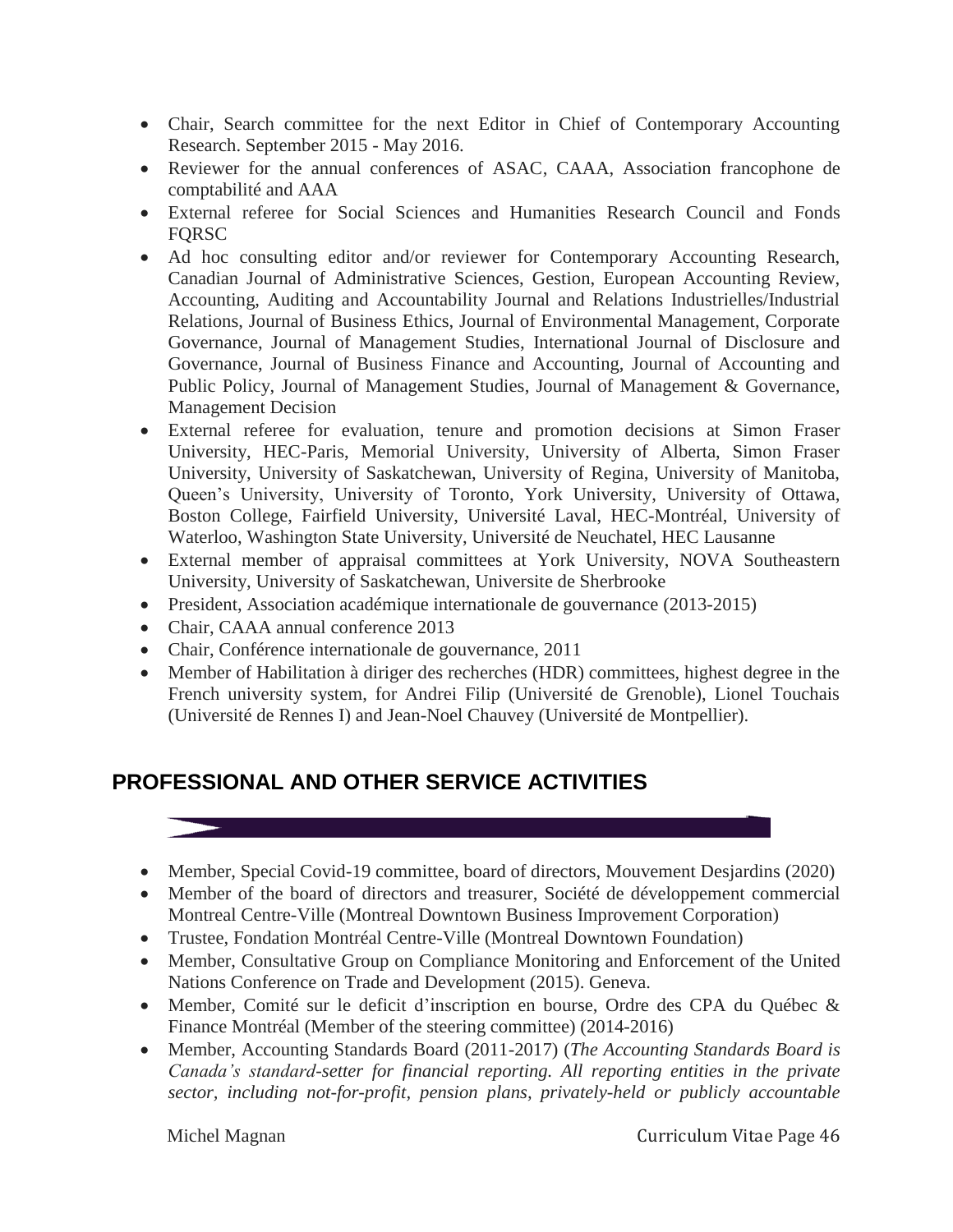*must report their financial condition in accordance with standards enacted by the Accounting Standards Board)*

- Member of the board of directors and Chair, Audit, risk and ethics committee, *Desjardins Groupe d'assurances générales* / *Desjardins General Insurance Group* (since 2016). DGAG is Canada's third largest property and casualty insurance firm, with around \$4 billion in revenues.
- Member of the board of directors and member of the Audit, risk and ethics committee, Valeurs Mobilières Desjardins Inc. **(**2014-2016**)** (*Valeurs Mobilières Desjardins is the investment banking/securities brokerage arm of the Mouvement Desjardins and has around 1,000 employees and over \$20 billion in assets*)
- Academic Advisory Committee of the Accounting Standards Board (Chair between 2011 and 2017; 2019-….)
- Corporate Finance Qualification Education Committee (CPA Canada) (Chair) (2008- 2012)
- Member, Editorial Board, CPA Magazine (2008-2017)
- Jury, Prix du PDG de l'année, Les Affaires (2015, 2016, 2017, 2018, 2019)
- Jury, Prix de gouvernance KornFerry-Les Affaires (2005-2012) *(The annual dinner gala for awarding Les Prix KornFerry-Les Affaires is the premium governance event in Quebec)*
- Jury, Prix en entrepreneurship et developpement durable, Fondation Desjardins (2007- 2013) (*These annual awards are sponsored by the Fondation Desjardins but under the aegis of the Executive Vice-President – Commercial Banking, Mouvement Desjardins)*
- Member of the board of directors and governance committee, Institut pour la gouvernance des organisations privées et publiques since 2010
- Member of the board and executive committee, Institut de finance mathématique de Montréal (2007-2016)
- Comité des bourses de maîtrise et de doctorat, Fondation de l'Ordre des CPA du Québec

# **OTHER PROFESSIONAL INVOLVEMENTS (Sample)**

- Head Table. Luncheon. Institut sur la gouvernance des organisations publiques et privées. (May 2011)
- Head Table. Conférence-midi. Le cercle de la finance. (October, 2010)
- Head Table. Conférence-midi. Le cercle de la finance. (February 25, 2010)
- Head Table. Les conférences-midi Fasken Martineau. AMBAQ. (December 2, 2009)
- Head Table. Les petits déjeuners Les Affaires. Richard Lord, CEO of Quincailleries Richelieu. (November, 2009)
- Member, Institute of Corporate Directors.
- Member, Cercle des administrateurs de société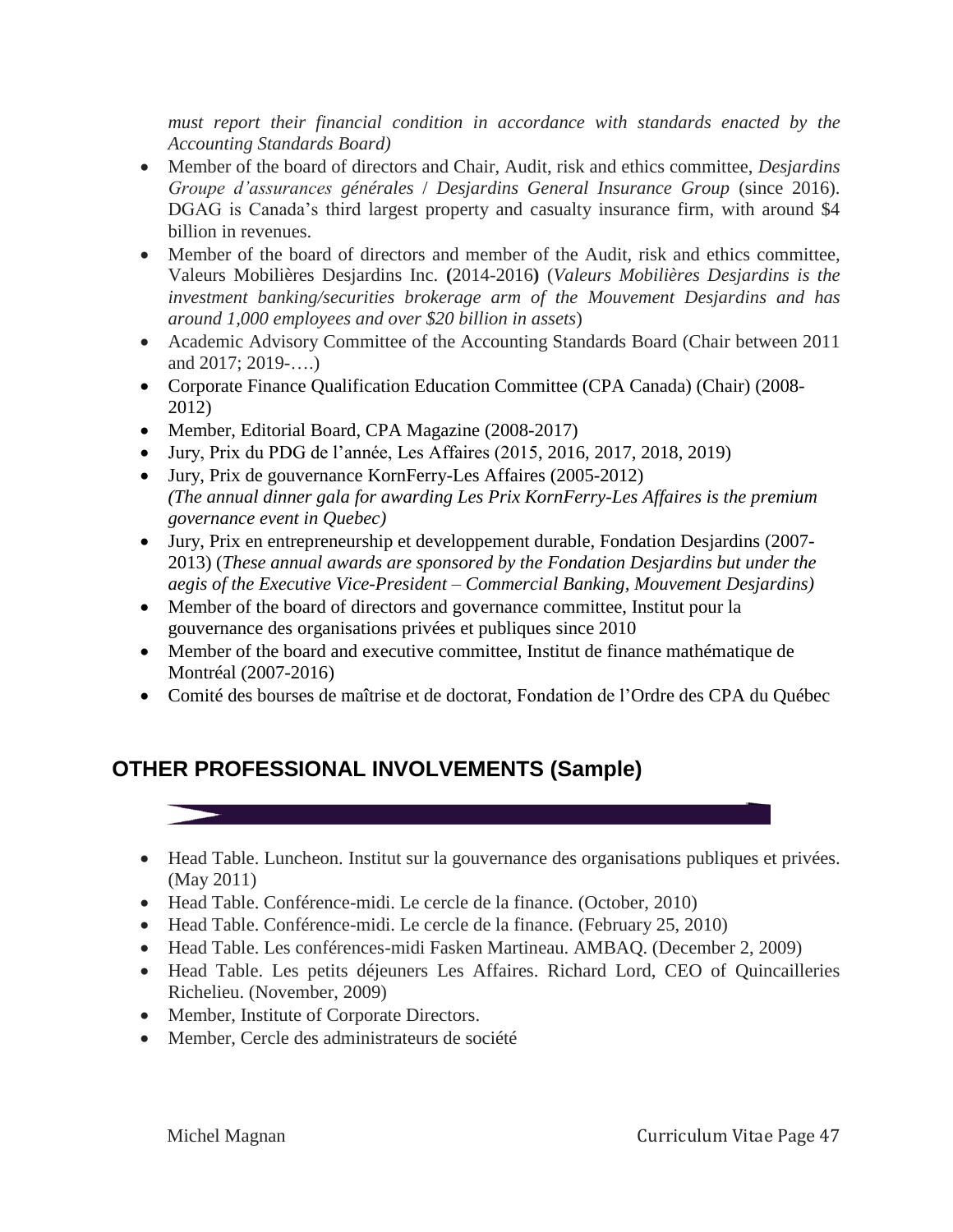## **PRIOR INVOLVEMENTS**

- Education Editor, CA Magazine (2005-2007)
- Board of directors, Canadian Academic Accounting Association (2006-2010) (2012- 2013)
- Committee member, Fonds québécois de recherche sur la société et la culture (1991- 2007)
- Committee member, Social Sciences and Humanities Research Council of Canada (2007- 2008)
- Trustee, Fondation Destination Centre-ville (2007-2009)
- Board member, Société de développement commercial du centre-ville de Montréal (2003-07)
- Board member, Studio de musique ancienne de Montréal (2003-2007)
- Jury, Prix Performance PME (Les Affaires) (2006)
- Advisory Academic Committee, Canadian Institute of Chartered Accountants (2000-01)
- Comité des années sabbatiques, École des HEC (1999-2000)
- Comité du programme Nouveaux Chercheurs, Fonds FCAR (1998-99, 1999-2000, 2000- 2001)
- Comité du financement des équipements, Fonds FCAR (2000).
- Comité des revues scientifiques, Fonds FCAR (1991, 1992, 1997, 1998)
- Liaison Committee, Canadian Institute of Chartered Accountants-Canadian Academic Accounting Association (1995-2001)
- Treasurer and Board Member, Centre de la petite enfance HEC (1998-2000)
- Comité sur la tâche du professeur, École des HEC (1997-1998)
- Comité spécial sur le financement universitaire, École des HEC (1996)
- Comité des libérations de tâches d'enseignement, École des HEC (1996-1999)
- Comité de formation professionnelle, Ordre des CA du Québec (1996-1999)
- Nominations committee, Canadian Academic Accounting Association (1997-1998)
- Environmental Liabilities and Costs Task Force, Canadian Institute of Chartered Accountants (1993-1998)
- Associate member, Auditing Standards Committee, CICA. (1992-1997)
- Comité sur le financement des universités, École des HEC (1996)
- Comité sur la carrière des professeurs, École des HEC (1996-1997)
- Comités de direction et de recrutement, Département des sciences comptables, UQAM (1993-94)
- Sous-commission des ressources, Université du Québec à Montréal (1994-1995)
- Directeur de la maîtrise en sciences comptables, Université du Québec à Montréal (1994- 1995)
- Directeur adjoint du Département de sciences comptables, UQAM (1993-1994)
- Comités de finance et des dons majeurs, Société canadienne du cancer division du Québec (1989-1994)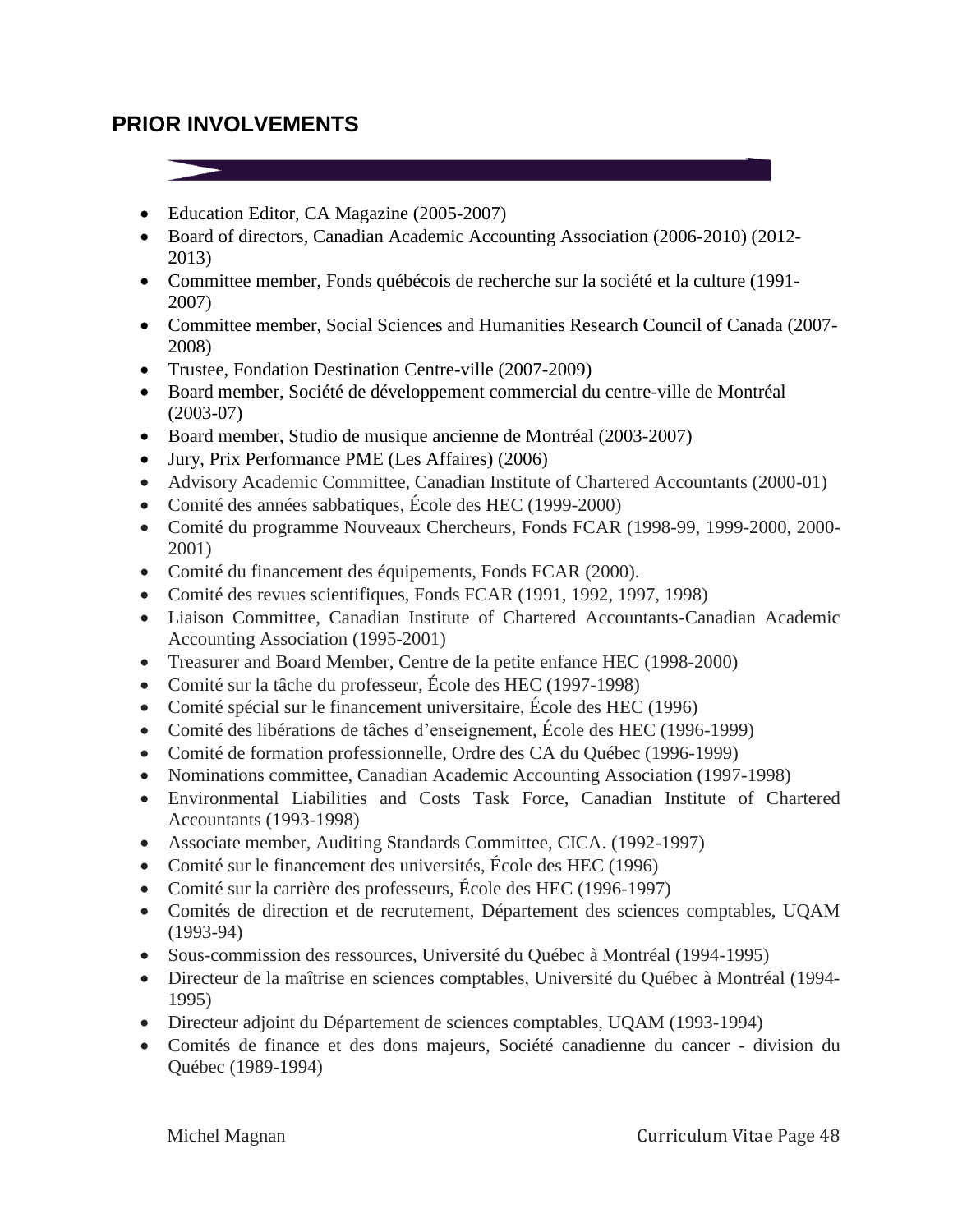- Oversight Committee for the Diploma in Chartered Accountancy, McGill University (1990-1992)
- Financial Reporting Exposure drafts committee, Canadian Academic Accounting Association (1991-1994)
- B.Comm. Committee. McGill University (1990-1992)
- Secrétary-Treasurer, Association des Professeurs des HEC (1984-1985)

## **EXPERT REPORTS AND ADVICE**

- Campbell, B. Magnan, M. Turgeon, R. 2021. *Appui gouvernemental à l'innovation : proposition de cadre intégré*. CIRANO Project Report 2021RP-10. 83 pages.
- Normand, R., Magnan, M., Pougom, G., H. Noussa. 2020. Conséquences de la covid-19 : étude de l'impact des taux d'intérêts négatifs. CIRANO Project Report. 2020RP-22. 48 pages.
- Meloche, J.P., Magnan, M., Tremblay, M.S. 2020. Les fusions institutionnelles : fondements théoriques, enjeux et défis de mise en œuvre. CIRANO Project Report. 2020RP-13. 69 pages.
- Magnan, M., Normand, R., Campbell, B. 2019. *Analyse comparative du positionnement du secteur financier québécois : tendances récentes et défis*. CIRANO Project Report 2020RP-19. 75 pages.
- Magnan, M., Campbell, B. 2019. *Évaluation du potentiel de développement du secteur des technologies dans une zone métropolitaine*. CIRANO Project Report.
- Campbell, B., Magnan, M., Perron, B. and Tarshi, Z., 2016. *Règles budgétaires touchant les dépenses consolidées*. CIRANO Project Report RP2016-10).
- Michel Magnan. 2016. Case Study on Compliance Monitoring and Enforcement of Accounting and Reporting Standards: Canada. Written at the request of the United Nations Conference on Trade and Development and presented at the International Standards on Accounting and Reporting conference in October 2014
- Bryan Campbell, Michel Magnan (in collaboration with Zabiullah Tarshi). 2016. *Vers une analyse intégrée des marchés financiers Québécois.* CIRANO Project Report RP2016-07. 99 pages.
- Bryan Campbell, Michel Magnan (In collaboration with Jonathan Wang, Zabiullah Tarshi, Soukaina Mahfood). 2016. *Gouvernance des caisses de retraite et gestion de portefeuille dans un contexte de tension.* CIRANO Project Report RP15-16. 113 pages.
- Magnan, M., Campbell, B., Allaire, L., Wang, J. 2014. Le premier appel public à l'épargne et les sociétés québécoises. CIRANO Project Report. 83 pages
- Pensions 4-2 au Québec : Vers un nouveau partenariat. Report submitted to the Ministry of Finance (Québec). Realized by a CIRANO team: Bryan Campbell, Laurence Allaire, Paul Gauthier, Michel Magnan, Richard Guay. Summer 2011. 146 pages
- University Associate Raymond Chabot Grant Thornton, LLP (2003-2009)
- Academic adviser for the development and delivery of the Corporate Finance Qualification education program for the CA profession. Canadian Institute of Chartered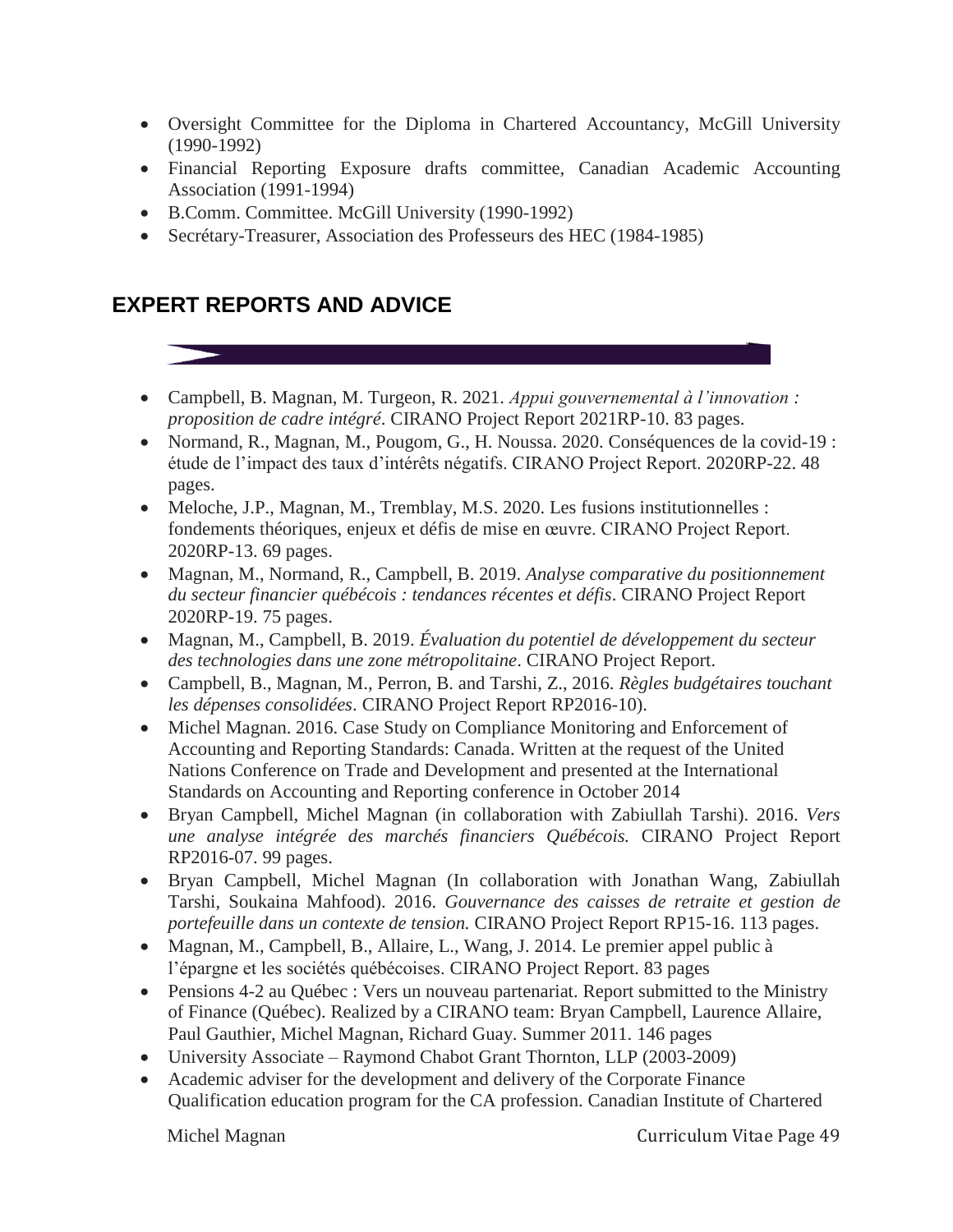Accountants. The project is now conducted jointly with the Institute of Chartered Accountants of England and Wales (since 2002)

- Expert advice on equity capital measurement for Ministere du revenu du Québec (2008)
- Expert advice on restructuring gains for Revenue Canada (2006)
- Expert advice on management accounting for Intermetal S.A. (Tunisia) through HEC-CETAI. (1997-1999)

# **EXECUTIVE EDUCATION & PROFESSIONAL DEVELOPMENT**

The Governance Oversight of Mergers and Acquisitions

 Seminar offered to the boards of Coopérative Fédérée du Québec and Nutri Inc. and to the senior management of Coopérative Fédérée (2017, 2020)

Essentials of Governance

 Seminar offered to the board of trustees of Fonds commun de placement des régimes de retraite de l'Université Laval (2017) and to the board of AeroMontreal (2019).

Essentials of Audit Committee

 Seminar offered to the board of directors of Commission des normes d'équité et de santé et sécurité au travail (2017; 2020) and to the audit committee of Retraite Quebec (2018)

Business Ownership – Valuation

 Seminar within the Business Ownership program offered by the John Molson Executive Centre (2017)

L'indépendance des administrateurs

• Seminar within the ASC program offered by Collège des administrateurs de sociétés (since 2015)

Director Compensation

 Seminar within the HR continuing education program offered by The Directors' College (2014)

Transparency: The New Imperative - The Moral Law within Organizations

• Professional development seminars for leadership team of TNG Corporation (2012-2013)

Fusions, acquisitions et désinvestissements

• Seminar for the professional finance and accounting staff of Pharmascience. (2012)

Comprendre le monde financier et ses marchés

 One-day seminar for Mouvement Desjardins professionals, supervisors and junior executives. (2011-2012-2013-2014-2015-2016)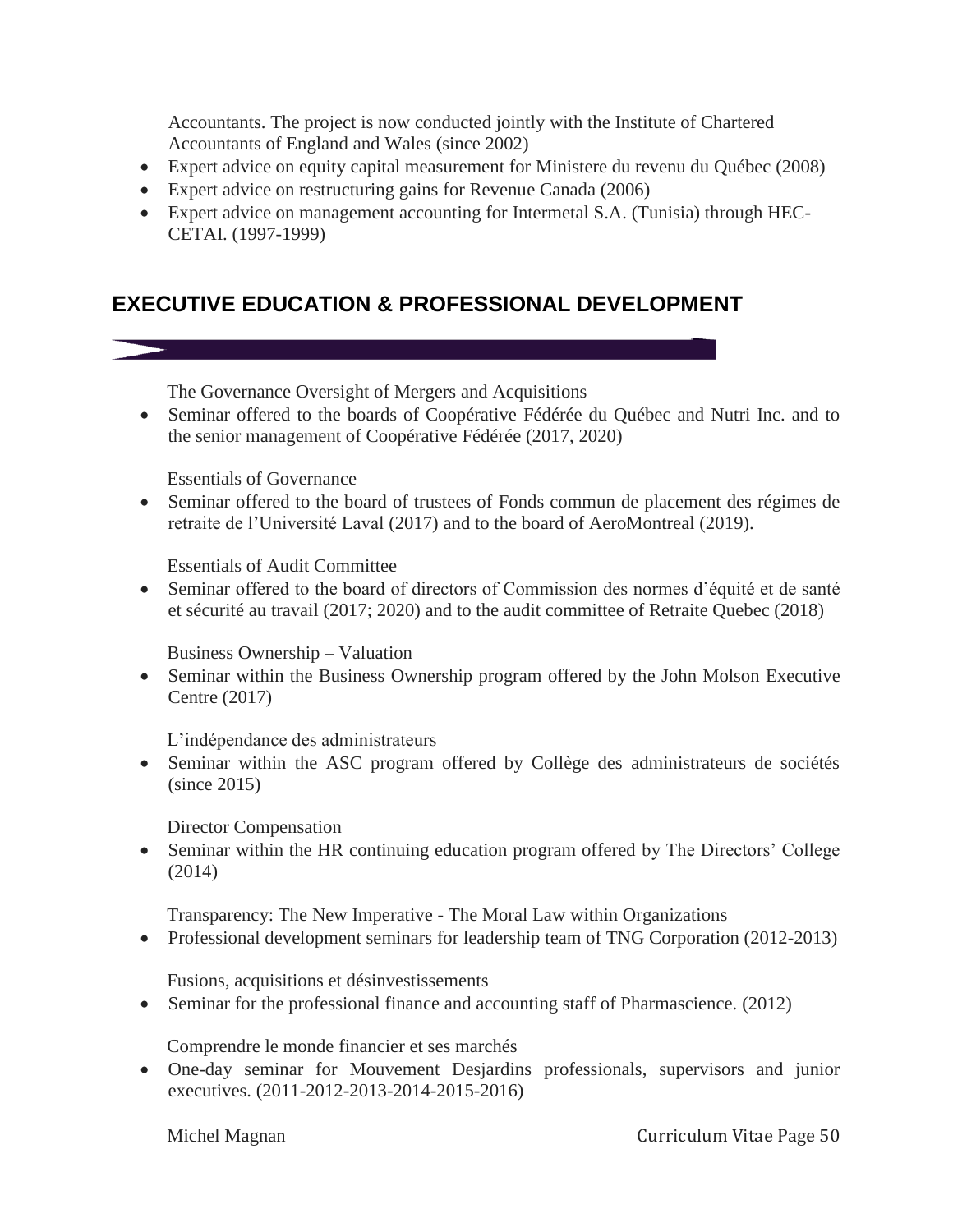#### (*Provided throughout Québec. Partnership between JMSB Executive Center and Institut coopératif Desjardins)*

Gestion financière et budgétaire

 Two-day seminar for vice-presidents, managers and professionals at RONA's head office (2011-2012)

Gestion financière et budgétaire

Two-day seminar for pharmacists and staff associated with Familiprix (2011-2012)

Board Governance Diagnostic

 Half-day workshop with the board of directors of the Caisse Desjardins de Laval Nord. (June 2009)

International Financial Reporting and Auditing

 Development and teaching of a customized three-day program for the financial staff of Nepal's power utility (Spring 2006)

Financial Information Analysis

 Development and teaching of a customized half-day program for project managers from around the world at SNC-Lavalin. (October 2003)

Financial Accounting Update

 Development and teaching of a customized half-day program for the managerial finance staff of Bombardier Aerospace in both Montreal and Toronto (150 professional accountants). (September 2003, September 2006, May 2007)

Opérations entre apparentés: quels sont les enjeux ?/Related Parties Transactions: What is at Stake ?

- Development and teaching of a one-day seminar on financial reporting and taxation issues arising from the application of accounting standard 3840 on related party transactions.
- Taught to members of the Ordre des comptables agrées du Québec (Jointly with Suzanne Landry, UQAM)

 (Fall 2001, Winter 2002, Fall 2002, Winter 2003, Fall 2003, Spring 2004, Winter 2005, Spring 2006, Fall 2006)

*(\* Adapted and being taught across Canada. Selected as one of the CICA's top continuing education seminars)*

Financial Reporting in the United States: A Canadian Perspective

 Development and teaching jointly with Jane Craighead, McGill University of a customized half-day program for the managerial finance staff of Bombardier Aerospace (June 2000)

Analyse de l'information financière (Financial Statement Analysis)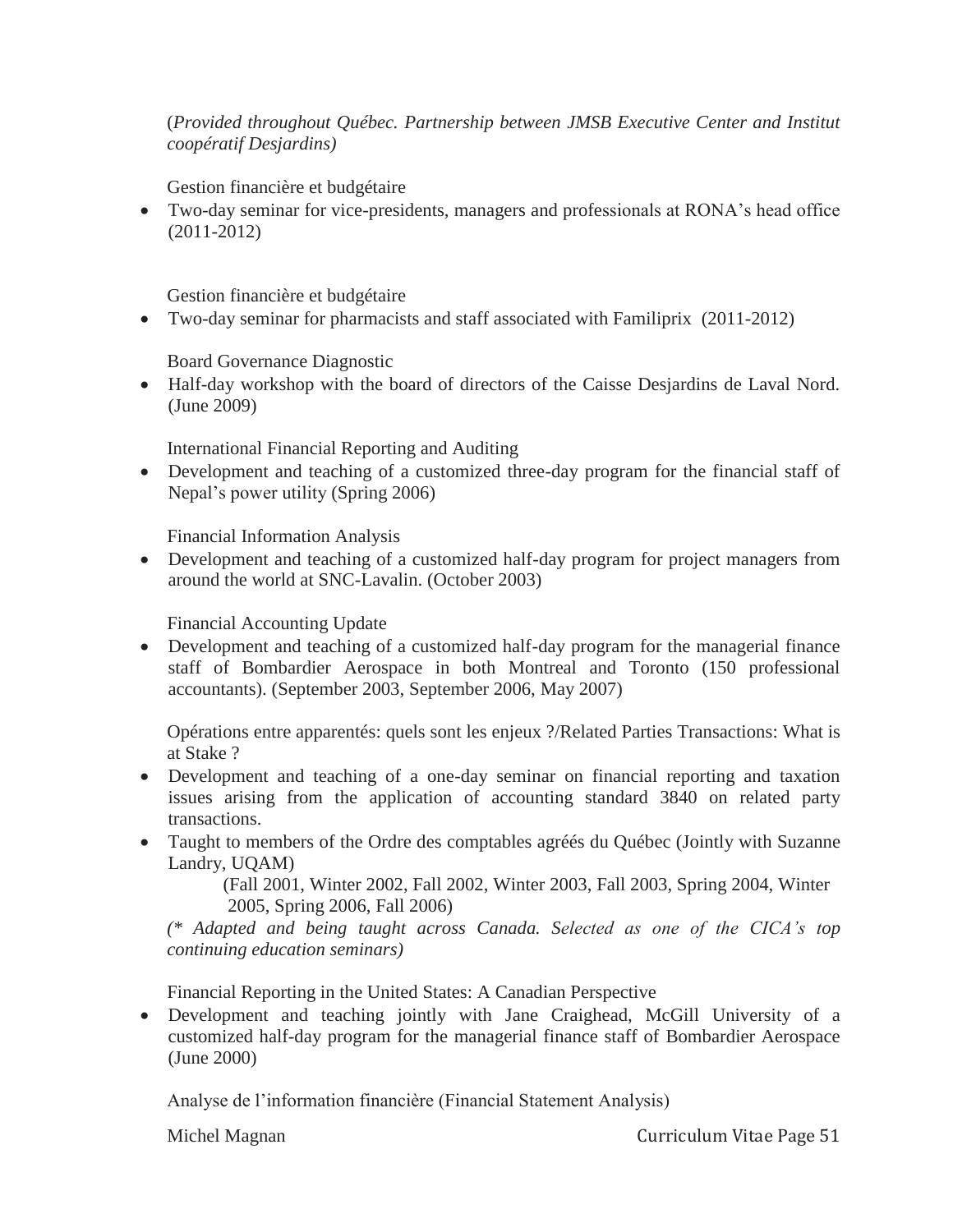Development and teaching of customized program comprising three half-day seminars for the professional staff of William M. Mercer Ltd.(Montréal office) (2000-2001)

Mise à jour en Analyse financière (Financial Analysis Update)

 Development and teaching of a three half-day seminars for a senior officer of Fonds de Solidarité des Travailleurs du Québec. (Winter 2000)

Innovations en contrôle stratégique (Innovations in Strategic Management Control Tools)

 Development and teaching of a one-day seminar for the CFO and other senior finance executives of Groupe chimique tunisien. Developed with Paul André, HEC and Alex Mersereau, HEC. (Winter 2000)

Perfectionnement en comptabilité (Financial Reporting Update)

 Development and teaching of a two-day seminar on financial accounting and reporting standards for members of the Ordre des comptables agréés du Québec. Jointly with Nadi Chlala, Louis Ménard and Suzanne Landry, UQAM. (1994-2002) (\**One of the most popular among those being offered by the Ordre*)

Fusions, acquisitions et désinvestissements : aspects comptables, fiscaux et de gestion des ressource humaines / Mergers, Acquisitions and Disinvestments : Accounting, Tax and HR, Comptables Agréés du Québec.

 Developed jointly with Suzanne Landry, UQAM and Sylvie St-Onge, HEC (1996-1997, 1997-1998 and 1998-1999) *(\*Presented over 20 times in French and in English)*

Nouveau système comptable tunisien (New Tunisian Accounting System)

• Development and teaching of a three-day seminar for the top management of Groupe chimique tunisien (Tunisia's largest corporation) on the new Tunisian accounting system, including a comparative analysis with Canadian and International accounting standards. Developed with Louise St-Cyr (HEC). (Winter 1998)

Mise à jour en comptabilité financière (Accounting Standards Update).

 Development and teaching of a one-day update seminar on new accounting standards for the accounting and financial staff of Bombardier Aéronautique. Jointly with Paul André and Raymond Morissette (both from HEC). (Spring 1997 and 1998)

La lecture des états financiers.

 Development and teaching of one-day seminar on financial statement analysis for the corporate sales staff of Bell Canada. (1997)

Information financière et entreprises de technologie (Financial Reporting in the High-Tech Sector).

 Involvement in the development and teaching of a one-day seminar for the credit and financial staff of Société de développement industriel du Québec in Montreal and in Quebec City. (Fall 1996)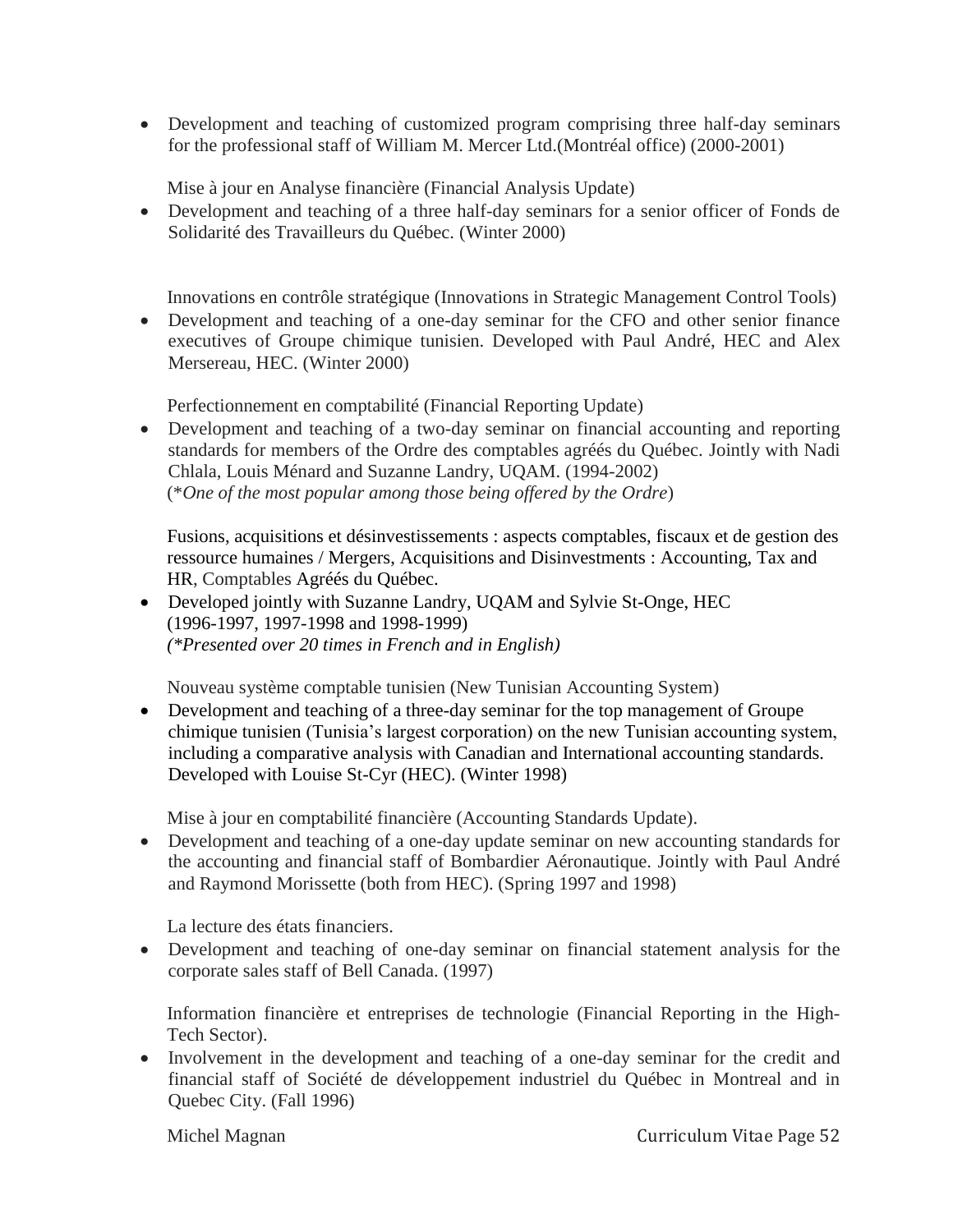Analyse financière dans un contexte de levée de fonds (Financial Statement Analysis in a Fund Raising Context).

 Development and teaching of a one-day financial statement analysis for the corporate fund raising staff of Centraide Montréal. (1996)

Comptabilité générale: nouveautés et mise à jour (Accounting Update)

 Development and teaching of a one-day update seminar on new accounting standards for the accounting and audit staff of Demers, Beaulne & Associés. (1995)

Intangible Assets and Non-Monetary Liabilities: Overview and Trends

 Development and teaching of a seminar on reporting standards in the high-tech sector for the top credit management of the Development Bank of Canada. (1994)

La rémunération: un levier stratégique (Compensation: A Strategic Tool)

 Development and teaching of a one-day seminar on new trends in compensation management for members of Association des Professionnels en Ressources Humaines du Québec. Jointly with Michel Tremblay, UQAM. (1993)

Analyse financière à long terme (Long Term Financial Statement Analysis)

 Development and teaching of a two-day seminar on new accounting standards and on financial statement analysis for the credit and financial staff of the Business Development Bank of Canada. (1992)

Gestion de la décentralisation budgétaire / Decentralized Budget Management

 Development and teaching of a one-day seminar on budget management for the nursing staff of four Montreal area hospitals. Sponsored by centre de formation continue du département de gestion des soins de la santé de la Faculté de médecine de l'université de Montréal. (Fall 1991)

Analyse de risque: Flux d'encaisse et structure de capital (Risk Analysis: Cash Flows and Capital)*.* 

 Development and teaching of a three-day seminar on financial statement analysis for the commercial credit staff of Banque Laurentienne du Canada. Sponsored by McGill's Management Institute.(1991)

La gestion de l'actif dans l'industrie de la distribution (Asset Management in the Wholesale Industry).

 Présentation aux directeurs des finances d'entreprises actives dans la distribution. La conférence était commanditée par MAI Canada. (Octobre 1990)

## **ORGANIZATION OF CONFERENCES (Organizing Chair; Selected Events)**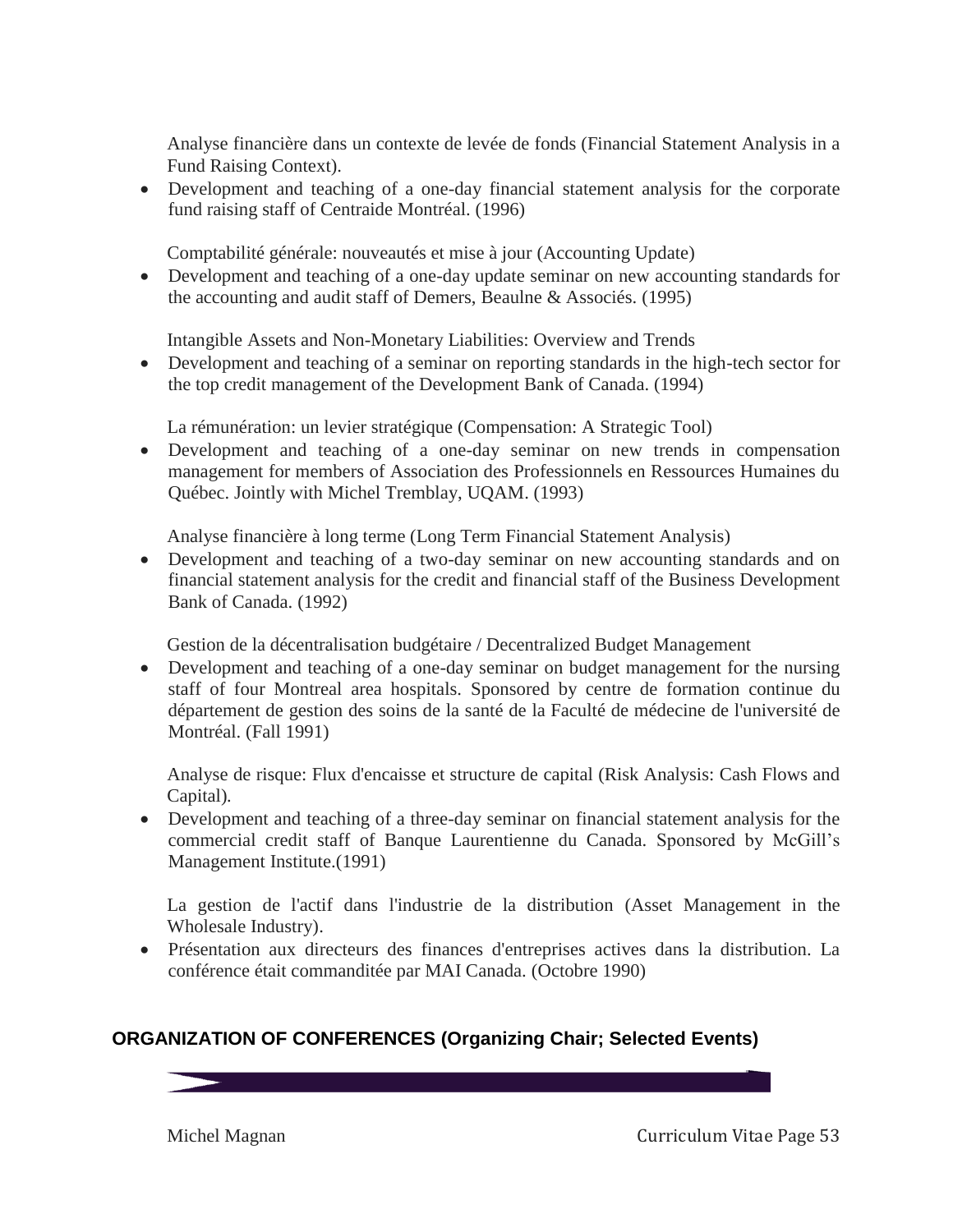- CIRANO. Décarbonisation des portefeuilles institutionnels : enjeux et défis. November 12, 2019.
- CIRANO. Non-GAAP Performance Reporting and Financial Markets: Information, Deception or Confusion? March 21, 2018 (Montréal)
- CIRANO. Financement des entreprises via les marchés des capitaux: évolution ou révolution. October 25, 2016 (Montréal)
- Canadian Academic Accounting Association. May 30-June 2, 2013 (Montréal).
- CIRANO. IFRS and Canadian Capital Markets. March 2013
- Association Académique Internationale de gouvernance. May 30-31, 2011 (Montréal).
- CIRANO. Fair Value Accounting: What Next? April 28, 2010
- Accounting program, Social Sciences and Humanities Research Council of Canada conference on management. September 30, 2009
- CIRANO. Panel Discussion on Recent Trends in Financial Reporting: Implications for Governance and Risk Management (May 27, 2009)
- CIRANO. The Governance of Income Trusts. September 2006. Conference organized at CIRANO
- Contemporary Accounting Research annual conference: 2009 (Montreal), 2008 (Quebec), 2007 (Montreal)
- Contemporary Accounting Research Journal of Contemporary Accounting and Economics Joint Symposium, 2009 (Hong Kong)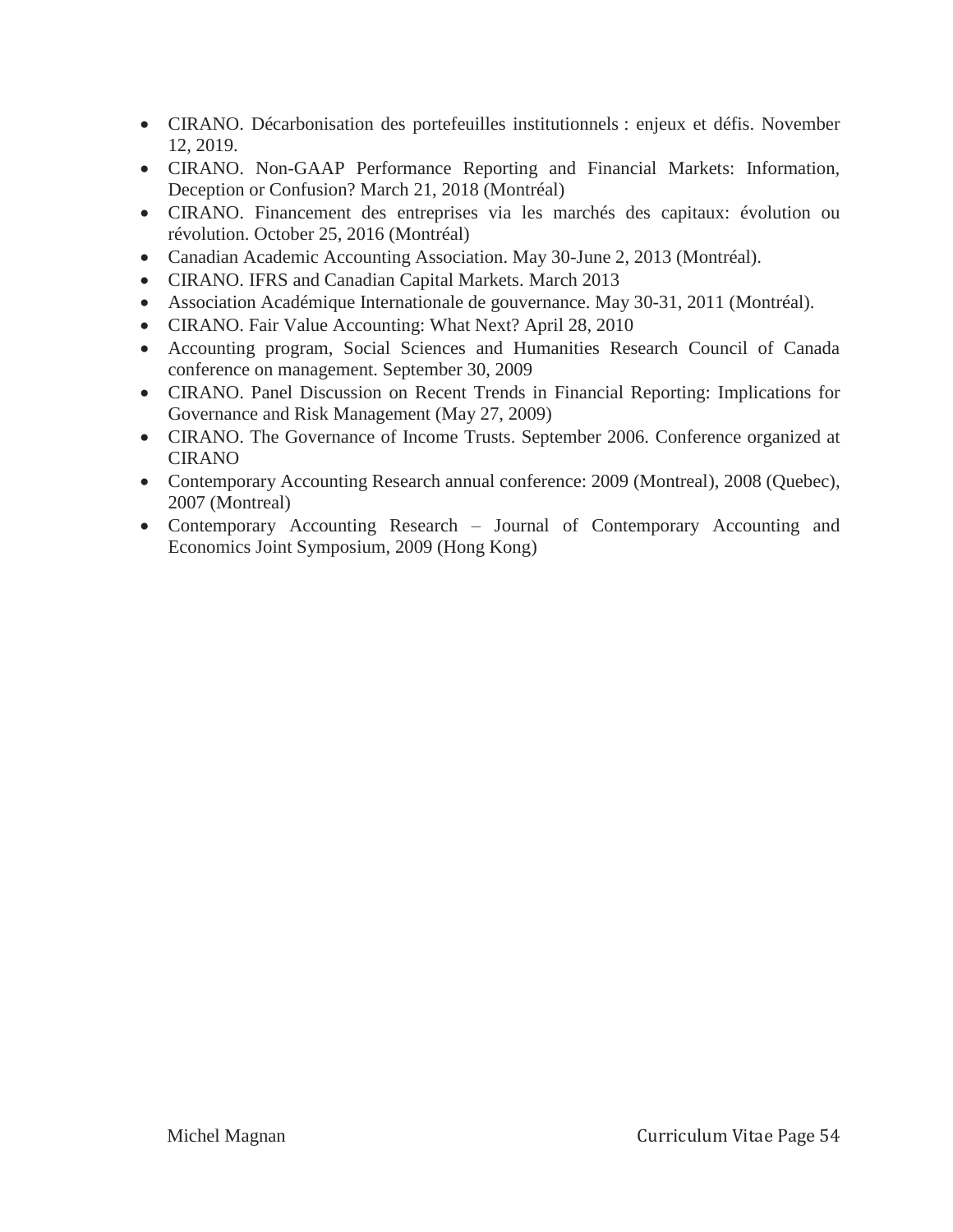## **SELECTED PROFESSIONAL PRESENTATIONS**

• Magnan, Michel. 2017. Principles and Practices for Effective Board Governance. Session leader at the Council of Commissioners, Eastern Québec School Board. June.

- Magnan, Michel. 2017. Principles and Practices for Effective Board Governance. Session leader at the Council of Commissioners, Lester B. Pearson School Board. April 29.
- Magnan, Michel. 2017. Pour une rémunération efficace. Moderator and panelist at Cercle des PDG du Québec. April 26.
- Magnan, Michel. 2016. La gestion des risques: nouvel enjeu de gouvernance. Grand colloque sur la gouvernance des régimes de retraite. IGOPP. November.18.
- Magnan, Michel. 2016. Principles of Good Board Governance. Joint Spring Conference, Quebec English School Boards Association-Academic Administrators of English Schools in Quebec. Mont-Saint-Sauveur, May 13.
- Magnan, Michel. 2016. L'indépendance des administrateurs : panacée ou boite de Pandore? Colloque Gouvernance Express. College des administrateurs de sociétés. Montréal, April 5.
- Magnan, Michel; Campbell, Bryan. 2016. Enjeux de gouvernance des caisses de retraite. Autorité des marchés financiers. Montréal and Québec City, March 10.
- Magnan, Michel. 2015. La gestion des risques : le nouvel enjeu de gouvernance des régimes de retraite. Colloque retraite, placements et gestion de patrimoine. Cercle Finance du Québec. Québec, November 26
- Magnan, Michel; Campbell, Bryan. 2015. Pension Funds Governance Best Practice and Challenges. The Professional Risk Managers' International Association, Canadian Risk Forum, November 18
- Magnan, Michel. 2015. IFRS Update. Webinar. Accounting Standards Board. November
- Magnan, Michel. 2015. Strategic Plan Consultation Update. Webinar. Accounting Standards Board. July
- Magnan, Michel. 2014. IFRS Update. Webinar. Accounting Standards Board. November
- Magnan, Michel. 2011. IASB consultation process. Webinar, Accounting Standards Board, October
- Magnan, Michel. 2009. La crise financière et la comptabilité à la juste valeur. Association des CFA de Montréal. May
- Magnan, Michel. 2009. La crise financière. Association des MBA du Québec Grandes conférences. April 2009
- Magnan, Michel. 2009. Comptabilisation à la juste valeur et crise financière : rôle indicatif ou contributif. CIRANO. January 8, 2009
- Magnan, Michel. 2008. Panel discussion on Fair Value Accounting. Chaire de performance financière et organisationnelle, UQAM. October 1<sup>st</sup>, 2008
- Magnan, Michel. 2006. Atelier sur la rémunération des dirigeants. Chambre de commerce du Montréal Métropolitain. November 28, 200
- Magnan, Michel. 2006. Financial Analysis. Profil Credit Annual conference. September 15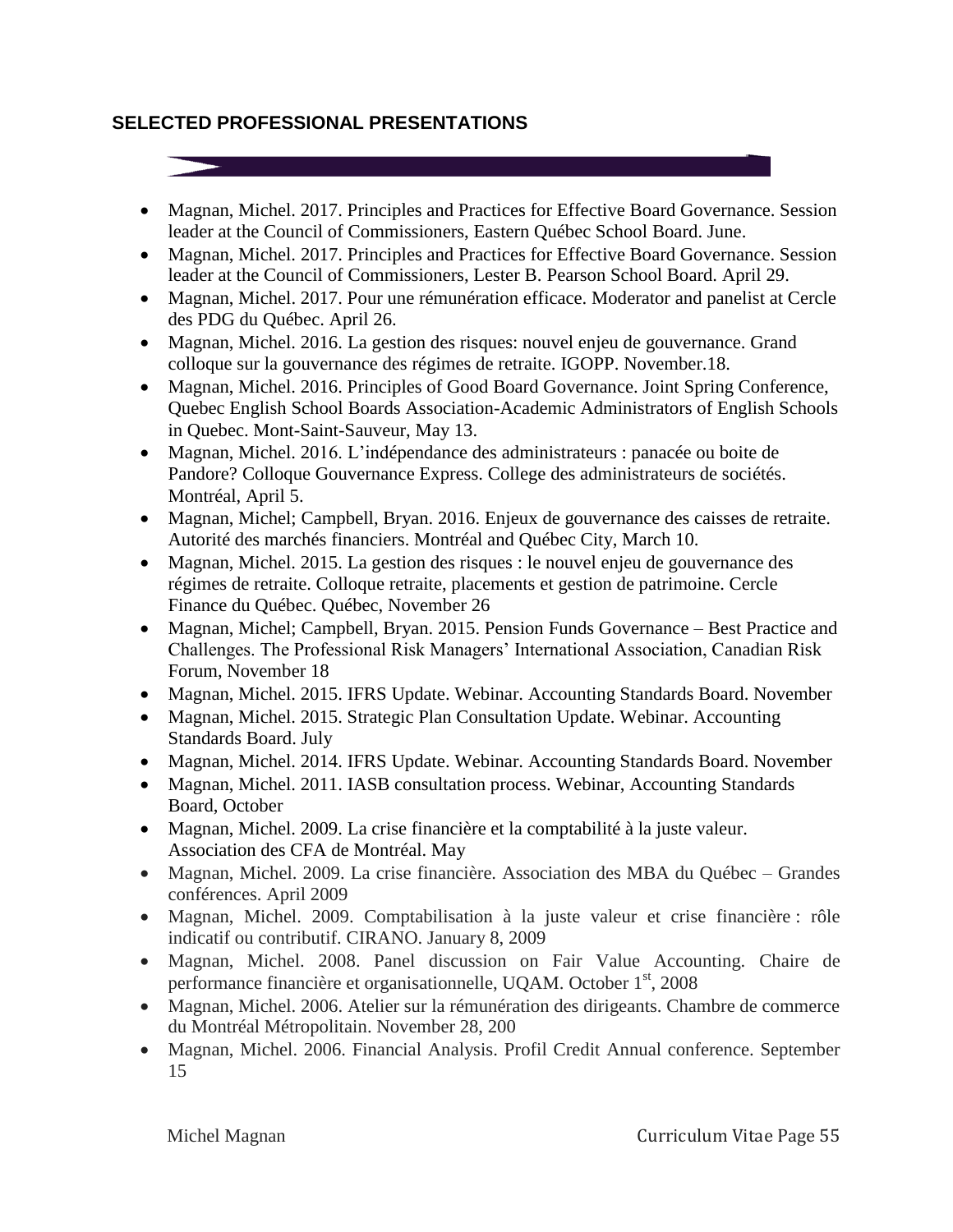- Magnan, Michel. 2006. Réglementation de la gouvernance : une bonne idée. Presentation within the Gouvernance et réglementation workshop at the 2006 annual conference of Association des économistes québécois. Montreal, May 5
- Magnan, Michel. 2006. Le cas Enron. Presentation within the context of Alerte éthique conferences, Université de Rennes 1. Rennes, February 1
- Magnan, Michel. 2005. Gouvernance dans un contexte post-Sarbanes-Oxley. Presentation within the annual conference of Bell University Laboratories. Montreal, November 8
- Chair Good governance: how should it be measured? Colloque de la Chambre de commerce du Montréal Métropolitain. The New Corporate Governance: What's really changed? December 8, 2005

## **OPEN COMMENTARIES IN THE MEDIA**



- Rousseau, C., St-Onge, S., Magnan, M. (2012). « Corporation Nortel Networks : Le naufrage du Titanic canadien », *La Presse,* Affaires, 16 janvier
- Magnan, Michel; Cormier, Denis; Lapointe-Antunes, Pascale. Corporate Fraud's red flag : arrogance. Financial Post. December 1, 2009. FP14. Reprinted in The Edmonton Journal, The Ottawa Citizen, The Vancouver Sun, The Calgary Herald, The StarPhoenix (Saskatoon), The Times Colonist (Victoria)
- Magnan, Michel. La crise a paru encore plus grave. LaPresse Forum. April 14, 2009. A21
- Magnan, Michel. Les 3 défis de Michael Sabia. LaPresse Forum. March 17, 2009. A16.
- Magnan, Michel. Une ou treize commissions? LaPresse Forum. January 14, 2009. A20.
- Magnan, Michel. Gestion et gouvernance déficientes. LaPresse Forum. September 17, 2008. A 31
- Magnan, Michel. Le banquier est à la porte ! La Presse Forum. January 22, 2008. A23
- Magnan, Michel. JMSB Alumni Newsletter. Summer 2007
- Magnan, Michel. Une bonne affaire ? La Presse Forum. 8 mai 2007, p. A23
- Magnan, Michel. Des effets pervers. La Presse Affaires. 23 mai 2006. p. 7
- Magnan, Michel. Rémunérer ou pas ? La Presse Affaires. 24 avril 2006, p. 7
- Magnan, Michel. De plus en plus complexe. LaPresse Affaires. March, 2006. p. 7
- Magnan, Michel. Les temps des bilans. LaPresse Affaires. February 20, 2006. p. 5
- Magnan, Michel. Prudence : Google est-elle une bulle techno. La Presse Affaires, January 23, 2006, p. 5
- Magnan, Michel. Question d'efficacité. LaPresse Affaires. December 5, 2005, p. 5
- Magnan, Michel. Pour quelles raisons ? La Baie d'Hudson. LaPresse Affaires. November 7, 2005, p. 5
- Magnan, Michel. Les mêmes risques. LaPresse Affaires. October 3, 2005, p. 7
- Magnan, Michel ; St-Onge, Sylvie. Mythes et réalités : on dit bien de choses sur la rémunération des dirigeants d'entreprises. LaPresse Affaires. June 6, 2005, p. 7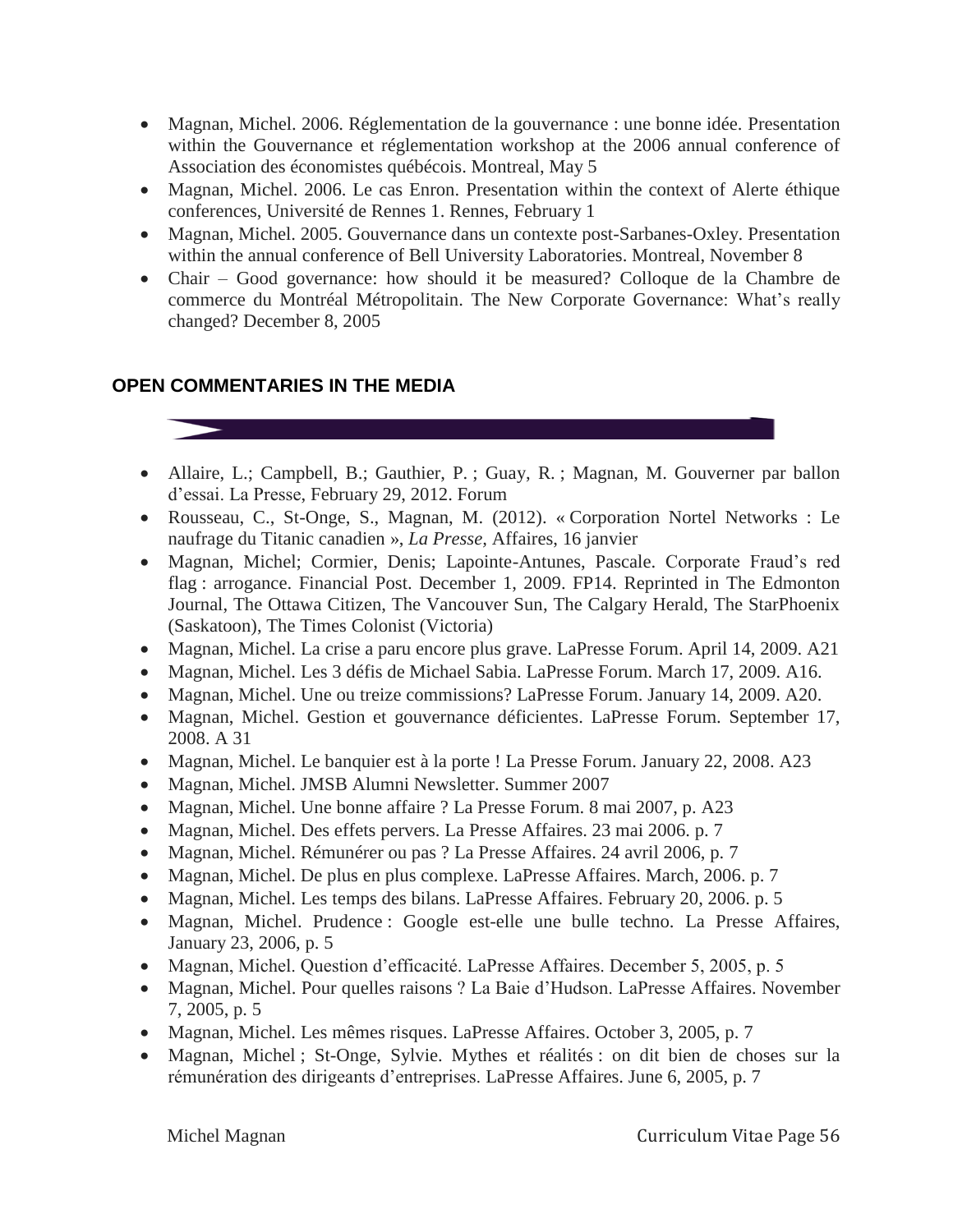## **MEDIA INTERVIEWS, PROFILES or CITATIONS (most recent)**



 Arsenault, Julien. 2020. Le Cirque du Soleil n'est plus à l'abri de ses créanciers. Article by Canadian Press (La Presse canadienne) published by, among other media, Le Devoir. November 25.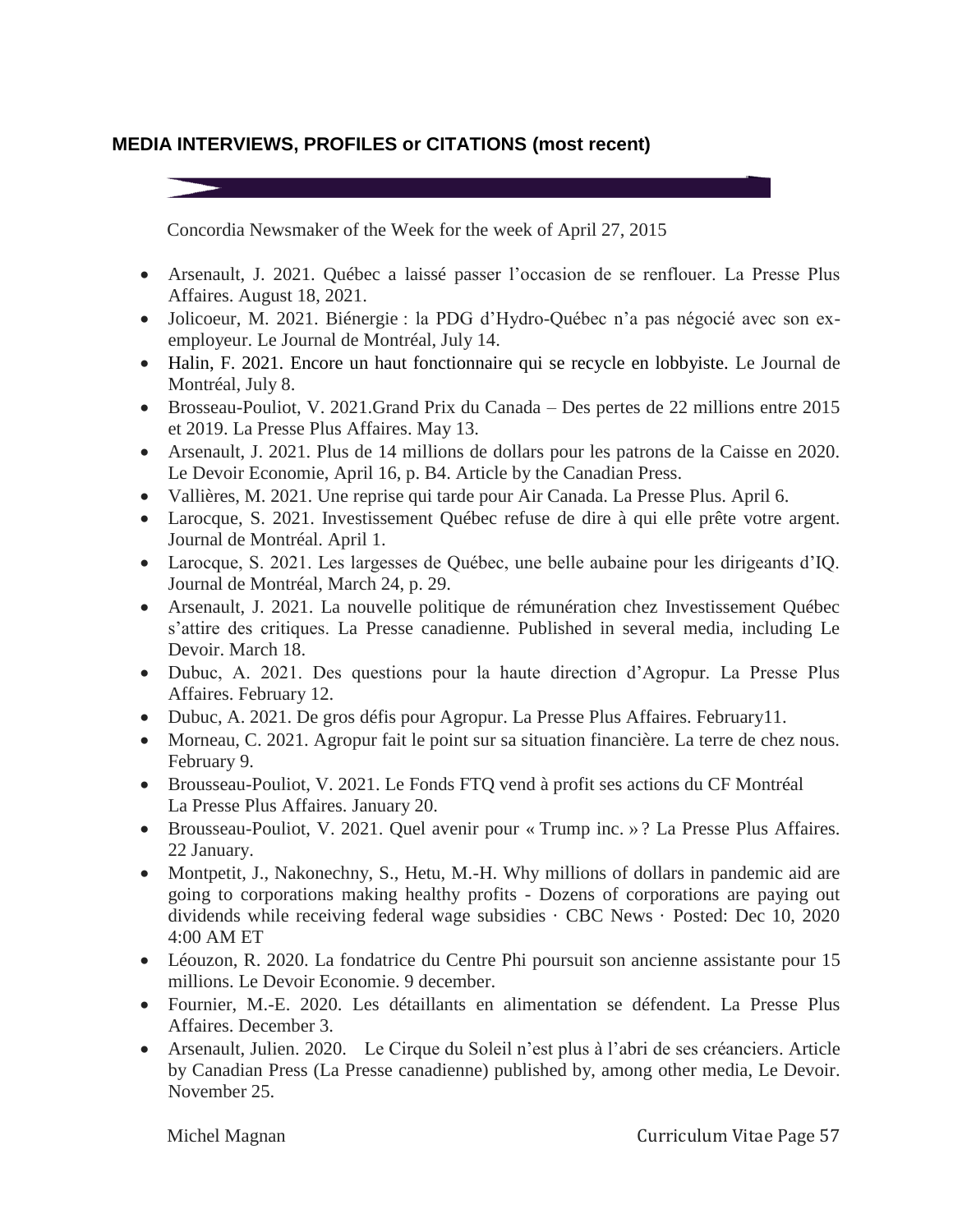- Codere, J.F. 2020. Performantes mais fragiles. La Presse. November 14.
- Larocque, S. 2020. Des conférenciers à prix d'or. Journal de Montréal. October 22.
- Radio-Canada. Ici Radio-Canada Première. Several interviews at Michel C. Auger noon show as well as Radio-Canada and CBC regional news, September  $1<sup>st</sup>$  and  $2<sup>nd</sup>$ .
- Arsenault, J. 2020. La cimenterie de Port-Daniel a été une grave erreur selon Legault. La Presse Canadienne. August 31. Article picked up in La Presse, Le Devoir, The Gazette and several other media.
- Orfali, P. 2020. Québec fait une exception pour Sophie Brochu. Journal de Montréal, July 8.
- Ferreyra, J.P. 2020. La última función del Circo del Sol: una guerra sin cuartel entre dueños y acreedores (The last function of the Circus of the Sun: an all-out war between owners and creditors). El Pais. July 3. (El Pais is Spain's leading national newspaper)
- Demetz, J.-M. Le Québec veut sauver son Cirque du Soleil. Challenges. June 28. (Challenges is France's leading national business magazine)
- RDI Radio-Canada. (C. Latreille). Interview on Cirque du Soleil restructuring. June 28.
- Brousseau-Pouliot, V.; Dufour, R. 2020. Duel pour le contrôle du Cirque du Soleil. La Presse Plus. June 10.
- Larocque, S. 2020. Le placement de Québec dans l'A220 abattu par la COVID-19. Le Journal de Montréal, June 9.
- Vallières, M. 2020. Rémunération des dirigeants: régime forcé pour cause de pandémie. La Presse Plus. June 8.
- Lemieux, J. Au Canada, le Cirque du Soleil sur la corde raide. Agence France-Presse (AFP.com). June 5, 2020. Translated into several languages and published around the world in publications such as Barron's (U.S.A.) or the Jakarta News (Indonesia). www.afp.com
- Brousseau-Pouliot, Vincent; Dufour, Richard. 2020. Pourquoi le Cirque du Soleil est sur la corde raide. La Presse Plus. May 16.
- Arsenault, J. 2020. Des critiques pour Bombardier en cas d'aide publique? La Presse Plus May 8 (and retaken in other newspapers that subscribe to the Canadian Press).
- Vallières, Martin. 2020. Alerte aux dividendes. La Presse Plus. April 26.
- Arsenault, Julien. 2020. L'ex-patron de SNC-Lavalin a gagné \$7 millions en 2019. La Presse canadienne, repris dans Le Devoir, La Presse. April 8.
- Poitras, Annick. Quand la finance pousse à l'action climatique. Le Devoir. March 21.
- Fournier, Marie-Eve. 2020. Le lanceur d'alerte sème l'émoi. La Presse Plus. February 18.
- Carmichael, Kevin. 2020. AIMCo could do for Alberta what the Caisse is doing for Quebec, but minimizing political interference is key. The National Post – Financial Post. February 21.
- RDI. 2020. Live interview on Bombardier. February 5.
- Radio-Canada Québec. Live interview on Bombardier. February 5.
- Arsenault, J. 2020. Le redécollage se fait attendre chez Bombardier. La Presse Affaires and other media (Le Soleil). February 3.
- Arsenault, J. 2020. L'arrivée d'Alain Bellemare n'a pu sauver Bombardier. La Presse Affaires. February 2.
- Krol, A. 2020. Virage vert de Blackrock. La Presse Plus. January 19.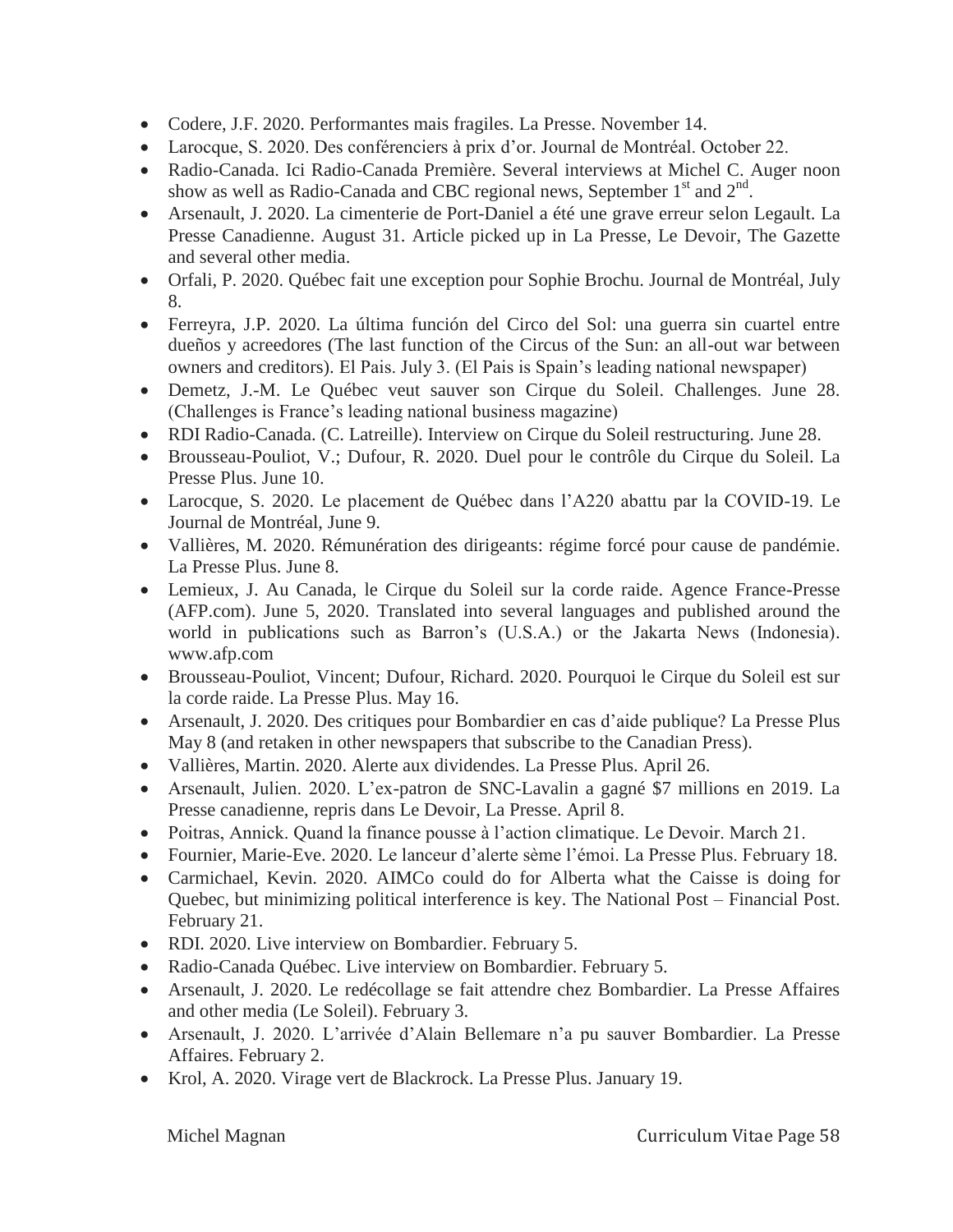- Vailles, F. 2019. SNC-Lavalin : Une amende risible? Vraiment. La Presse Plus. December 20.
- Desjardins, F. 2019. Le bon génie de l'entreprise. Le Devoir. December 19, p. 2.
- Arsenault, J. 2019. Michael Sabia quitte la Caisse de dépôt en janvier 2020-Michael Sabia leaving the Caisse in January 2020. November 12-13. Reprinted in several media.
- Arsenault, J. 2019. Au moins \$300,000 pour Hubert Bolduc à Investissement Québec. November 8. La Presse Affaires and in other media.
- Van Praet, N. 2019. Securities regulator to review share sale plans in wake of Bombardier controversy. The Globe and Mail. October 24.
- Brousseau-Pouliot, V. 2019. Comment les partis financent leurs promesses. La Presse Plus. October 10.
- Larocque, S. 2019. Québec prête à des entreprises sans s'attendre à être remboursé. Journal de Montréal. October 2.
- Orfali, P. 2019. Départs en masse chez RONA. Journal de Montréal. September 25.
- Larocque, S. 2019. Investissement Québec: des retombées gonflées de 60%. Journal de Montréal. September 24.
- Brousseau-Pouliot, V. 2019. On cherche la logique à cette décision dit un expert. La Presse Plus. September 20.
- Dufour, R. 2019. 'Pas trop cher' selon les experts. La Presse Plus. August 13.
- Desjardins, F. 2019. Le p.-d.g. de SNC-Lavalin, Neil Bruce, prend sa retraite. Le Devoir. June 12.
- Strauss, M. 2019. Hudson's Bay CEO's compensation package of \$29.4-million under criticism as stock drops. The Globe and Mail – Report on Business, June 3.
- Vallières, M. 2019. Les millions des patrons. La Presse Plus. May 6.
- Van Praet, N. 2019. Regulator recommends Bombardier scrap executive stock-sale program. The Globe and Mail Report on Business. April 26.
- Arsenault, J. 2019. Vente d'actions des patrons: blanchie, Bombardier mettra fin à son programme. Le Soleil. April 26. (and other publications reprinting stories from the Canadian Press).
- Arsenault, J. 2019. Bombardier Produits récréatifs: Laurent Beaudoin tire sa révérence; 21 millions\$ pour les patrons. La Tribune. April 23 (and other publications reprinting stories from The Canadian Press).
- Les Affaires. 2019. Divulguer vos pratiques environnementales, c'est payant. April 20, p.4.
- Van Praet, N.; Milstead, D. 2019. Opposition builds against Bombardier's dual-class share structure. The Globe and Mail. April 10.
- Perreaux, L. 2019. SNC-Lavalin resides in corporate Quebec's pantheon. The Globe and Mail, February 15.
- Auger, M.C. 2019. Midi Info. Radio-Canada Première: émission sur SNC Lavalin. February 13.
- Dufour, R. 2019. Lightspeed devra demeurer au Québec. La Presse Plus. February 13.
- Cameron, D. 2019. Centre de recherche sur les grains trois administrateurs sont enregistrés comme lobbyistes. La Presse Plus. February 7.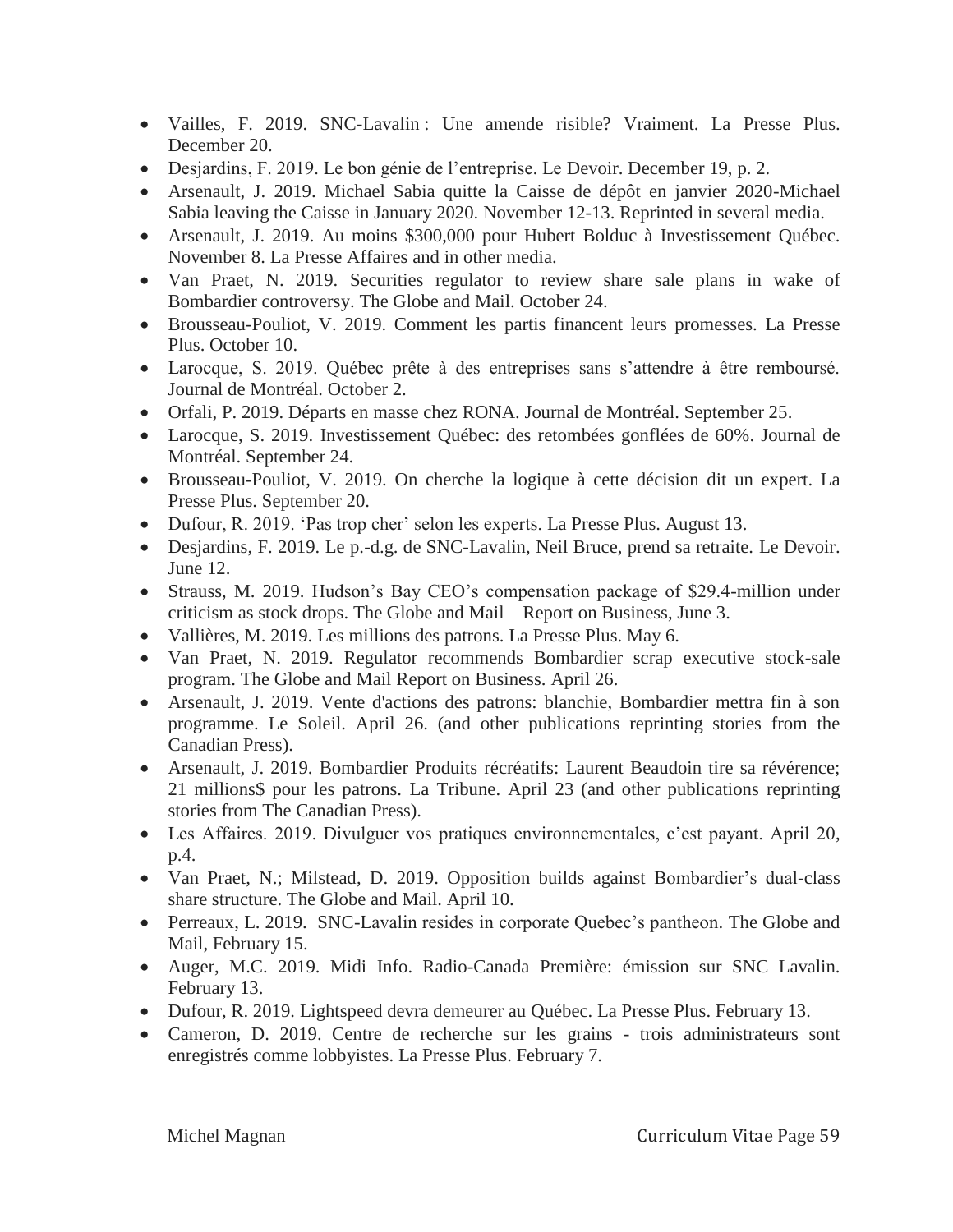- Bergeron, U. 2019. Administrateur d'une minière et v.p. d'un comité sur l'énergie : un sénateur dans une position délicate. Radio-Canada. February 7. [https://ici.radio](https://ici.radio-canada.ca/nouvelle/1151430)[canada.ca/nouvelle/1151430](https://ici.radio-canada.ca/nouvelle/1151430)
- Lord, S. 2019. Les grand(e)s de la gouvernance. Les Affaires. February 8. Pp. 6-9.
- Venne, J.-F. 2019. Faut-il s'inquiéter de la disparition des PAPE? Les Affaires, January 26.
- Venne, J.-F. 2019. Les solutions à la Bourse séduisent les entrepreneurs. Les Affaires, January 26.
- Vailles, F. 2018. Les méthodes hors-normes de la Caisse. La Presse Plus Affaires. November 26.
- McFarland, J.; Van Praet, N.; Milstead, D. 2018. Quebec regulator approved delay of Bombardier stock disclosure. The Globe and Mail. November 16. Report on Business, p. 1.
- Larocque, S. 2018. Notre placement vire au rouge. Journal de Montréal. November 1st, p.
- Valiente, G. 2018. Ouebec's provincial election is like nowhere else in Canada. Canadian Press. The Star. September 23.
- Dubé, I. 2018. Envisageable, la taxe glouton? La Presse Plus Affaires, September 11.
- Vailles, F. 2018. Trump veut stopper le capitalisme trimestriel. La Presse Affaires Plus, August 29.
- Larocque, S. 2018. Québec a perdu 450M\$. Le Journal de Montréal, August 2, pp. 1, 25.
- Radio-Canada Radio de Québec. 2018. Interview Centre Videotron. July 27.
- Brosseau-Pouliot, V. 2018. Centre Videotron : La Ville perd des millions. La Presse Plus Affaires. July 27.
- Desjardins, F. 2018. Ces patrons qui ont oublié d'y réfléchir à deux fois avant de parler. Le Devoir. July 19.
- Brosseau-Pouliot, V. 2018. Festivals : des subventions confidentielles chez Tourisme Montréal. La Presse Plus Affaires. June 27.
- Larocque, S. 2018. Le PDG de Bombardier est le mieux payé au Québec. Journal de Montréal. June 25.
- McFarland, J. 2018. Why Canadian CEO Pay has soared over the past decade. The Globe and Mail – Report on Business. June 21.
- Vailles, F. 2018. Raymond Chabot révise le processus de dépôts des clients de Sinorama. La Presse Plus Affaires. June 14.
- Rolland, Stéphane. 2018. Rémunération des PDG : quel est le rapport rendement-prix de votre patron. Les Affaires, June 7, 17-20.
- Gagnon, J.S. 2018. La guerre des ondes se poursuit Après Stingray et Cogeco, Quebecor? June 6.
- Brosseau-Pouliot, V. 2018. Québecor média une perte de rendement de presque 3 milliards pour la caisse. La Presse Plus Affaires. May 15.
- Benessaieh, K.; Gagnon, J.S. 2018. Québecor: des revenus en chute libre pour les journaux. La Presse Plus Affaires. May 9.
- Vailles, F. 2018. Des finances en eaux troubles. La Presse Plus Affaires. May 3.
- Vallières, M. 2018. Qui sont les patrons les mieux payés. La Presse Plus Affaires. April 30.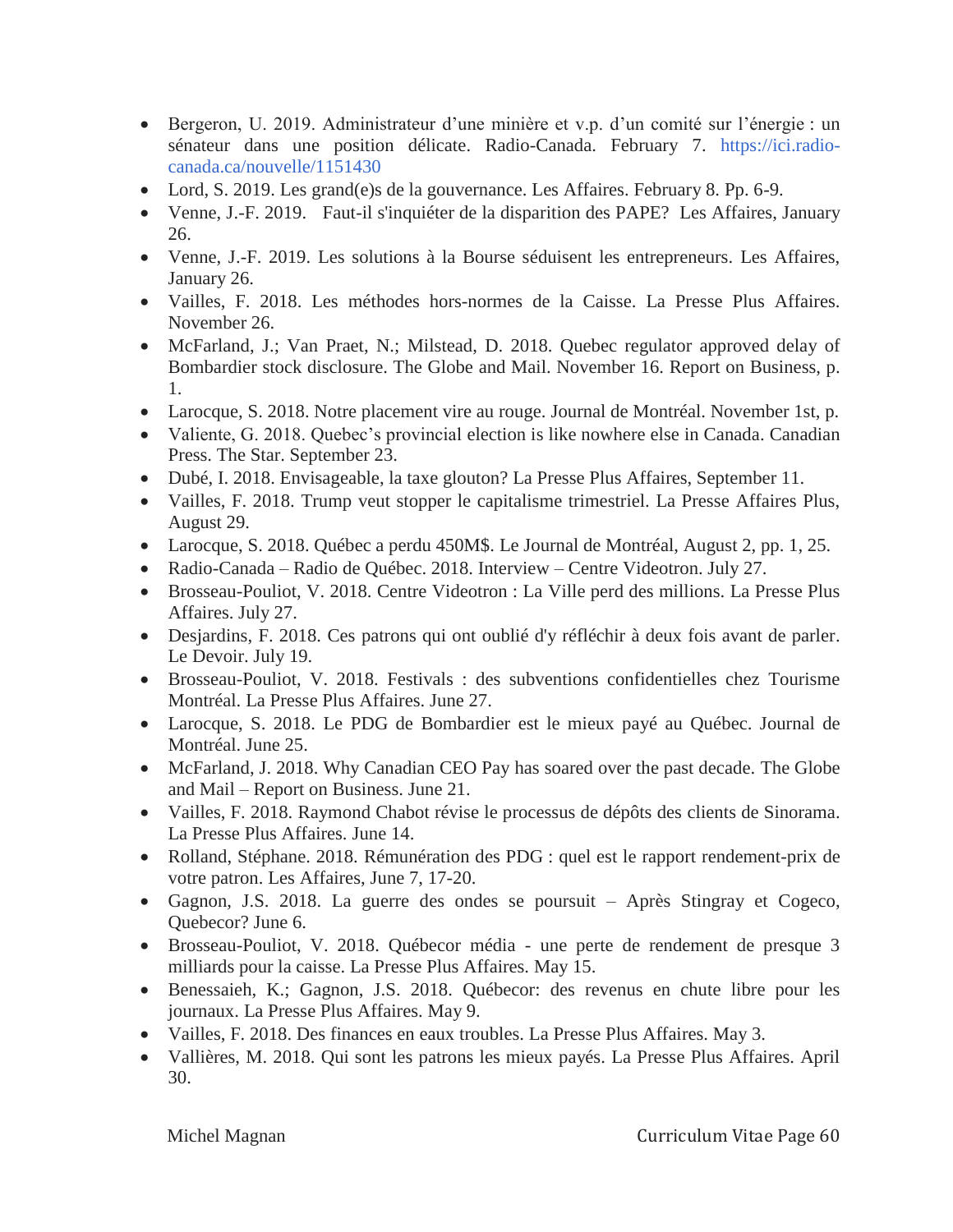- Bouchard, M.-C. 2018. Être PDG d'un CIUSSS : une tâche presque impossible? La Tribune. April 8.
- Halin, F. 2018. La Baie d'Hudson s'effondre en bourse…puis remonte. Journal de Montréal (Québec). April 2.
- Desjardins, F. 2018. La consultation d'Ottawa sur les régimes de retraite ne sera pas une mince tâche. Le Devoir. March 1.
- Pellegrini, C. 2018. Aphria, Nuuvera deal prompts questions about disclosure rule gap. The Globe and Mail – Report on Business. March 27.
- Van Praet, N. 2018. Raid of Montreal tech firm tied to Amaya probe, records show. The Globe and Mail – Report on Business. January 14.
- Barbe, J.F. 2018. Méfiez-vous des mesures non conformes. Finance & Investissement. Mi-Janvier. 1-2.
- Brosseau-Pouliot, V. 2017. Formule E : la Ville achète pour 7,5 millions \$ de murets neufs. La Presse Plus. July 19.
- Brosseau-Pouliot, V. 2017. ePrix: beaucoup d'argent «qui pourrait être mieux investi». La Presse Plus. July 7.
- Vallières, Martin. 2017. Les millions des patrons. La Presse Affaires. 10 mai.
- Vailles, Francis. 2017. Comment expliquer la mollesse du conseil? La Presse Affaires, 10 mai.
- Dufour, Richard. 2017. Un boni de \$2 millions pour le PDG de TFI. La Presse Affaires, 25 mars, p. 8.
- Larocque, Sylvain. 2017. Un plan trop timide. La Presse + Affaires, 22 février.
- Desjardins, François. 2017.Vers la renaissance de l'entreprise Arthur Andersen. Le Devoir. 2 mars. Section Economie. P. 1.
- Théroux, Pierre. 2017. Inquiétant déclin Firmes québécoises en bourse. Finance et Investissement. Mars, pp. 1-2.
- Frketich, Joanne. 2017. Mohawk College President's secret contract. The Hamilton Spectator. February 10.
- Desjardins, François. 2016. Comptabilité Comment informer plus peut semer la confusion. Le Devoir, 16 septembre.
- Bergeron, Maxime. 2016. Centre Vidéotron : une facture de \$730,000 pour la ville de Québec. Affaires, La Presse +, June 21.
- Brosseau-Pouliot, Vincent. 2016. GP du Canada, des pertes fiscales pour Québec et Ottawa. Affaires, La Presse +, June 7.
- McFarland, J. 2016. Pay up, shareholders. The Globe and Mail (Special edition on executive compensation), June 4, pp. 1, 6-7.
- Rolland, S. 2016. Rémunération: grosse paie, performance….Les Affaires May 28, i-1 to i-3.
- Vallieres, M. 2016. Très loin du salarié moyen. La Presse +, May 14.
- Vallières, M. 2016. Rémunération de la performance. La Presse +, May 14.
- Van Praet, N. 2016. SNC to give departing ex-CEO Robert Card \$9.2-million. The Globe and Mail – Report on Business. April 8.
- Liam Stack, Steven Erlanger, Bryant Rousseau, Michael Forsythe, Neil MacFarquhar and Stephen Castle. 2016. The Panama Papers: Here`s what we know. The New York Times. April 4.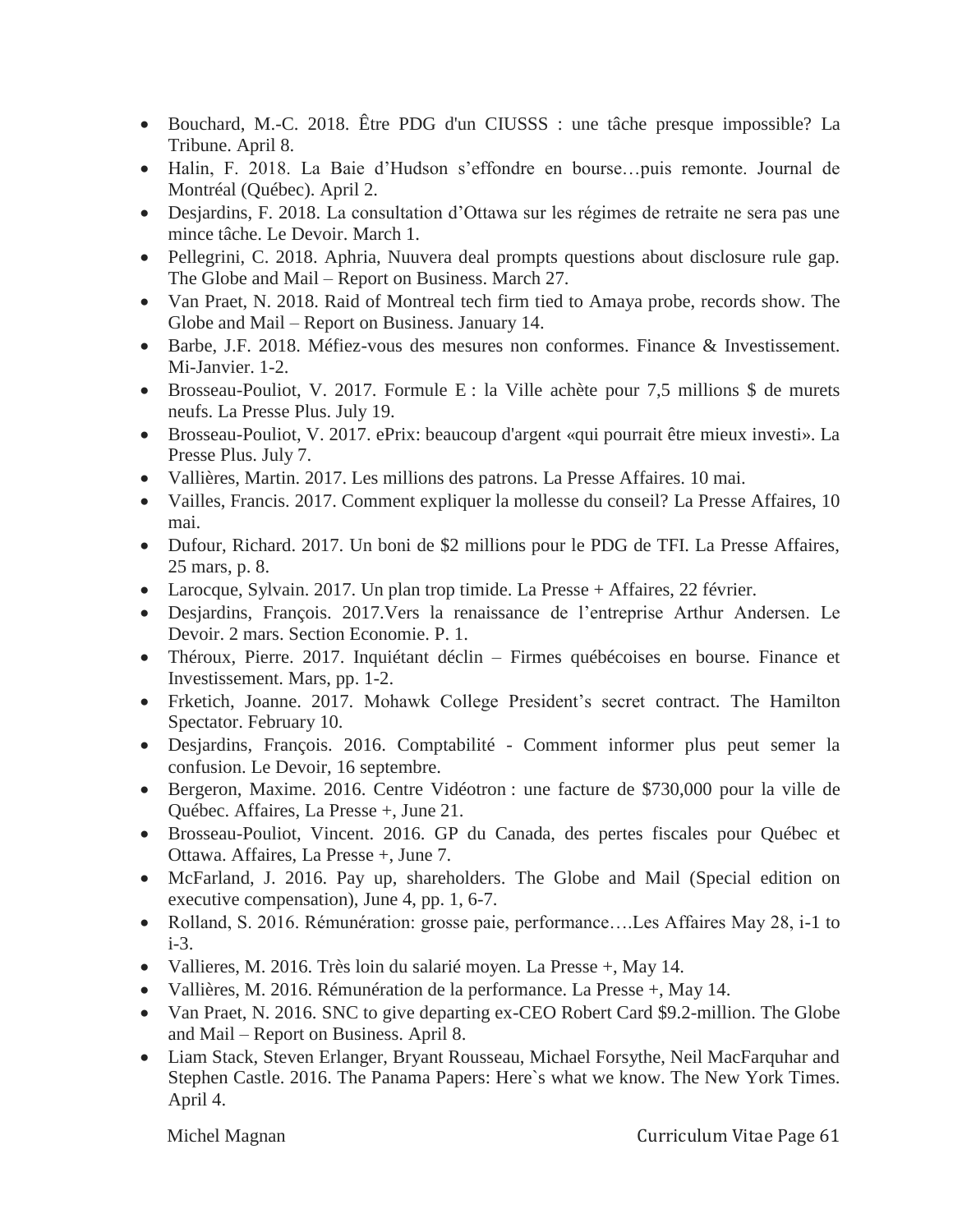- Pelligrini, C. 2016. Panama Papers: A game of hide and seek using shell companies**.** The Globe and Mail. April  $5<sup>th</sup>$ , A6-A7.
- Dufour, R. 2016. Affaire Amaya: Affaire Amaya: David Baazov peut-il rester en poste ? La Presse +. 25 mars.
- Leduc, L. 2016. Combien valent les recteurs? La Presse +. 16 mars.
- Hadekel, P. 2016. Loyalty card brings an old question : What are we doing with the SAQ? The Gazette. January  $1<sup>st</sup>$ .
- Desjardins, F. 2015. C'est un départ! Le CS 100 obtient son homologation…Le Devoir. December 20, p. C1.
- Morin, M.C. 2015. Les marathoniens du monde des affaires. Les Affaires, December 5, p. 09 (plus video interview on Lesaffaires.com)
- Gaignaire, A. 2015. Des agents de changement dans l'entreprise. Les Affaires, December 5, p. 22.
- Krol, A. 2015. Editorial: Tendance de fonds. La Presse. November 24
- McFarland, J.; Marotte, B. 2015. Goldman calls Valeant CEO's loan. The Globe and Mail. November 7. Section B
- Leduc, Louise. 2015. Négociations en éducation. L'éducation en 8 leçons. La Presse. October 28. P. 2
- Gingras, Y. 2015. Émetteurs en défaut. Finance et Investissement. October 15. P. 1 2015. 8 entreprises d'ici dont le PDG est domicilié ailleurs. Les Affaires. August 29
- Alexandra Posadzki. Shareholders at Barrick Good, CIBC flexing their say-on-pay muscles. Canadian Press, April 29, 2015. Excerpts of that interview were reported in over 160 media, including Toronto Star, CTVNews.ca, HR Reporter, Huffington Post, 24news.ca, The Hamilton Spectator, Nelson Star, Houston Today, The Townsman, Midweek, Rossland News, Monday Magazine, Valley Echo, The Vernon Morning Star, The Interior News, Kootenay Advertiser, Cloverdale Reporter, Ladysmith Chronicle, The Golden Star, Eagle Valley News, Lakes District News, Fort Frances Times, La Presse
- Alexandra Posadzki. Five Things You Should Know About Say-On-Pay Votes On Executive Compensation. Canadian Press, April 28, 2015
- Vincent Brousseau-Pouliot. Une Étude Plus Sérieuse Sur Les Retombées Du Grand Prix. La Presse Affaires, April 23, 2015
- Janet Mcfarland And Greg Keenan. Air Canada Nearly Doubles Ceo Rovinescu's Pension. The Globe And Mail, Report On Business. April 21, 2015
- Tim Kiladze. CIBC CEO`s retirement pay surprises many. The Globe and Mail, Report on Business. April 2, 2015
- Luis Millan. CPAs to tackle capital markets aversion. The Bottom Line. April 2015.
- Jason Proctor. TRANSLINK and Ian Jarvis: why failed CEO job is best gig going -Experts blame 'compensation consultants' for costly executive contracts in the public sector. Analysis. CBC News. February 16, 2015
- Tison, Marie. 2015. La zone grise des cadeaux aux clients. La Presse Affaires. January 30

(\**Over the years, I have given hundreds of interviews to the print, electronic, TV and radio media, both local and national, on governance, ethics, financial reporting and*